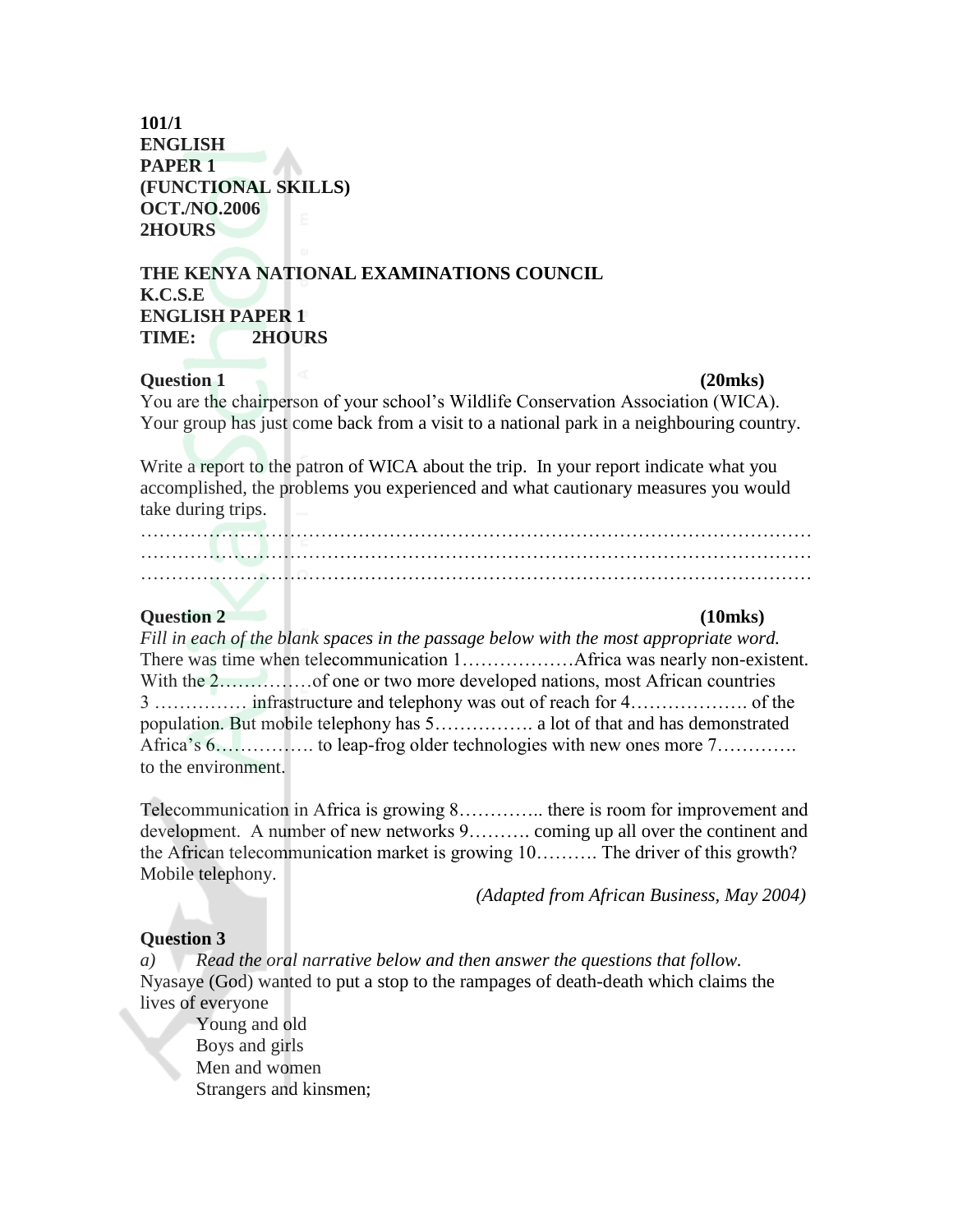Death which kills The innocent and the guilty Chiefs and their subjects The healthy and the sick The wise and the foolish.

So one day he sent a servant to earth with a message for all his people. "send me an offering of fresh, untainted fat," he ordered. "It should be as clean and sparkling as the moon." Hearing this, the people slaughtered a goat, removed its pure white fat, and placed it in a clay dish overspread with fine fresh leaves.

Now they summoned Ngo"ngruok, also known as Haniafu the Chameleon, and ordered him to take their offering to Nyasaye. They also fashioned a long pole that reached up to heaven where Nyasaye dwells in his glory. This was the path Ng"ongruok would follow when carrying their offering.

But Ng'onguruok accidentally soiled the fat with his clumsy feet, and on his arrival before Nyasaye, presented a dirty and unsightly offering. Nyasaye was furious and rejected it, shouting: "tell the people of earth that because of this insult they must continue to die, just as their ancestors have done!"

Ng"ongruok descended from heaven delivered Nyasaye"s message, and returned the offering to the people. Ever since then, alas death has continued to ravage human beings. For his clumsiness, Ngo"ngruok was cursed by the people. Hence, he must always walk on all fours, and his steps must be hesitant and slow. That is why you will always see him carrying one leg raised from the ground as he tries to decide exactly where to tread. *(Adapted from: keep my words by B. Onyange-gutu and A.A Roscoe)*

i) What would you do in order to capture the audience"s attention before you begin to tell this story?  $(2mks)$ ……………………………………………………………………………………………… ……………………………………………………………………………………………… ……………………………………………………………………………………………… ……………………………………………………………… ii) Explain two ways in which you would make the narration of lines 20 to 23 of the story effective (4mks) ……………………………………………………………………………………… ……………………………………………………………………………………………… ……………………………………………………………………………………………… …………………………………………………………………….. iii) Mention two ways in which you would know that you audience in this story is fully participating in the performance. (4mks) ……………………………………………………………………………………… ……………………………………………………………………………………………… ……………………………………………………………………………………………… ……………………………………………………………………..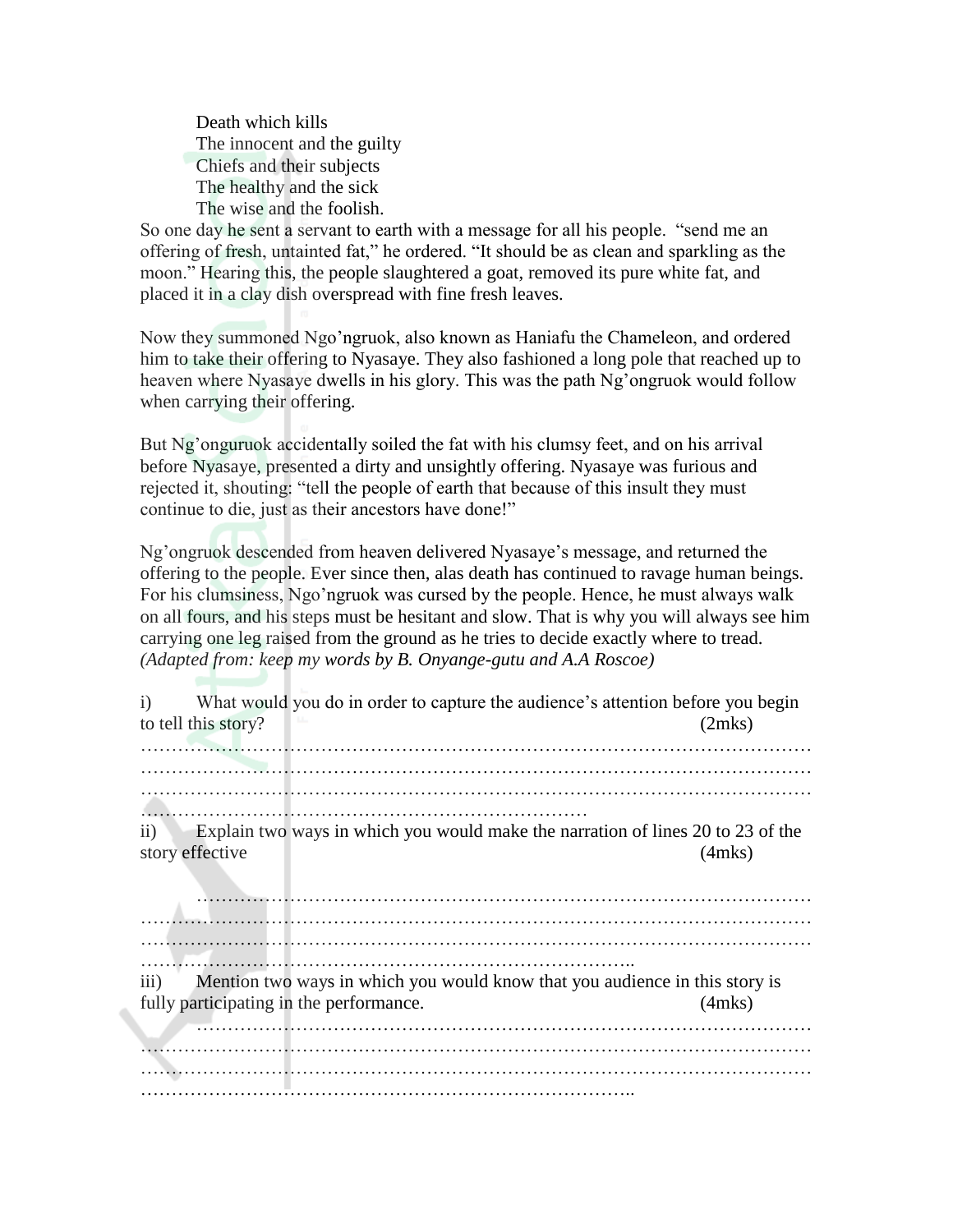b) For each of the words below write another word that is pronounced in the same way.

- *c) Read the poem below and answer the question that follow.* Isatou died When she was only five And full of pride Just before she new
- 5 How small a loss It brought to such a few Her mother wept Half grateful To be so early bereft.
- 10 And did not see the smile As tender as the root Of the emerging plant Which sealed her eyes The neighbours wailed
- 15 As they were paid to do And thought how big a spread Might be her wedding too The father looked at her Through marble eyes and said;
- 20 "Who spilt the perfume Mixed with morning dew?"

Lenrie Peters (From: *The Earth Is Ours*. Edited by Ian Gordon)

| i)   | Identify any two pairs of rhyming words in this poem.         | (2mks) |
|------|---------------------------------------------------------------|--------|
| ii)  | Which words would you stress in line 2 of this poem, and why? | (2mks) |
| iii) | How would you say the last two lines of this poem?            | (2mks) |

d) You have lost your luggage on your way back to school. You decide to report the matter to the nearest police station. Below is part of the conversation between you and the police officer at the reporting desk. Fill in the other part. (Read through the conversation first before writing your responses).

You:………………………………………………………………………………………… ……………………………………………………………………………………………… ……………………………………………………… (2mks)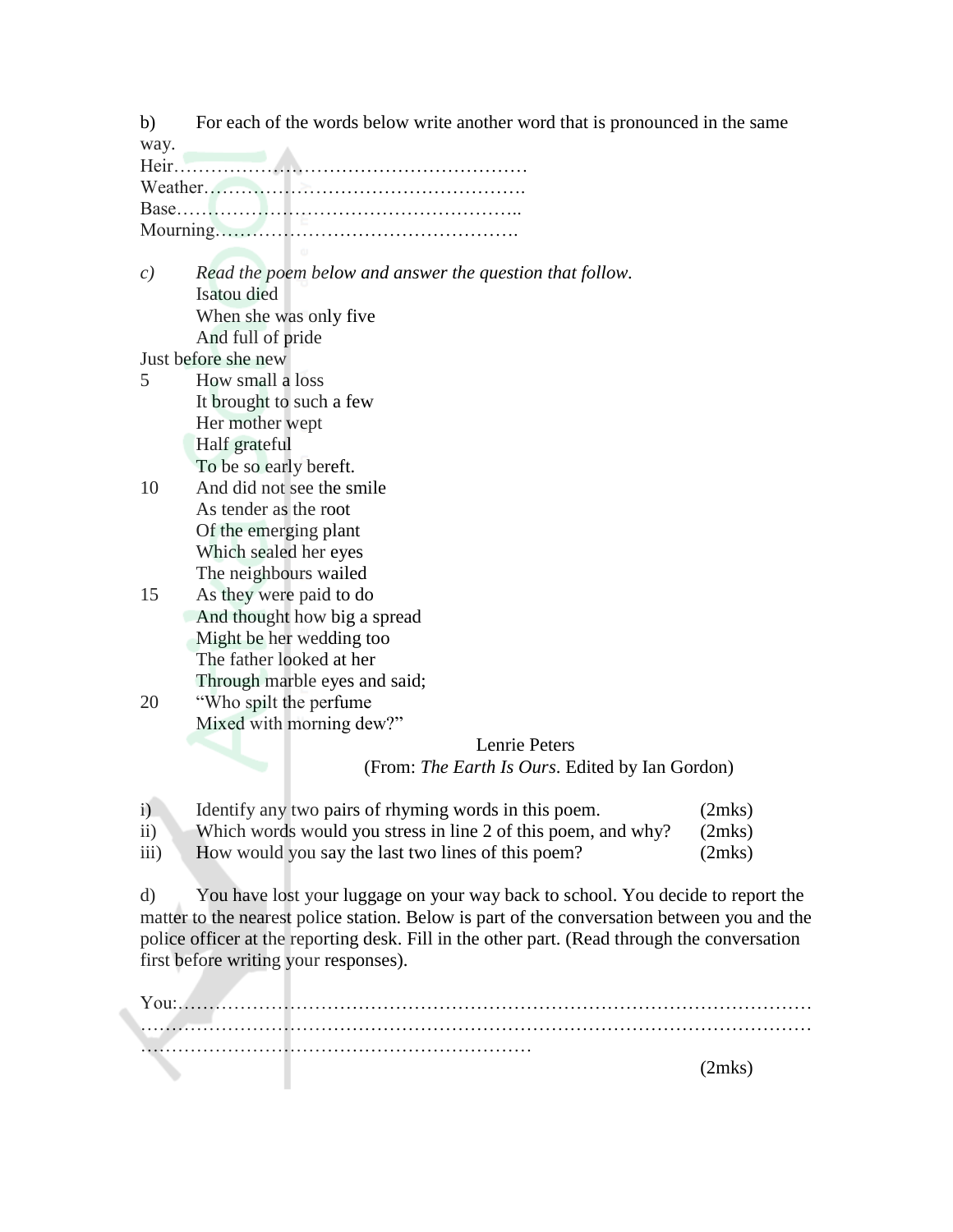Police Office: (Interrupting) Easy. I am sorry about what happened but before you go into the lost items, please give me your full name and address. You:………………………………………………………………………………………… ……………………………………………………………………………………………… ……………………………………………………… (2mks) Police Officer:That is good. Now go ahead and tell me what happened, without leaving out any important details. You:………………………………………………………………………………………… ……………………………………………………………………………………………… ……………………………………………………… (3mks) Police Officer:From which schools are the students who alighted before you? You see, it is possible that your box was off loaded from the bus by mistake especially because another box that nearly resembles yours was left behind. You:………………………………………………………………………………………… ……………………………………………………………………………………………… ……………………………………………………… (2mks) Police Officer:Good. At least that is a starting point; we will get the box from the bus then go to that school to make enquiries. You:……………………………………………………………………………… …………………………………………………………………………………… …………………………………………………………………………………… (1mk)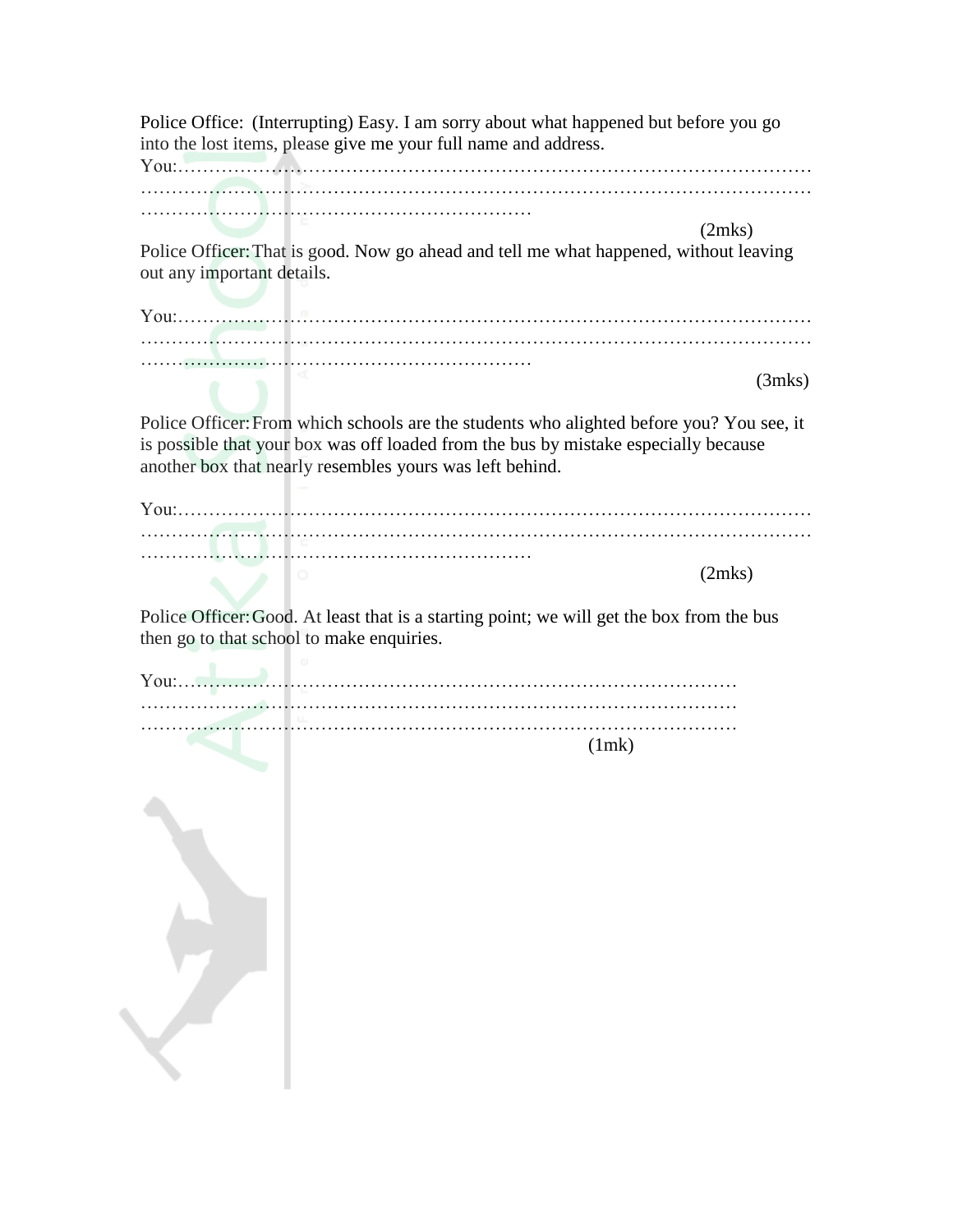**101/2 ENGLISH PAPER 2 (Comprehension, Literary Appreciation and Grammar) Oct/Nov 2006 2 ½ hours**

## **THE KENYA NATIONAL EXAMINATION COUNCIL K.C.S.E ENGLISH PAPER 2 TIME: 2HOURS.**

### *1. Read the passage below and then answer the questions that follow.*

During the last couple of decades, the developing world has made enormous economic progress. This can be seen most clearly in the rising trend of incomes and consumption: between 1965 and 1985 consumption per capita in the developing world went up by almost 70 percent. Broader measures of well-being confirm this picture-life expectancy, child mortality, and educational attainment have all improved markedly.

Against that background of achievement, it is all the more staggering-and all the more shameful-that more than one billion people in the developing world are living in poverty. Progress in raising average incomes however welcome, must not distract attention from this massive and continuing burden of poverty.

The same is true of the broader measures of well-being. Life expectancy in Sub-Saharan Africa is just 50 years, in Japan it is almost 80 more than 110 million children in the developing world lack access even to primary education while in the developed world, anything less than universal enrollment would rightly be regarded as unacceptable. The starkness of these contrasts attests to the continuity toll of human deprivation.

It should be noted that even in the developing world, poverty levels differ from region to region, country to country and even location to location within same country. For example, nearly half of the world"s poor live in South Asia, a region that accounts for less than one third of the world"s population. Sub-Saharan Africa accounts for a smaller, but still highly disproportionate share of global poverty- Within regions and countries, the poor are often concentrated in certain places: in rural areas with high population densities. Often, the problems of poverty, population, and the environment are intertwined; earlier patterns of development and pressure of rapidly expanding populations mean that many of the poor live in areas of acute environmental degradation.

It is also true that the weight of poverty falls heavily on certain groups. Women in general are disadvantaged. This is because in poor households, they often shoulder more of the workload than men, are less educated, and have less access to remunerative activities. Children, too suffer disproportionately, and the future quality of their lives is compromised by inadequate nutrition, health care, and education. This is especially true quality of their lives is compromised by inadequate nutrition, health care, and education. This is especially true for girls, for their primary school enrolment rates are less than 50 percent in many African countries.

Obviously, reducing poverty is the fundamental objective of the economic development in any country. It is estimated that in 1985, more than one billion people in the developing world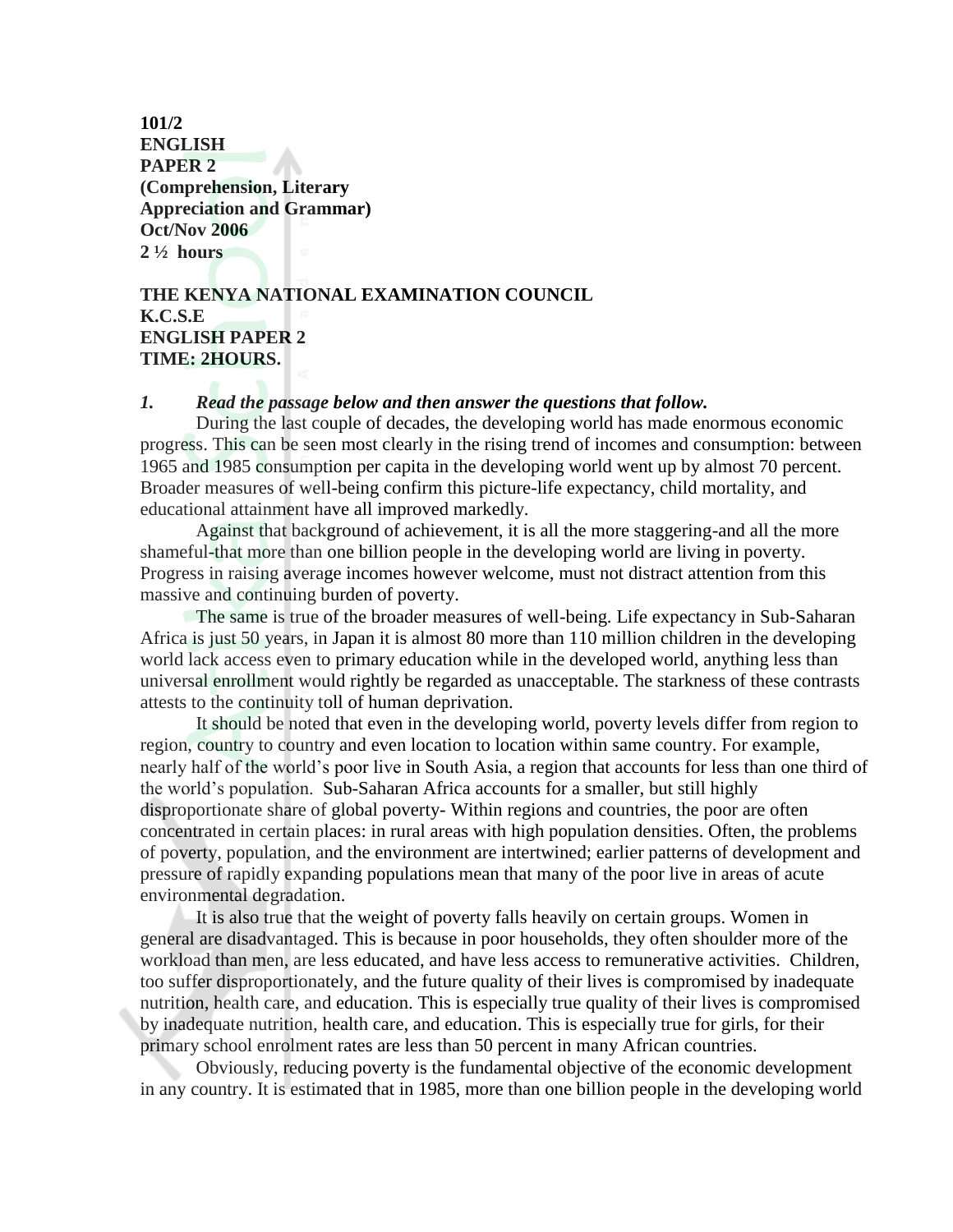lived in absolute poverty. Clearly then, economic development has a long way to go. Knowledge about the poor is essential if governments are to adopt sound development strategies and more effective policies for attacking poverty. How many poor are there? Where do they live? What are their precise economic circumstances? Answering these questions is the first step toward understanding the impact of economic policies on the poor.

| a)            | What evidence does the author give to show that incomes and consumption trends are     |              |
|---------------|----------------------------------------------------------------------------------------|--------------|
|               | rising in the developing world?                                                        | (2mks)       |
| b)            | How does the author feel about the progress made so far by the developing world?(2mks) |              |
| $\mathbf{c})$ | Why does the author mention Japan?                                                     | (1mk)        |
| d)            | What is odd about the poverty situation in South Asia?                                 | (2mks)       |
| e)            | Explain the relationship between poverty and a high population                         | (3mks)       |
| f)            | Rewrite the following sentence in the singular                                         |              |
|               | "They are also less educated, and have less access to remunerative activity"           | (1mk)        |
| g)            | Why is a girl doubly disadvantaged in a poor country?                                  | (3mks)       |
| h)            | In about 55 words, summaries, the main argument of the author                          | $(4$ mks $)$ |
| $\mathbf{i}$  | Explain the meaning of the following words as used in the passage                      | (2mks)       |
|               | Staggering                                                                             |              |
|               | Compromised                                                                            |              |

### *2. Read the passage below and answer the questions that follow:*

In the days after the bomb went off the air was full of whispers. Paulina knew the sense of them although they were often enough phrased in difficult English purposely order to exclude her. But she could not be excluded. Had she not lost a child? They said that Kariuki had gone to Zambia, had registered in a hotel there. But the elder Mrs. Kariuki was an acquaintance of the house and she did not know of it, her co-wife also did not know. There had been no preparations for going: there had been no custom of keeping unnecessary secrets. It was small husbands with small concerns who did that.

Whisper, whisper, whisper. They said the police officers had been transferred from here to there. That officers had been consulting with the missing man here and there. That there was a lot of money. That parliament- whisper, whisper, whisper.

Paulina went about her duties, ironing, setting tables, supervising the servant in the cleaning of the house and the hard washing. Sometimes her belly throbbed with the child who had been so casually taken from her at another time like this and the others who had been denied her. And yet a child was a child with a light hold on life. When it came to a man, a wealthy man, golden tongued, greatly loved, though he was not of her own people she knew this much, that the passing of such a man would be remembered, celebrate. Still not a week passed without someone speaking of Tom.

And when the body was found, discreetly mutilated, you knew what the event was that for weeks you had been expecting, although the real event was still not known. The police officers went about their leave or their business outside the station without referring to it, the mortuary keeper who had a well-dressed corpse of appropriate size and weight and characteristics in his charge did not tumble to it. The airline clerks checking flights to Zambia did not tumble to it, the children playing in the streets did not tumble to it -children who were of the age to have been shot in Kano or patel flats, children who did not shy away from the sight of a gun or hold their noses against white smoke from a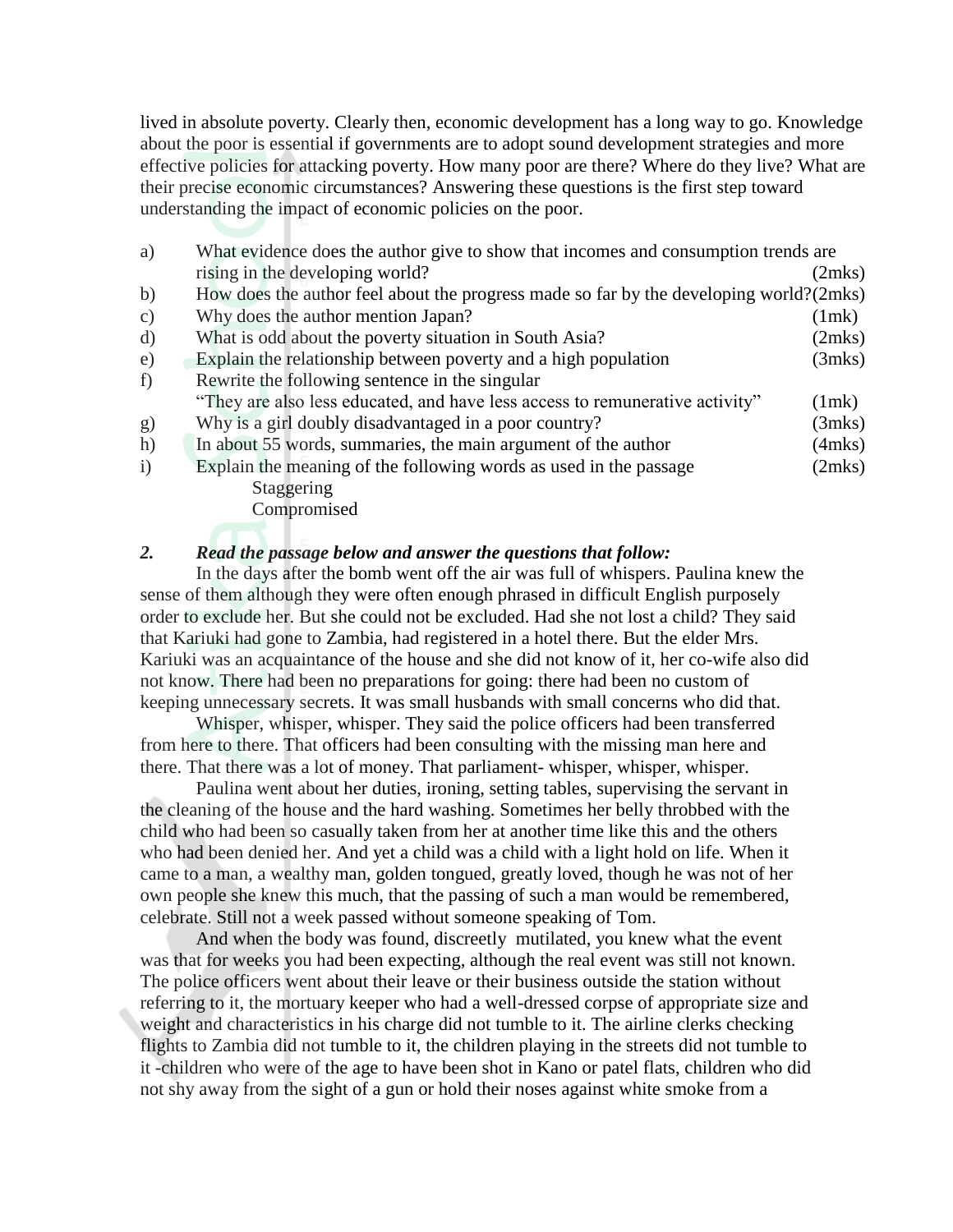bonfire, children who had been conceived after their fathers had come back from the camps, after the squatters had missed their chance to buy up the white farm settlement plots, after the land titles had been written, children who did not know the eerie stillness of the forest of the KEM prohibited signs. Children of the New Method, who knew John Wayne and the Aga Khan and Bruce Lee and Charlie Chaplin by sight, who knew how to figure on a base of five and counted out diligently in their nursery schools.

"Eeny, meeny, miny mo, Catch a little baby so, If he hollers let him go, Eeny, meeny, miny mo." Even those terribly sharp children did not tumble to it.

Nobody really knew how it tied up with the bomb. There was no need to know, Hyenas were there to settle with those who asked too many questions. But while the casualties of the bomb were nameless people absorbed into the daily casualty lists of fire, flood and domestic quarrels, J.M burst upon the scene as a martyr and a paroxysm of grief ran through the city. The skies were leaden that April and it grew colder and colder. Eyes grew hard in Nairobi and conversations were rounded off with polite, empty phrases, even before the stranger came close. Photographs of J.M alternated with the Pope and the Sacred Heart on the roadside framing stands. The book was reprinted and within a few months parliamentary speeches were printed too. A kikuyu gramophone record was banned Mr. Mwangale remarked bluntly in parliament, "This is time we cannot be told Njenga did it. "Paulina and Martin did not discuss it. The employers spoke of it in low tones. In May the rains came, chill and steady, a bit late, and in the shanties by the river people squirmed and shivered over the water-logged ground and fires smoked damply at the amount of airless polythene shelter.

| a)              | Which bomb is referred to in this extract?                                  | (1mk)        |
|-----------------|-----------------------------------------------------------------------------|--------------|
| b)              | Explain why the author repeats the word "whisper"?                          | (3mks)       |
| $\mathcal{C}$ ) | ", the child who had been so casually taken from her at another time like." |              |
|                 | What incident in the novel does this relate to?                             | $(4$ mks $)$ |
| d)              | Write notes on the aspects of the politics contained in this extract.       | (4mks)       |
| $\epsilon$ )    | Mr. Mwangale remarked bluntly in parliament,                                |              |
|                 | "this time we cannot be told Njenga did it".                                |              |
|                 | Rewrite as reported speech.                                                 | (1mk)        |
| f)              | In about 80 words, summerise the cover-up                                   | $(6$ mks $)$ |
| g)              | Identify and explain one use of sarcasm in this extract.                    | (3mks)       |
| h)              | What shows that J.M became even more popular after he died?                 | (3mks)       |
|                 |                                                                             |              |
| 3.              | Read the poem below and answer the questions that follow:                   |              |
|                 | Touch by Hugh Lewin                                                         |              |
|                 | When I get out                                                              |              |
|                 | I'm going to ask someone                                                    |              |
|                 | To touch me                                                                 |              |
|                 | <i>Morre</i> contra desse                                                   |              |

- Very gently please
- And slowly,
- Touch me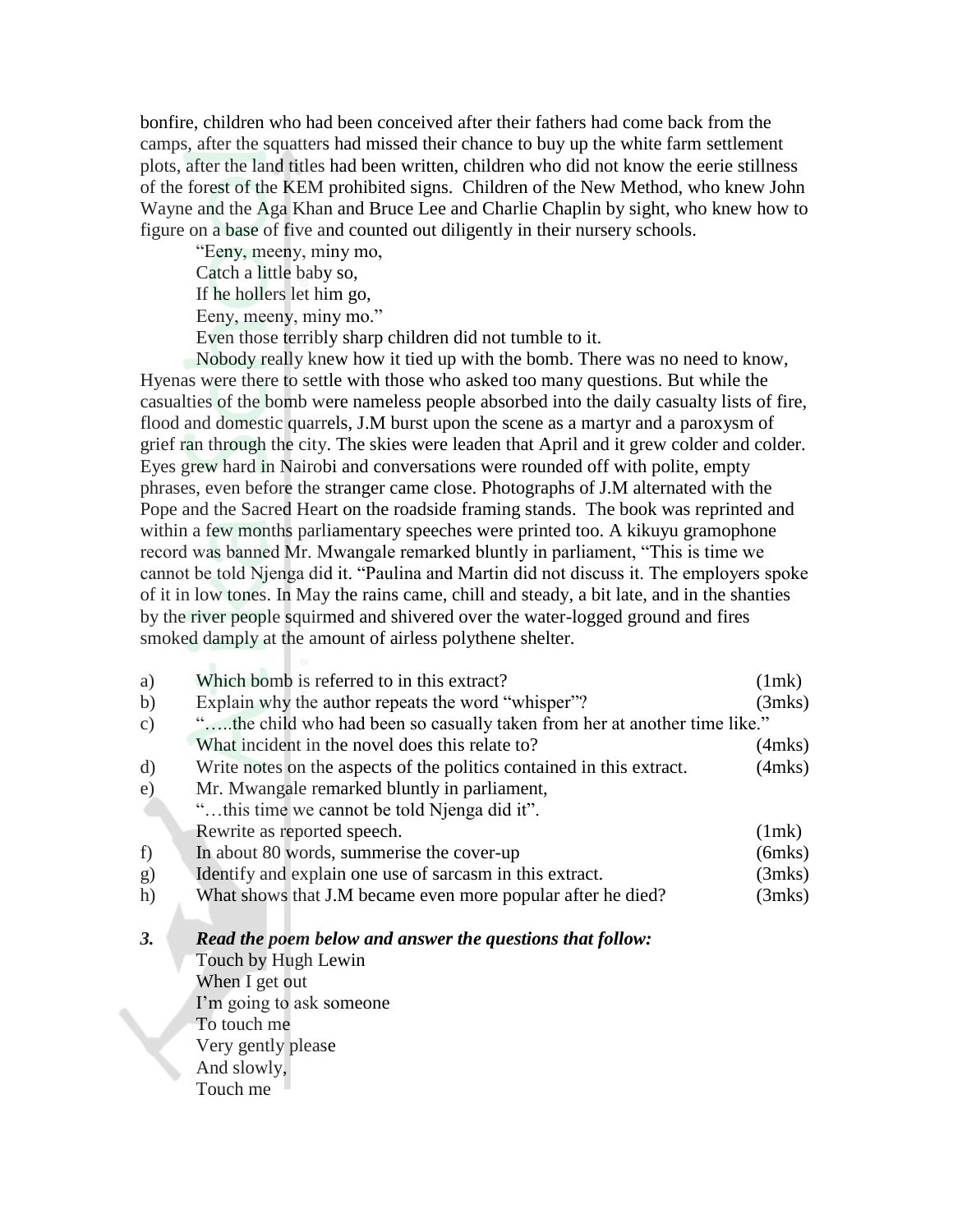I want To learn again How life feels

I"ve not been touched For seven years For seven years I"ve been untouched Out of touch And I've learnt To know now The meaning of Untouchable.

Untouchable-not quite I can count the things That have touched me

One: fists At the beginning Fierce mad fists Beating beating Till I remember Screaming Don"t touch me Please don"t touch me

Two: paws The first four years of paws Every day Patting paws, searching Arms up, shoes off Legs apart-Probing paws, systematic Heavy, indifferent Probing away All privacy.

I don"t want fists and paws I want To want to be touched Again And to touch. I want to feel alive Again I want to say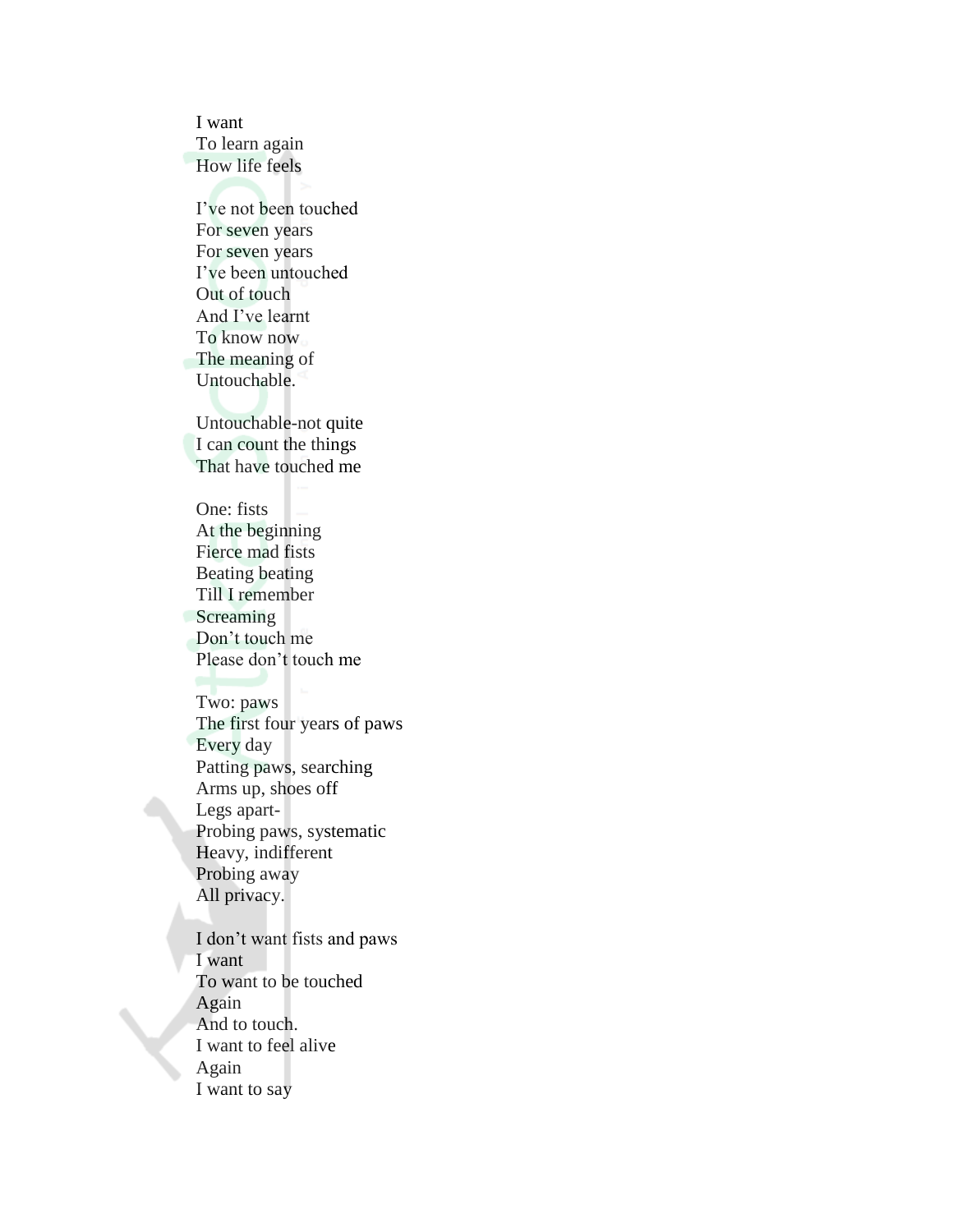When I get out Here I am Please touch me.

|                  | (From poets to the people, edit by Barry Feinberg)                                                                    |              |
|------------------|-----------------------------------------------------------------------------------------------------------------------|--------------|
| a)               | Where do you think the personal is? Briefly explain your answer.                                                      | (3mks)       |
| b)               | What do you think the persona means by "touch"?                                                                       | (3mks)       |
| $\mathbf{c})$    | Using two illustrations, describe the persona's experience during the seven years                                     |              |
|                  |                                                                                                                       | $(4$ mks $)$ |
| $\mathbf{d}$     | What is the significance of the word" paws"?                                                                          | (2mks)       |
| e)               | Which device does the poet use to reinforce the theme?                                                                | (2mks)       |
| f)               | Explain the meaning of the following words as they are used in the poem<br>Prodding                                   | (2mks)       |
|                  | Indifferent                                                                                                           | $(4$ mks $)$ |
| g)               | What does the poem reveal about human need?                                                                           | $(4$ mks $)$ |
| $\boldsymbol{4}$ | Fill in the blank spaces in the following sentences with the most<br>$\boldsymbol{a}$                                 |              |
|                  | appropriate word $(s)$                                                                                                | (3mks)       |
|                  | If we had gone to bed early last night, werested enough.<br>i)                                                        |              |
|                  | iii) Every one of the students now a role to play in keeping the school<br>compound clean                             |              |
|                  | b)<br>Rewrite the following sentences to remove gender bias.                                                          | (3mks)       |
|                  | A professor should give his student opportunities to develop their skills<br>$\mathbf{i}$                             |              |
|                  | My sister was appointed chairman of the Water Project Committee<br>$\mathbf{ii}$                                      |              |
|                  | The firemen took a long time to arrive at the scene of the accident.<br>iii)                                          |              |
|                  | Fill in the blanks with the correct alternative from the choices given (3mks)<br>$\mathbf{c})$                        |              |
|                  | Whoa fire outside my house? (Light/lighted/Lit)<br>$\mathbf{i}$                                                       |              |
|                  | $\overline{11}$ )<br>theft have reduced. (incidence /incident/incidents)                                              |              |
|                  | iii)<br>an elephant looks aftercalf (it's/its)                                                                        |              |
|                  | d)<br>Rewrite the following sentences according to the instruction given after each. Do                               |              |
|                  | not change the meaning.                                                                                               | $(6$ mks $)$ |
|                  | The choir entertained the visitors (beginning: the visitors)<br>$\mathbf{i}$                                          |              |
|                  | $\overline{11}$ )<br>If we do not keep environment clean, the health officer will close our café                      |              |
|                  | (Rewrite using "unless")                                                                                              |              |
|                  | That patient could not stand without support. She also could not sit straight.<br>iii)                                |              |
|                  | Rewrite as one sentence using: "neither nor")                                                                         |              |
|                  | The school team would not have won the game if it had not been for the captain's<br>iv)<br>quick action. (begin: Had) |              |
|                  |                                                                                                                       |              |
|                  | Jomo Kenyatta the first president of Kenya was a great orator (Punctuate the<br>V)<br>sentence)                       |              |
|                  | We learn from the legend that Mc Katilili was a powerful leader<br>$\rm vi)$<br>(Begin: the legend)                   |              |
|                  |                                                                                                                       |              |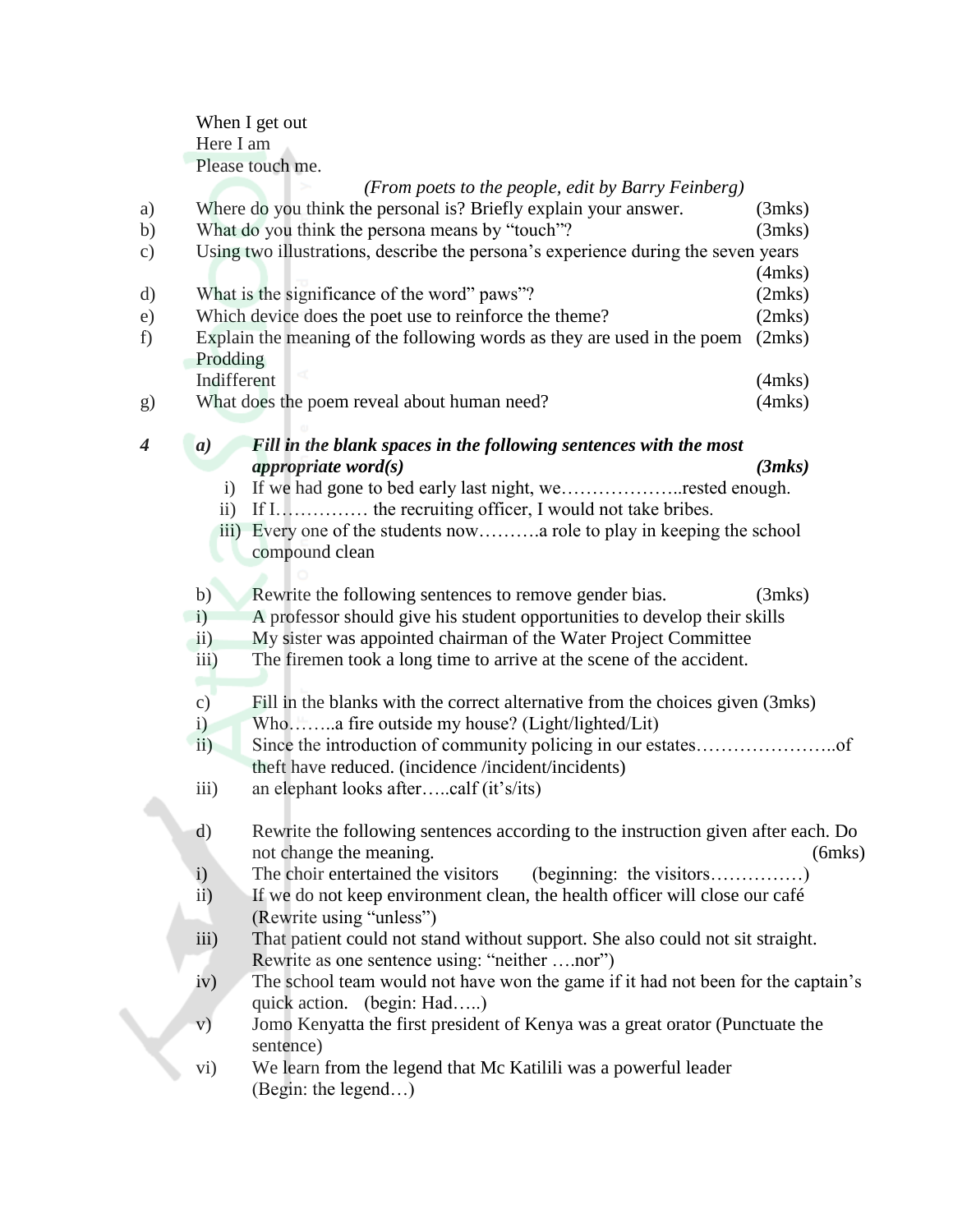### **101/3 ENGLISH Paper 3 (Imaginative composition and Essays based on set texts) Oct.Nov 2006 2 ½ hours**

## **1. Imaginative composition (compulsory) (20mks)**

*Either* 

a) Write a composition ending with the words: "It then dawned on me that perhaps this is why I had been born."

# Or

b) Write a composition agreeing or disagreeing with the statement, "A good name is better than riches."

# **2) Drama (compulsory) (20mks)**

William Shakespeare, *The Merchant of Venice*

"Racial and religious prejudice only cause misery. "Write a composition in support of this statement drawing your illustrations from the Merchant of Venice.

# **3) Optional set texts**

## *Either*

# **a) The short story**

Macmillan (Ed.) *Half a Day and other Stories* **(20mks)**

Using illustrations from Nawal El Saadawi"s "*Solitude*" write a composition about dehumanizing prison conditions.

# Or

# **b) Drama**

John Ruganda, *Sheds of Tenderness* **(20mks)** Write a composition on the problems of jealously among siblings. Draw your illustrations from John Ruganda"s *Shed of Tenderness*

# Or

# **c) The Novel**

# Velma Pollard, *Homestretch* **(20mks)**

Write a composition on the cause and effects of migration from developing to developed countries Refer to Velma Pollard"s *Homestretch* for your illustrations.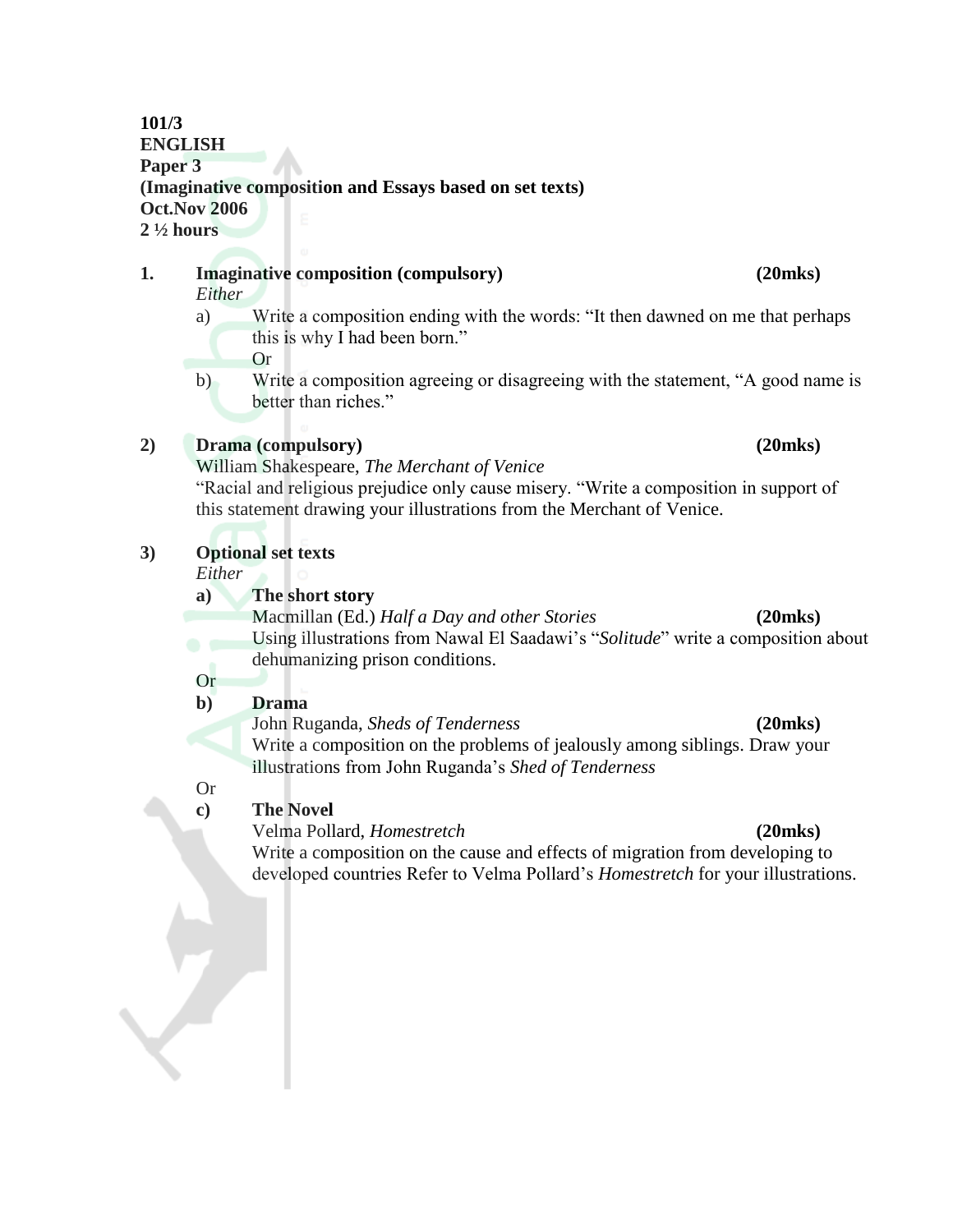# **101/1 English Paper 1 (Functional Skills) Oct/Nov 2007**

### **2 hours**

You are the chairperson of the creative Writing Club in your school. The club would like assistance in publishing the winning entry in a recent competition. Write a letter to a publisher asking them to consider the book for publication. Remember to write through the head teacher.

In your letter, include the following

- The title of the book and name of author
- $\triangle$  A brief description of what the book is about
- $\cdot \cdot$  Why it is important for the book to be published.

*2. Read the passage below and fill in each blank space with an appropriate word*

> Good conversationalists are not born that way. They 1 ........................... their skills through patience, preparation and practice 2…………………….. a long period of time. Some people find it 3……………………. To talk than others, but do not confuse talk with conservation that is, good conversation. There are all kinds of conversations, 4 ………………………….. from poor to excellent. Unfortunately, some of the worst conversations come from those who find it easiest to talk. 5………………………….the very ease with which some people talk make them 6……………………… to what they say and unaware that they may say 7……………………………… much.

> It lies within the power of each one of us develop quality in our conversational ability. However, one has to take some 8……………… you may need to force yourself to take part in conversations, even though you have 9………………… to contribute at first. If you cannot talk listen. If you cannot talk, listen. If you don"t understand, ask questions. Secondly, enlarge your storehouse of knowledge every day. Never let a day go 10………………… without learning something new: talk more with people; read; listen to the radio; watch television; be more observant of everything and everybody around you; travel as much as you can; start a hobby or two develop common interests with friends and classmates.

*3. (a) Read the story below and answer the questions that follow* Once upon a time, there lived a young woman who ran away from home to secretly marry her warrior lover out in the wilderness. The warrior directed the young woman to a place in the forest where he would meet her. He said to her, "When you get to a fork along the path take the right path." Then the warrior went ahead to await her arrival in the forest.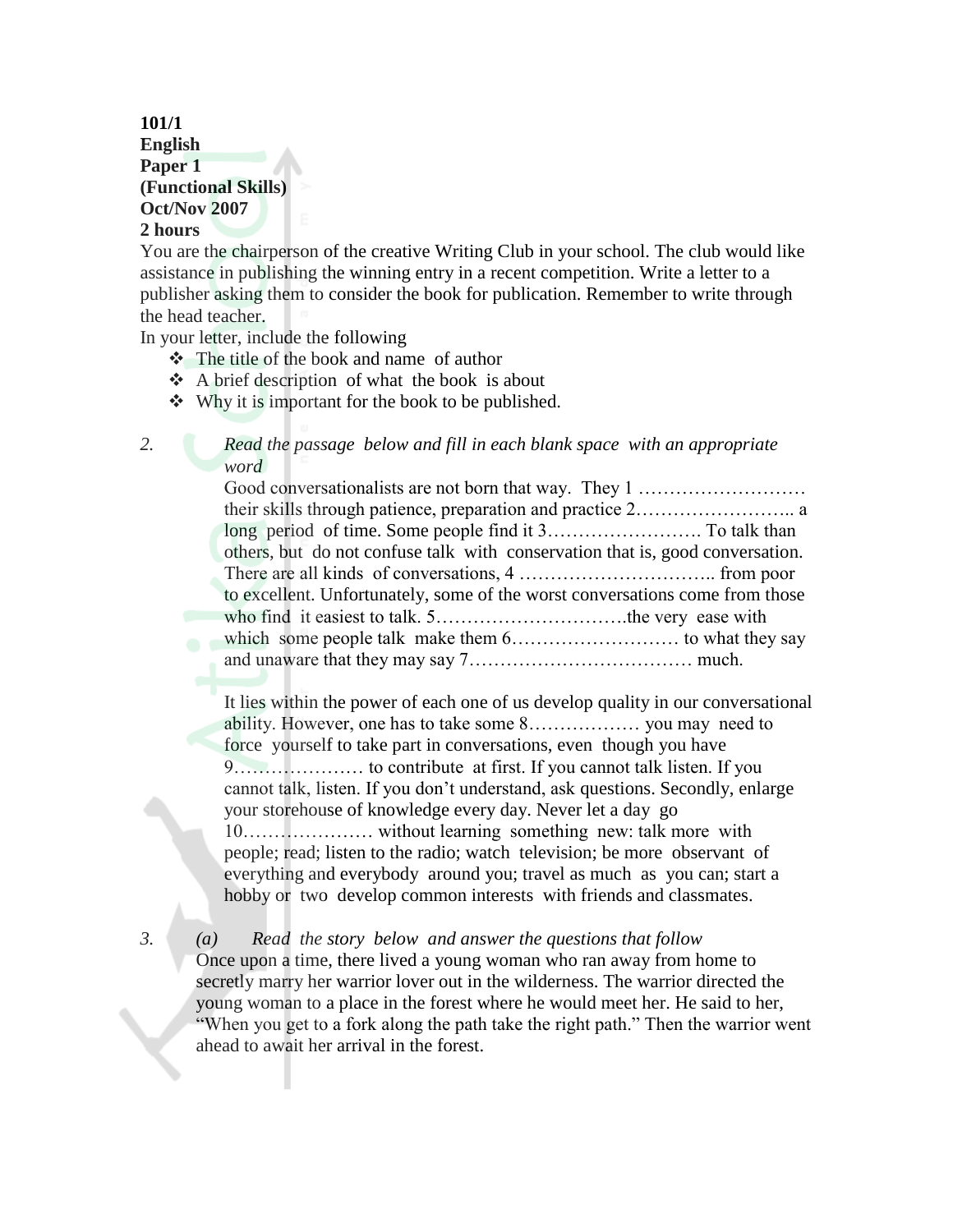The young woman took off, and when she got to the fork that the warrior had mentioned, she followed the left path, forgetting which path the warrior had instructed her to follow.

As the girl walked on, she came upon an ogre who said to her, " hey, young woman where are going? Do you have anything to say now that I"m going to eat you?" the girl answered in song

> Not here my dear Let us go to the water hole Where you can eat me And have a drink Oh my dear warrior, where was it?

And so it happened that this was very bushy country. The ogre led the young woman on, and when they got to another spot, he said to her, " I am now going to eat you here." The girl broke into song, urging him not to eat her.

They went further, and the young woman kept hoping that the warrior would hear her voice. As they walked on, the ogre asked the young girl: " shall I eat you hear" The girl sang again



But the warrior had still not heard her. When they got to a cave by a river, the ogre collected branches and leaves on which to place the young woman"s flesh after he had slaughtered her. When he brought one type of leaf, the girl objected to having her flesh laid on ordinary leaves preferring the sweetscented leaves of the *Matasia* plant. The ogre brought another kind of leaf nut the girl also rejected it, until eventually the sweet- smelling leaves of *Matassia* plant were brought. When the ogre asked the girl whether those were the right type of leaves, she said: Yes, these are the ones." The ogre then laid the leaves down on the ground and lit a big fire. All this while, the girl was continuously singing the same song.

Just when the ogre was about to jump on the young woman, the warrior suddenly emerged from the bush. The young woman said to the ogre, "It is now your skinny flesh that will be laid on those leaves." The warrior killed the ogre and placed him on the bed of leaves and took the girl away. And that is the end of the story.

(Adopted from "a young woman and an ogre" *in Oral Literature of the Maasai*, by Naomi Kipury. Nairobi: EAEP 1983)

(i) If you were performing this story, how would you say the words of the warrior? (1 mk)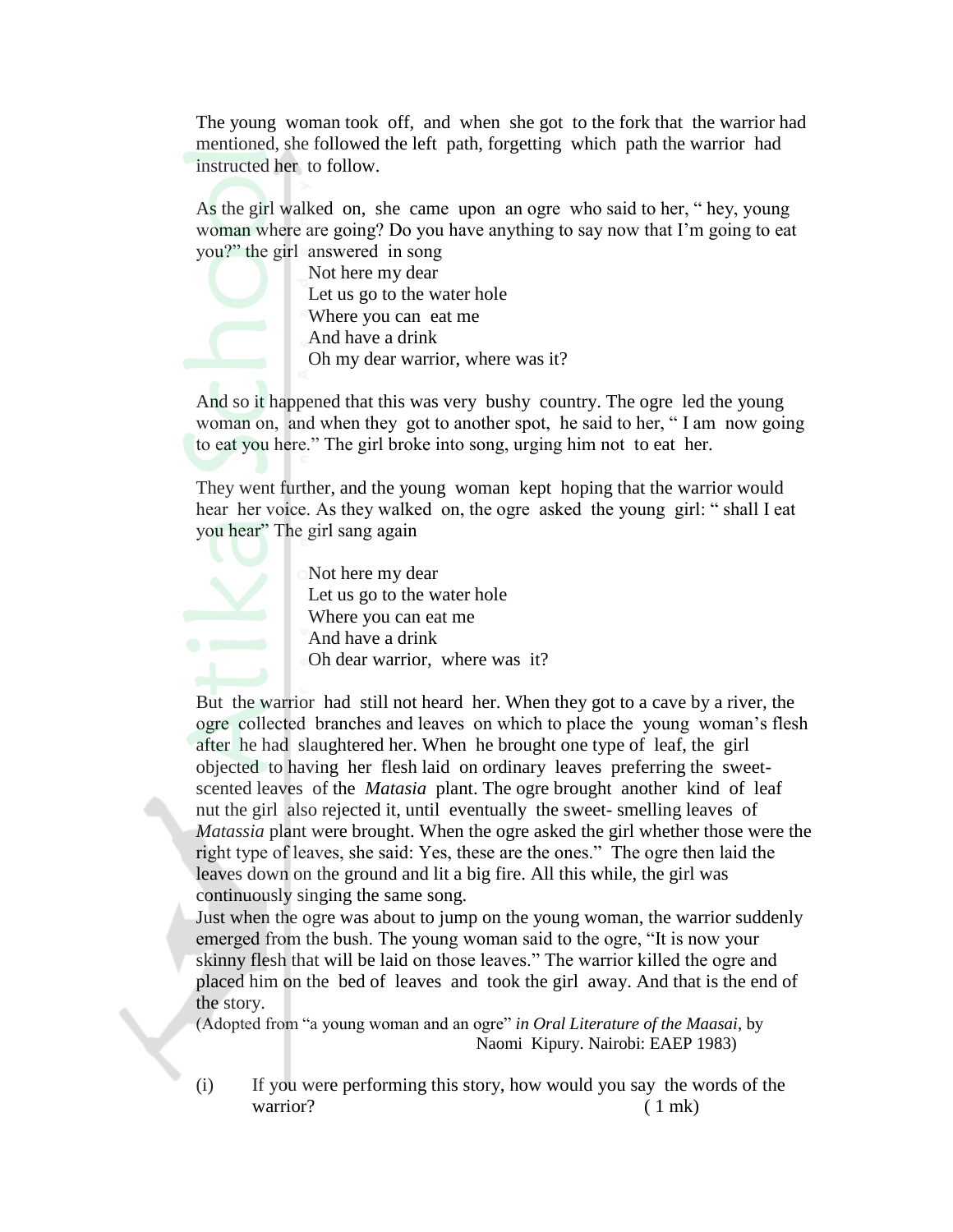| (ii)  |                                                            | What could the warrior lover have done to improve on his giving of        |
|-------|------------------------------------------------------------|---------------------------------------------------------------------------|
|       | directions                                                 | $(1$ mk)                                                                  |
| (iii) | How would you deliver the first speech of the ogre?(2 mks) |                                                                           |
| (iv)  |                                                            | The song is sung for both the ogre and the warrior lover. How would you   |
|       | perform it to show this?                                   | $(2$ mks)                                                                 |
| (v)   |                                                            | As the story teller, how would you say the sentence: " just when the ogre |
|       |                                                            | was about to jump on the young woman, the warrior suddenly emerged        |
|       | from the bush."                                            | $2$ mks)                                                                  |
|       |                                                            |                                                                           |

- (vi) How do you think the audience would react when the warrior lover arrivers? ( 1 mk)
- (b) Identify and number any five pairs of words that are pronounced the same

| Plane         | Mad    | Plain       | Mourn   |           |
|---------------|--------|-------------|---------|-----------|
| <b>Burrow</b> | cat    | Berry       | Mud     |           |
| <b>Bury</b>   | You    | <b>Bred</b> | cut     |           |
| Pull          | Father | Pool        | Ewe     |           |
| <b>Bread</b>  | Moan   | Fool        | Farther |           |
| Further       | See    | Full        | Sea     | $(5$ mks) |
|               |        |             |         |           |

(c) In the words given below, underline the part that should be stressed

- (i) suc.cess (ii) chal.lenge (iii) ad.vice
- (iv) ap.proach
- (d) Suppose you were asked to make a speech at a friend"s graduation party. What would you do to capture the audience attention? (4 mks)
- (e) The following is a conversation between a father and his daughter. Identify eight shortcomings in the father's listening skills (8 mks)

| DAUGHTER:        | (shortly having arrived home from school) Good afternoon,<br>Daddy                                                                            |
|------------------|-----------------------------------------------------------------------------------------------------------------------------------------------|
| <b>FATHER:</b>   | (Sitting complacently in the sofa, reading a newspaper. Looking<br><i>up</i> ) Good afternoon (Resumes reading)                               |
| <b>DAUGHTER:</b> | (Holding out her school report form) Daddy, I'm excited. My<br>teacher said I was the best improved. I was                                    |
| <b>FATHER:</b>   | Oh, you were? Me, I used to be number one. I was absolutely<br>unbeatable.                                                                    |
| <b>DAUGHTER:</b> | Chemistry has been a particular headache (now looking at the<br>report form which she thought her father would want to see), but<br>this time |
| <b>FATHER:</b>   | (Stretching his arms, looking preoccupied)<br>Chemistry for me was particular easy.                                                           |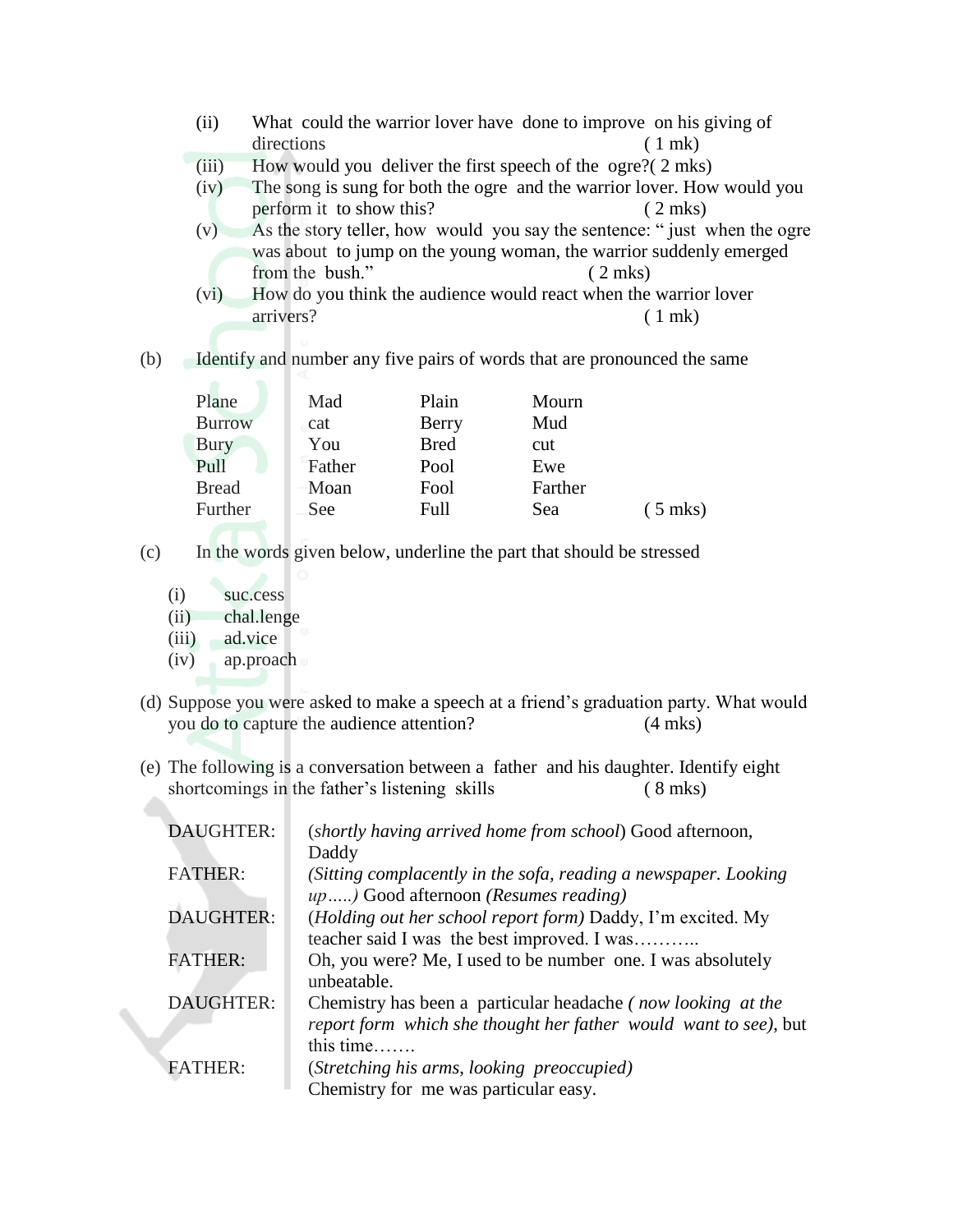|                  | I never scored anything less than 90%                              |
|------------------|--------------------------------------------------------------------|
| DAUGHTER:        | Dad, I was going to tell you that this time                        |
| <b>FATHER:</b>   | (Absent minded) by the way, where is your mum?                     |
| <b>DAUGHTER:</b> | Mum is in the garden picking vegetables. But dad, you're not       |
|                  | listening to my story. I was telling you about Chemistry           |
| <b>FATHER:</b>   | You mean you have a story about chemistry? Chemistry is not        |
|                  | about stories. It is hard science.                                 |
| DAUGHTER:        | It's about my improvement                                          |
| <b>FATHER:</b>   | (laughing) me, it wasn't matter of improvement. I was always at    |
|                  | the top of the class                                               |
| <b>DAUGHTER:</b> | Daddy, I give up. You're not listening                             |
| <b>FATHER:</b>   | (looking surprised) Listening? I heard you: you were talking about |
|                  | improvement in chemistry, weren't you?                             |
| DAUGHTER:        | anyway, Dad. Thank you for paying attention. Enjoy your            |
|                  | newspaper.                                                         |
| <b>FATHER:</b>   | Oh yes, I'm reading an interesting story about politics            |
|                  |                                                                    |
|                  |                                                                    |
|                  |                                                                    |
|                  |                                                                    |
|                  |                                                                    |
|                  |                                                                    |
|                  |                                                                    |
|                  |                                                                    |
|                  |                                                                    |
|                  | ω                                                                  |
|                  |                                                                    |
|                  | ω                                                                  |
|                  |                                                                    |
|                  | u.                                                                 |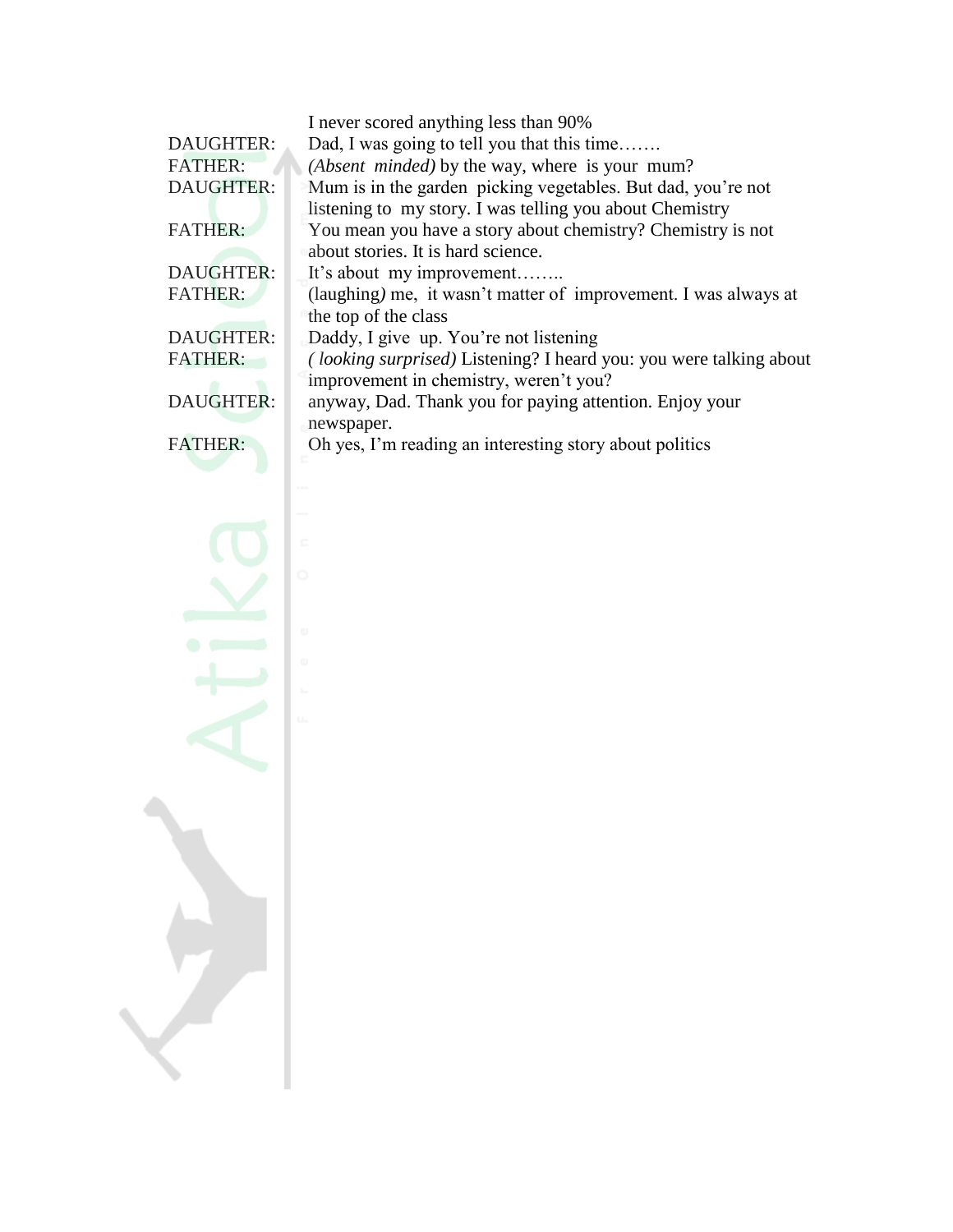**101/2 English Paper 2 (Comprehension, Literary) Appreciation and Grammar Oct/Nov 2007 2 ½ hours**

### *1. Read the passage below and then answer the questions that follow*

You may think that expecting food to change your life is too much to ask. But have you considered that eating the right food at the right time will increase energy, help you manage weight and ward off major illness?

Researchers have found that eating a meal with plenty of protein leaves you feeling more satisfied for longer when compared to a meal loaded with low - quality carbohydrates. Your body takes longer to digest protein, leading to a gradual increase in blood sugar. The high protein breakfast will therefore carry you through the morning and more importantly, through your tea break, many high carbohydrate meals are absorbed quickly and send blood sugar on a roller coaster ride, taking your appetite with it and depleting your energy.

Many foods contain antioxidants, but fruits and vegetables may be the richest source. Behaving like chemical warriors, antioxidants neutralize molecules known as free radicals before they damage arteries and body cells. This protects you from heart diseases, high blood pressure, cancer and diabetes. You can now see why antioxidant foods should be consumed in generous portions

Actually, forget pills – antioxidants work best when consumed in foods. In fact, nutritionists recommend that we eat five portions of fruit and vegetables a day. It"s less daunting than it sounds: a portion equals a piece of fruit, three tablespoons of cooked vegetables or a glass of fresh juice.

And do you desire to relive yourself of some baggage? Calcium is the latest weight – loss star to appear on the scene. Scientists stumbled on its magic by accident. From s study that measured the blood pressure of obese people. It was discovered that those who took one large tub of yoghurt a day in their diet lost an average of eleven pounds of body fat in one year, even though they did not eat less.

A follow- up study found that people on a high calcium diet lost weight and fat than did people on a low – calcium diet - and again, both consumed the same number of calories. Researchers believe calcium encourages fat cells to stop " getting father" instead, the cells burn extra fat without you having to go anywhere near a gymnasium.

It probably sounds strange to say that you can eat more in order to lose weight. Obviously, the question you should ask immediately is, "Eat more of what?" We are talking about foods rich in fibre. They have what is referred to as low- energy density;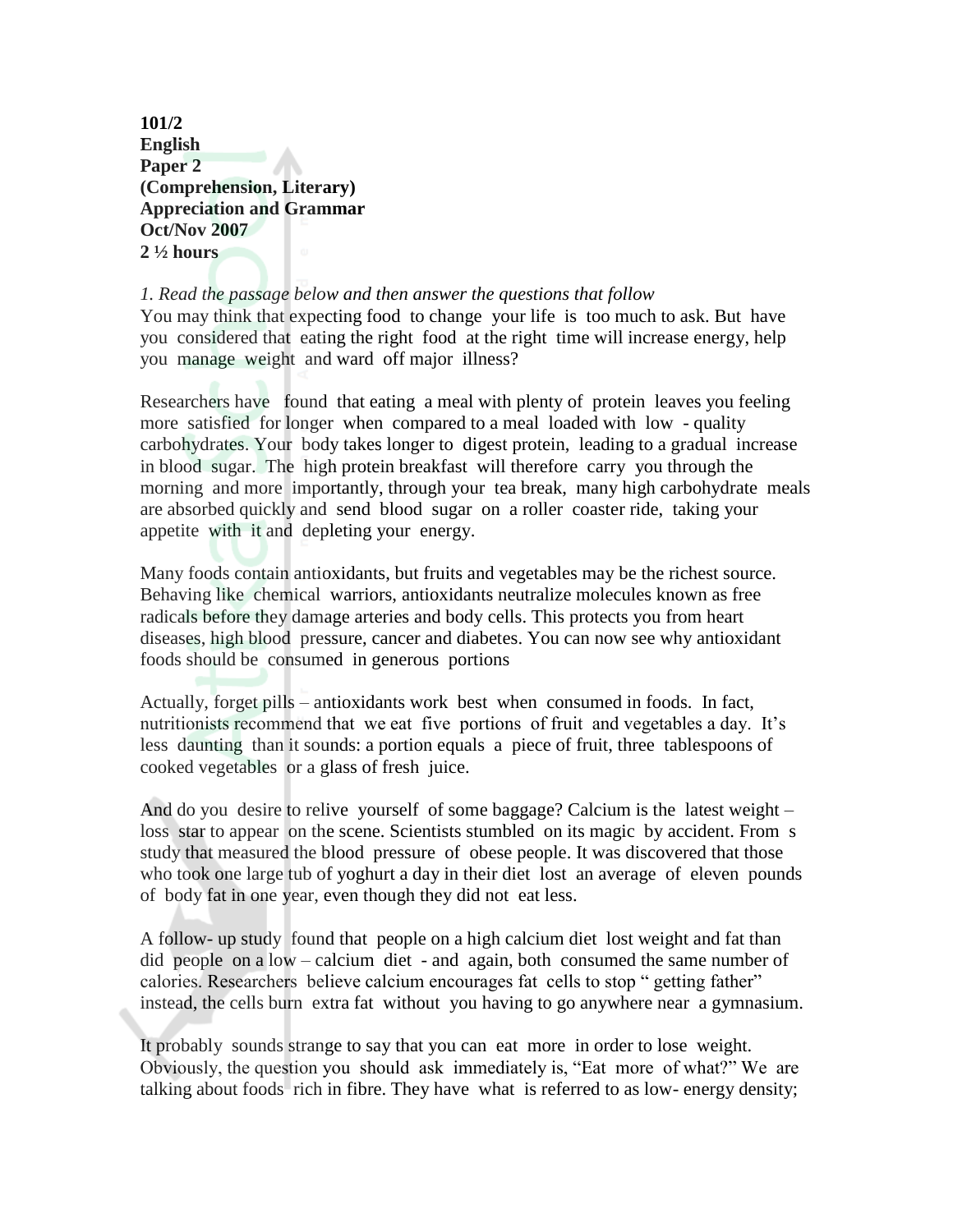that translates to few calories relative to weight. This means that you can down a mountain without fear of calories overload.

Fibre also aids weight loss because it's filling. Most high - fibre foods take a lot of chewing, triggering your body"s fullness sensors. Moreover, you absorb the food more slowly so you feel full longer.

Will the wonders of food ever cease? Not if researchers in nutrition keep their pace. Let them keep the good news flowing- such as the fact that we don"t have to starve ourselves to lose weight and keep diseases at bay.

(Adapted from *Reader's Digest*, January 2004

- (a) From the information given in the first paragraph, how can you improve your life? ( 1 mk)
- (b) In not more than 35 words, summarize the effects of eating carbohydrates ( 4 mks)
- (c) Explain how free radicals contribute to the occurrence of high blood pressure and cancer ( 2 mks)
- (d) In what two forms can antioxidants be consumed  $(2 \text{ mks})$
- (e) In fact, nutritionists recommend that we eat five portions of fruit and vegetable a day."
- (f) What is the attitude of the author towards calcium as a weight cutting measure?
	- ( 3 mks)
- (g) According to the passage, how can you use up excess fat?  $(2 \text{ mks})$
- (h) Identify an instance of irony in the passage  $(2 \text{ mks})$
- (i) Explain the meaning of the following expressions as used in the passage

(3 mks)

Daunting Baggage Down a mountain

*2. Read the except below and then answer the questions that follow*

ANTONIO: I am as like to call thee so again,

To spit on thee again, to spurn thee too. If thou wilt lend this money, lend it not As to thy friends- for when did friendship take A breed of barren metal of his friend? But lend it rather to thine enemy Who, if he break, thou may'st with better face Exact the penalty.

SHYLOCK: Why look you how you storm! I would be friends with you and have you love, Forget the shames that you have stained me with, Supply your present wants, and take no doit Of usance for my moneys, and you"ll not hear me.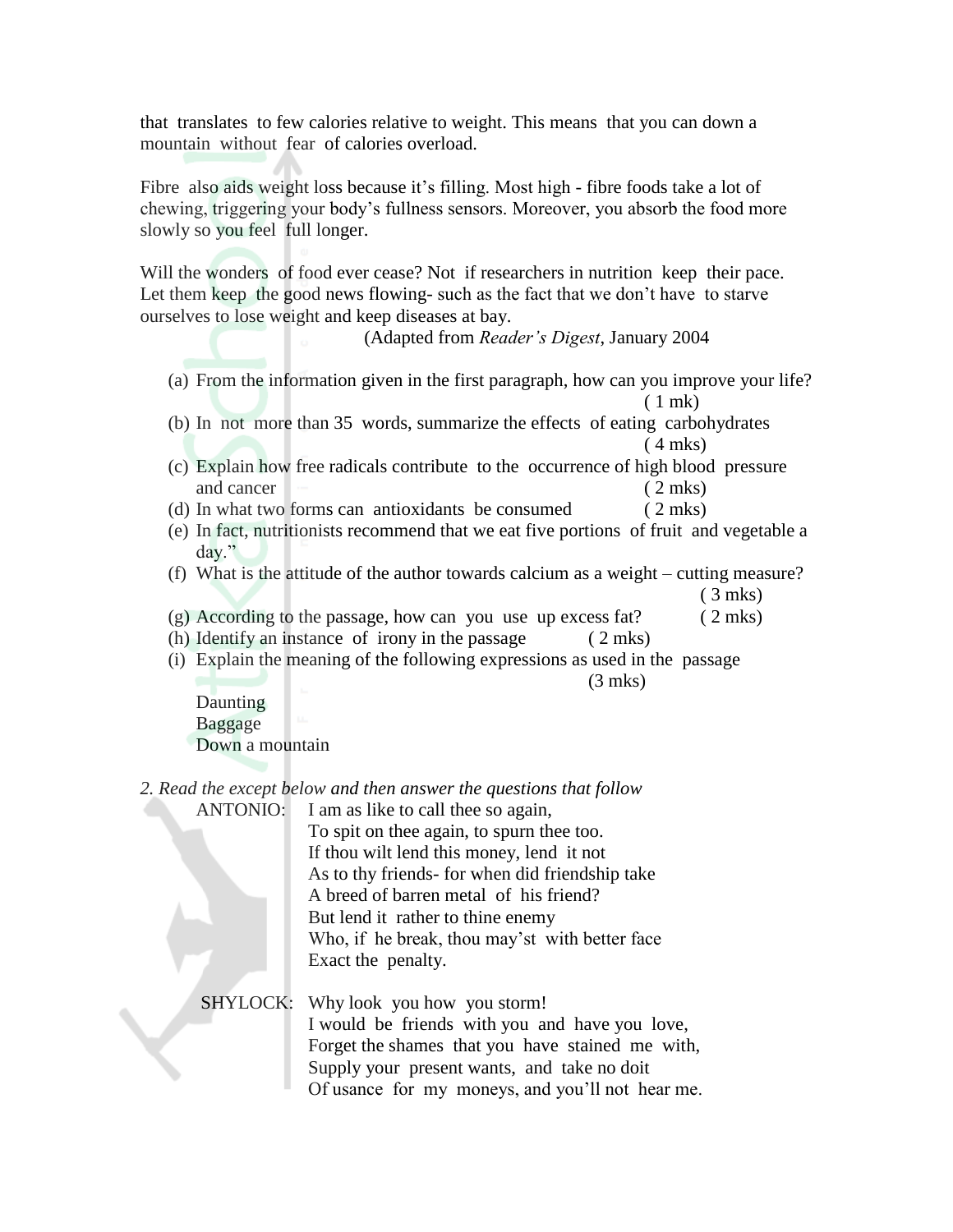# BASSANIO: This were kindness

|                 | SHYLOCK: This kindness will I show<br>Go with me to a notary; seal me there<br>Your single bond, and. In a merry sport,<br>If you repay me not on such a day<br>In such a place, such sum of sums as are<br>Expressed in the condition, let the forfeit<br>Be nominated for an equal pound<br>Of your fair flesh, to be cut off and taken<br>In what part of your body pleaseth me.                                                                                                                                          |
|-----------------|------------------------------------------------------------------------------------------------------------------------------------------------------------------------------------------------------------------------------------------------------------------------------------------------------------------------------------------------------------------------------------------------------------------------------------------------------------------------------------------------------------------------------|
| <b>ANTONIO:</b> | Content, in faith. I'll seal so such a bond<br>And say there is much kindness in the Jew                                                                                                                                                                                                                                                                                                                                                                                                                                     |
|                 | BASSANIO: You shall not seal to such a bond for me!<br>I'll rather dwell in my necessity                                                                                                                                                                                                                                                                                                                                                                                                                                     |
| <b>ANTONIO:</b> | Why fear not, man, I will not forfeit it.<br>Within these two months-that's a month before<br>This bond expires $- I$ do expect return<br>Of thrice three times the value of this bond                                                                                                                                                                                                                                                                                                                                       |
| <b>SHYLOCK</b>  | O father Abram, what these Christians are,<br>Whose own hard dealings teaches them suspect<br>The thoughts of others! (TO BASSANIO) pray you tell<br>Me this<br>If he should break his day, what should I gain<br>By the extraction of the forfeiture?<br>A pound of man's flesh taken from a man<br>Is not so estimable, profitable neither<br>As flesh of muttons, beefs or goats. I say<br>To buy his favour I extend this friendship<br>If he will take it, so, if not adieu<br>And for my love, I pray you wrong me not |
| <b>ANTONIO:</b> | Yes, shylock I will seal unto this bond                                                                                                                                                                                                                                                                                                                                                                                                                                                                                      |
| <b>SHYLOCK:</b> | Then meet me forthwith at the notary's<br>Give him direction for this merry bond<br>And I will go and pursue the ducats straight<br>See to my house, left in the fearful guard<br>Of an unthrifty knave and presently<br>I'll be with you<br>(Exit)                                                                                                                                                                                                                                                                          |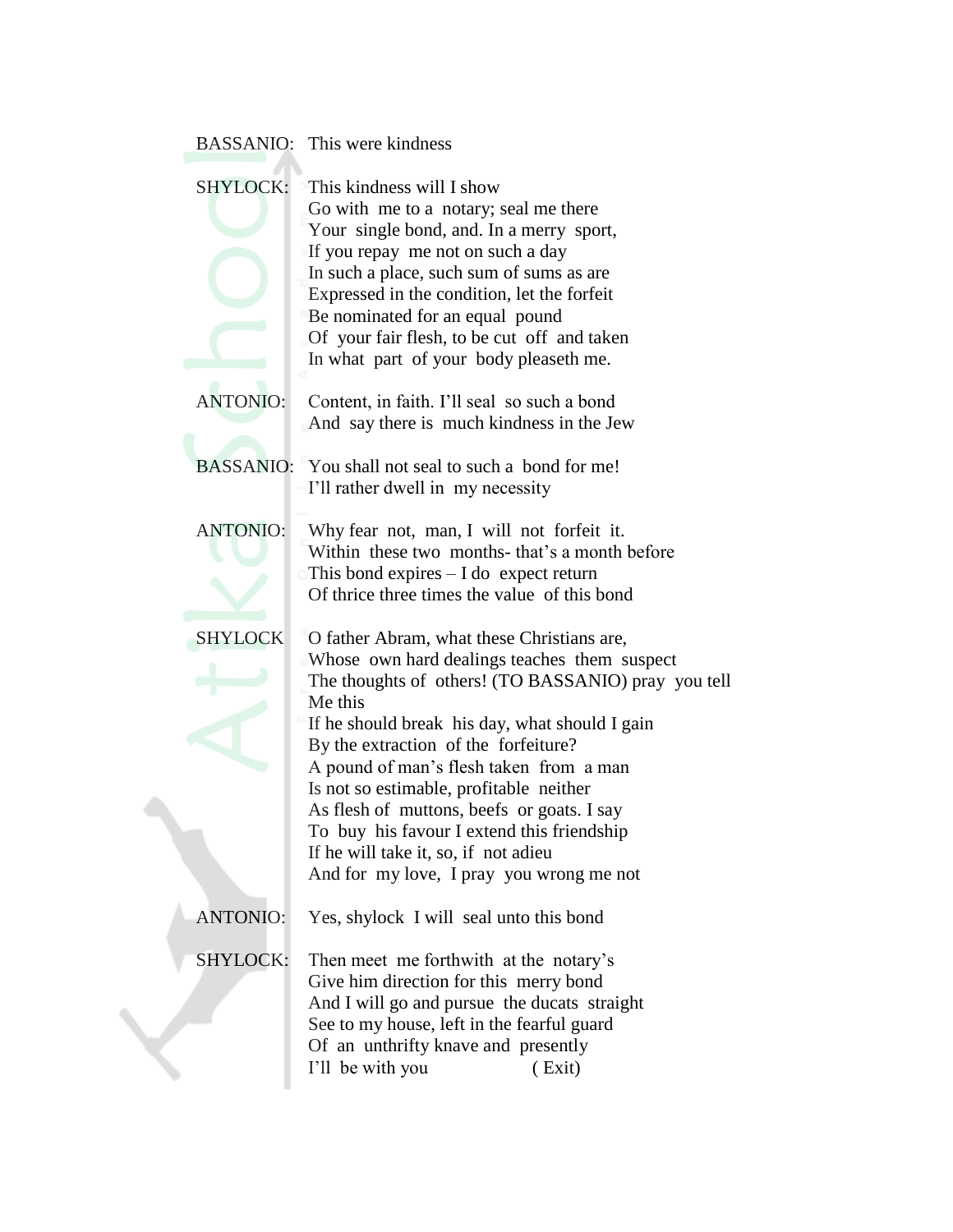|     | <b>ANTONIO</b>  | Hie thee, gentle Jew<br>The Hebrew will turn Christians, he grows kind                             |           |
|-----|-----------------|----------------------------------------------------------------------------------------------------|-----------|
|     | <b>BASSANIO</b> | I like not fair terms and a villain's mind                                                         |           |
|     | <b>ANTONIO</b>  | Come on, in this there can be no dismay;<br>My ships come home a month before the day.<br>(Exeunt) |           |
| (a) |                 | What is Antonio referring to when he says:                                                         |           |
|     |                 | I am as like to call thee so again?                                                                | $(2$ mks) |
| (b) |                 | Why does Antonio hate Shylock?                                                                     | $(4$ mks) |
| (c) |                 | Rewrite Shylock's first speech in this excerpt in your own words without                           |           |
|     |                 | changing its meaning                                                                               | $(4$ mks) |
| (d) |                 | Shylocks says he will cut off a pound of flesh from the part of the body that "                    |           |
|     |                 | pleaseth" him. Later he is more specific. Which part does he target and why?                       |           |
|     |                 |                                                                                                    | $(2$ mks) |
| (e) |                 | What do we learn about the friendship between Bassanio and Antonio in this                         |           |
|     | excerpt?        |                                                                                                    | $(4$ mks) |
|     |                 | Explain you answer                                                                                 |           |
| (f) |                 | Describe the character of shylock as seen in this excerpt. (4 mks)                                 |           |
| (g) |                 | Rewrite the following in indirect speech                                                           |           |
|     | <b>ANTONIO:</b> | yes, shylock, I will seal unto this bond (2 mks)                                                   |           |
| (h) |                 | Explain the irony in the last speech by Antonio in this excerpt                                    |           |
|     |                 | $(3$ mks)                                                                                          |           |
| 3.  |                 | Read the poem below and then answer the questions that follow                                      |           |
|     | "Sympathy"      |                                                                                                    |           |
|     |                 | I know what the caged bird feels, alas!                                                            |           |
|     |                 | When the sun is bright on the upland slopes;                                                       |           |
|     |                 | When the wind stirs soft through the springing grass                                               |           |
|     |                 | And the river flows like a stream of glass                                                         |           |
|     |                 | When the first bird sings and the first bud opes                                                   |           |
|     |                 | And the faint perfume from its petals steals                                                       |           |
|     |                 |                                                                                                    |           |

I know what the caged bird feels!

I know why the caged bird beats his wing Till its blood is red on the cruel bars For he must fly back to his perch and cling When he rather would be on the branch a swing And a pain still throbs in the old, old scars And they pulse again with a keener sting I know why he beats his wings

I know why the caged bird sings, ah me When his wing is bruised and his bosom sore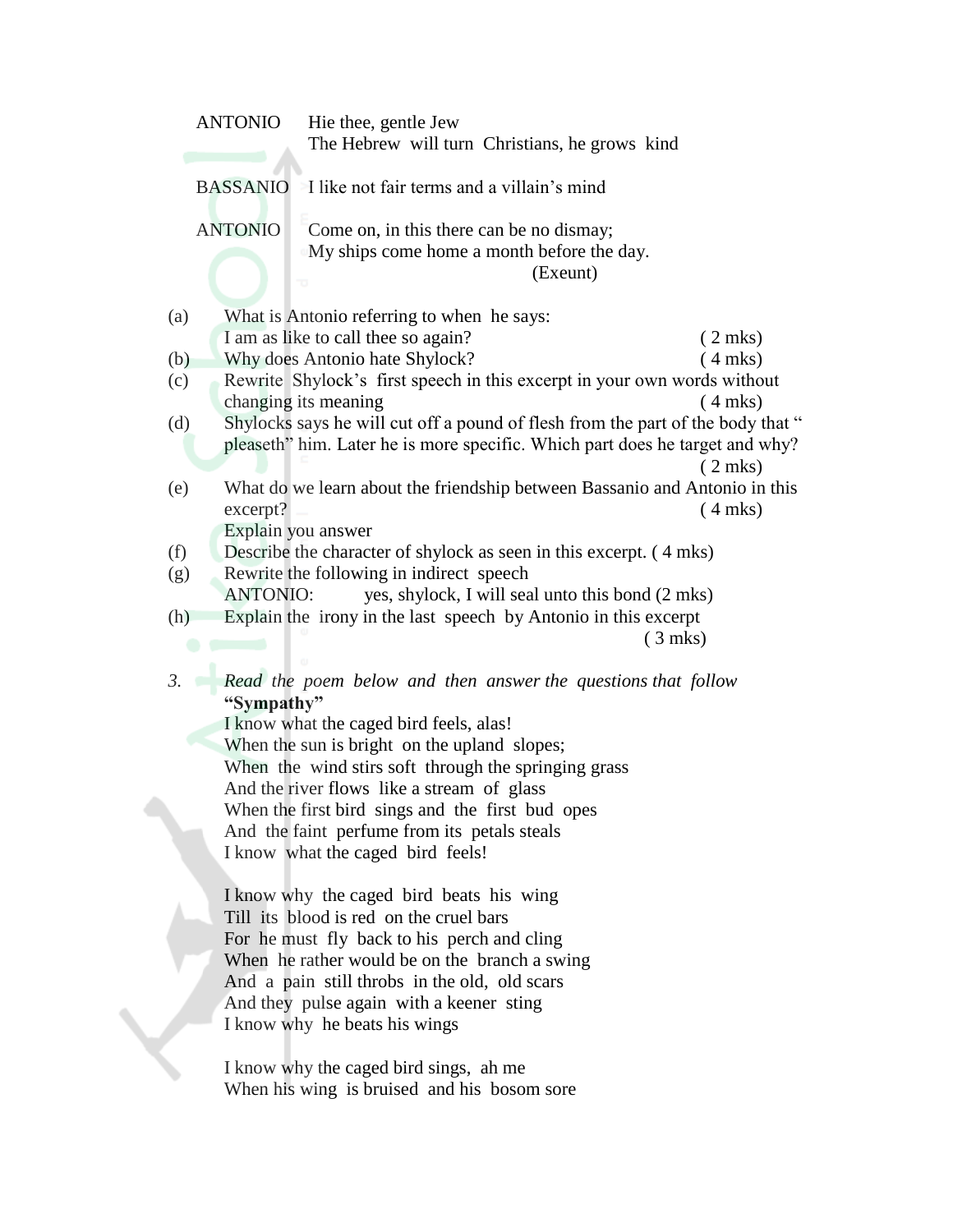|                 | When he beats his bars and would be free                                                                                           |
|-----------------|------------------------------------------------------------------------------------------------------------------------------------|
|                 | It is not a song of joy or glee                                                                                                    |
|                 | But a prayer that he sends from his hearts deep core<br>But a plea, that upward to heaven he flings                                |
|                 | I know why the caged bird sings!                                                                                                   |
|                 |                                                                                                                                    |
|                 | (Adapted from the poem by Paul Laurence Dunbar in America Negco Poetry,<br>edited by Arna Bontempts. New York: Hill and Waug, 1974 |
|                 | (a) Explain briefly what the poem is about<br>$(3$ mks)                                                                            |
|                 | (b) What does the poet focus on in each of the three stanzas? Give your                                                            |
|                 | answer in one form<br>$(6$ mks)                                                                                                    |
|                 | (c) How would you describe the persona's feelings towards the caged bird?<br>$(4$ mks)                                             |
|                 | (d) What can we infer about the persona's own experiences? (3 mks)                                                                 |
|                 | (e) Identify a simile in the first stanza and explain why it is used (2 mks)                                                       |
|                 | (f) Explain the meaning of the following lines<br>(i) And the faint perfume from its petals steals<br>$(1$ mk)                     |
|                 | (ii) And they pulse again with a keener sting<br>$(1$ mk)                                                                          |
|                 |                                                                                                                                    |
| $\mathcal{A}$ . | $(a)$ use the correct form of the word given in brackets to fill in the gap in<br>each sentence<br>$(3$ mks)                       |
|                 |                                                                                                                                    |
|                 | rights (deny)                                                                                                                      |
|                 | (ii) Saving the child from the burning house was a  Act (hero)                                                                     |
|                 | (iii) They were asked to  the alarm (active)                                                                                       |
|                 |                                                                                                                                    |
|                 | (b) Rewrite the following sentence as instructed<br>(i) We can control the spread of HIV/ AIDS by educating the public             |
|                 | (Begin: the spread of )                                                                                                            |
|                 | (ii) The man was arrested. His cattle destroyed the maize in the school farm                                                       |
|                 | (Rewrite as one sentences)                                                                                                         |
|                 | (iii) Mount Kilimanjaro is the highest mountain in Africa.                                                                         |
|                 | (Rewrite using "higher" in stead of highest")                                                                                      |
|                 |                                                                                                                                    |
|                 | (c) Use the correct form of the verb given in brackets                                                                             |
|                 | (i)                                                                                                                                |
|                 | (be)<br>Every morning, either the puppy or the kitten For me at the door.<br>(ii)                                                  |
|                 | (wait)                                                                                                                             |
|                 | (iii)<br>The ministry of health has  An extensive inoculation programme                                                            |
|                 | for children under five years. (Begin)                                                                                             |
|                 |                                                                                                                                    |
|                 | (d) Complete each of the following sentences in the most suitable way                                                              |
|                 | (i) If you really loved Kenya, you  Buy Kenyan products more                                                                       |
|                 | (ii) I would have cleaned the toilet if the detergent  available                                                                   |
|                 |                                                                                                                                    |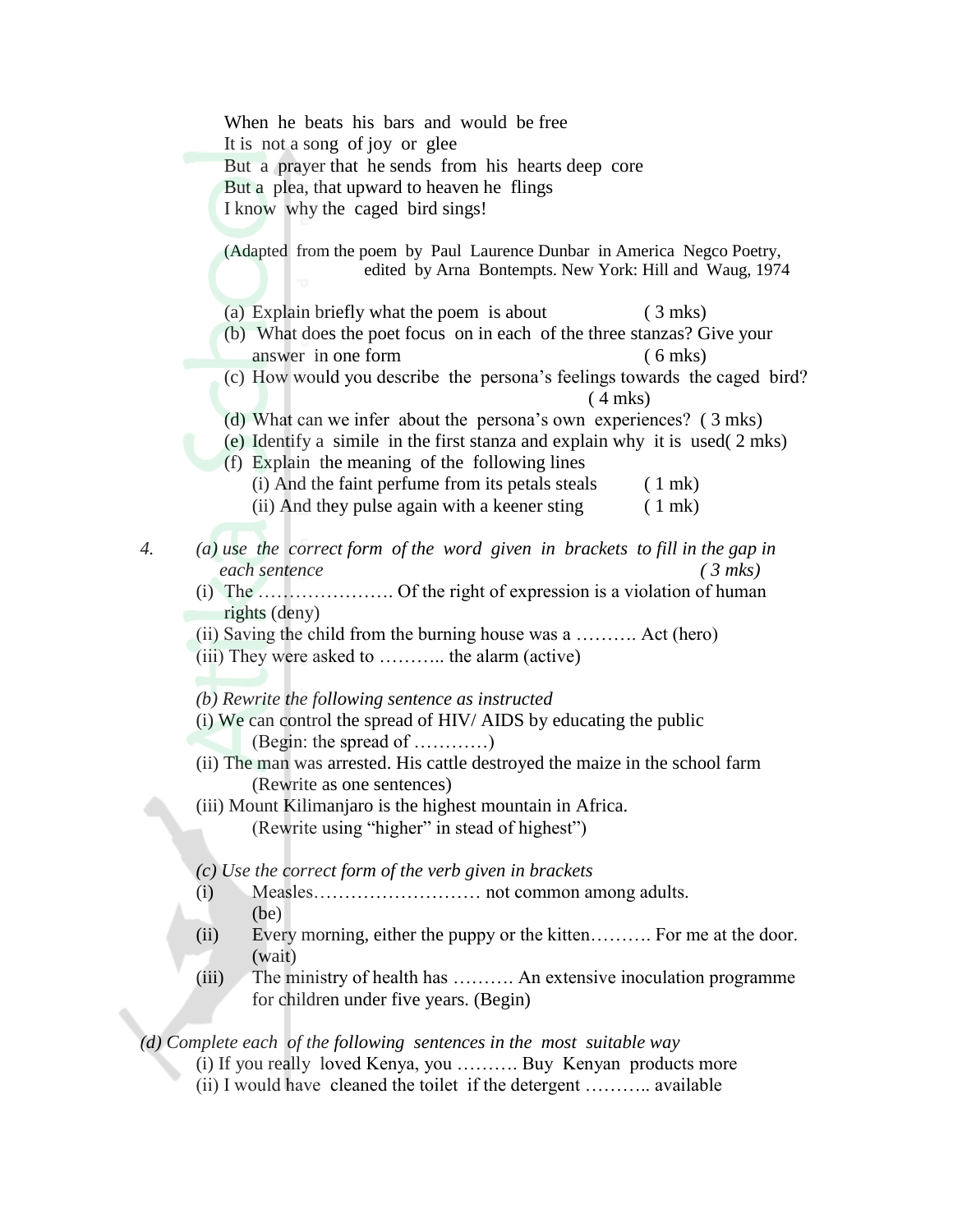(iii) Hardly had she left the house …………… the guests arrived

(e) Choose the most appropriate conjunction from those given below to fill in the gap.

# **(When, what, while, which, who)**

- (i) She wouldn"t tell me ……………. I wanted
- (ii) He walks to work everyday, ……………. Keeps him healthy
- (iii) ………….. they waited as the secretary"s office, the suspect left by a back door.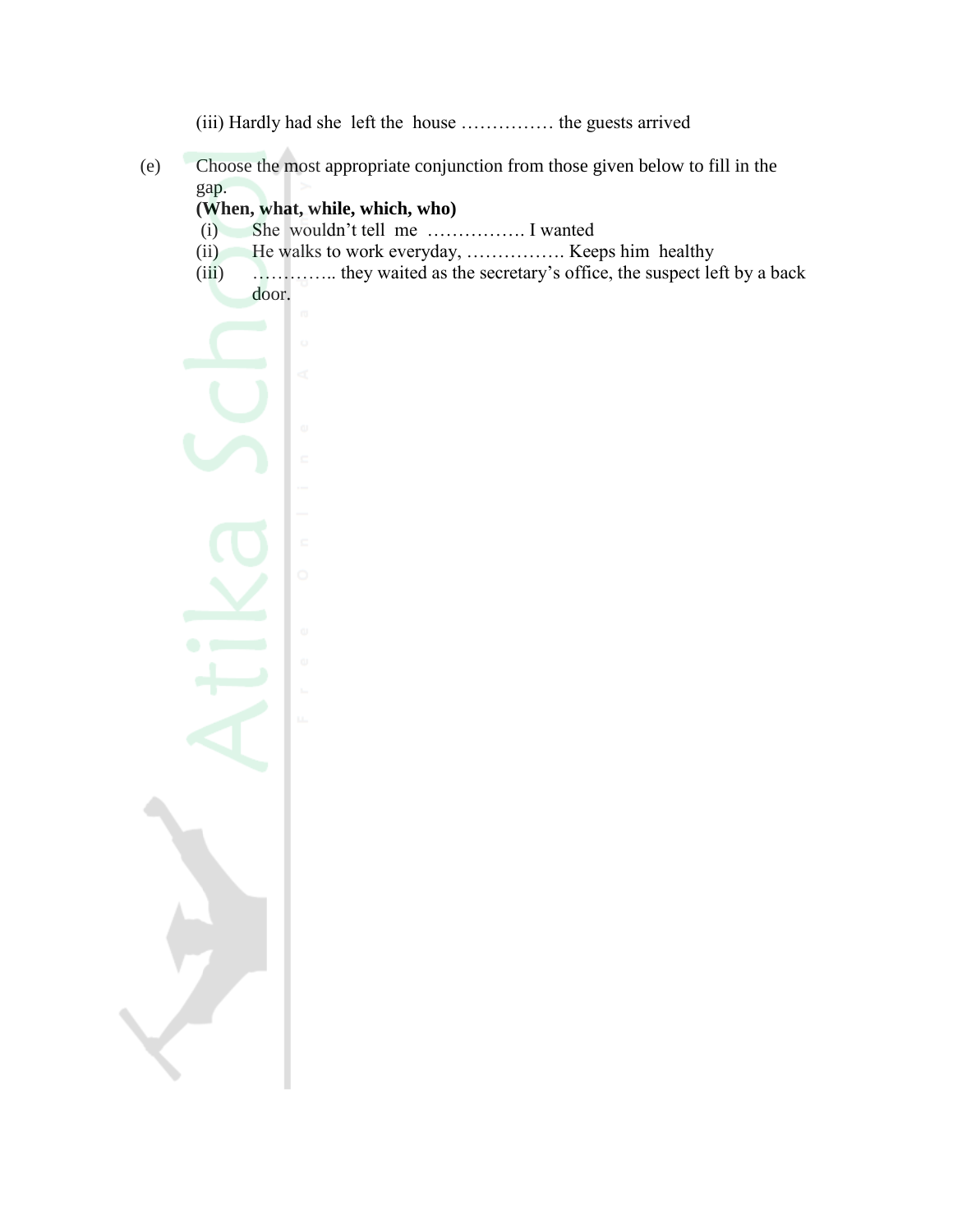**101/2 English Paper 3 Imaginative composition and composition based On sets texts) Oct/Nov 2007 2 ½ hours**

1. Imaginative Composition (compulsory) ( 20 mks)

### *Either*

(a) Write a composition beginning with the following sentence: When I left home that bright Sunday afternoon, I did not realize that the events of the next few days would completely change my life. Or

- (b) Write a story to illustrate the saying "Experience is the best teacher."
- 2. The compulsory set text ( 20 mks)

Marjorie Oludhe Macgoye, *Coming to Birth* Using the story of Martin and Paulina, write an essay on how intolerance and suspicion can ruin relationships. (20 mks)

3. The optional set texts Answer any one of the following three questions

### *Either*

(a) The short story

Macmillan (ed) *Half a day and other stories*

Drawing your illustrations from the life of Mme Lady in Wangui wa Goro's " Heaven and Earth" write an essay on the saying " all that glitters is not gold." Or

(b) Drama

John Ruganda, *Shreds of tenderness*

Illustrations your answer with examples from Shreds of Tenderness, write an essay entitled:

### **"The effects of coups d'etat"**

Or

(c) The Novel

Velma Pollard, *Homestretch*

Write an essay illustrating the following saying. "In love, all is well that ends well: refer to Homestretch for your examples.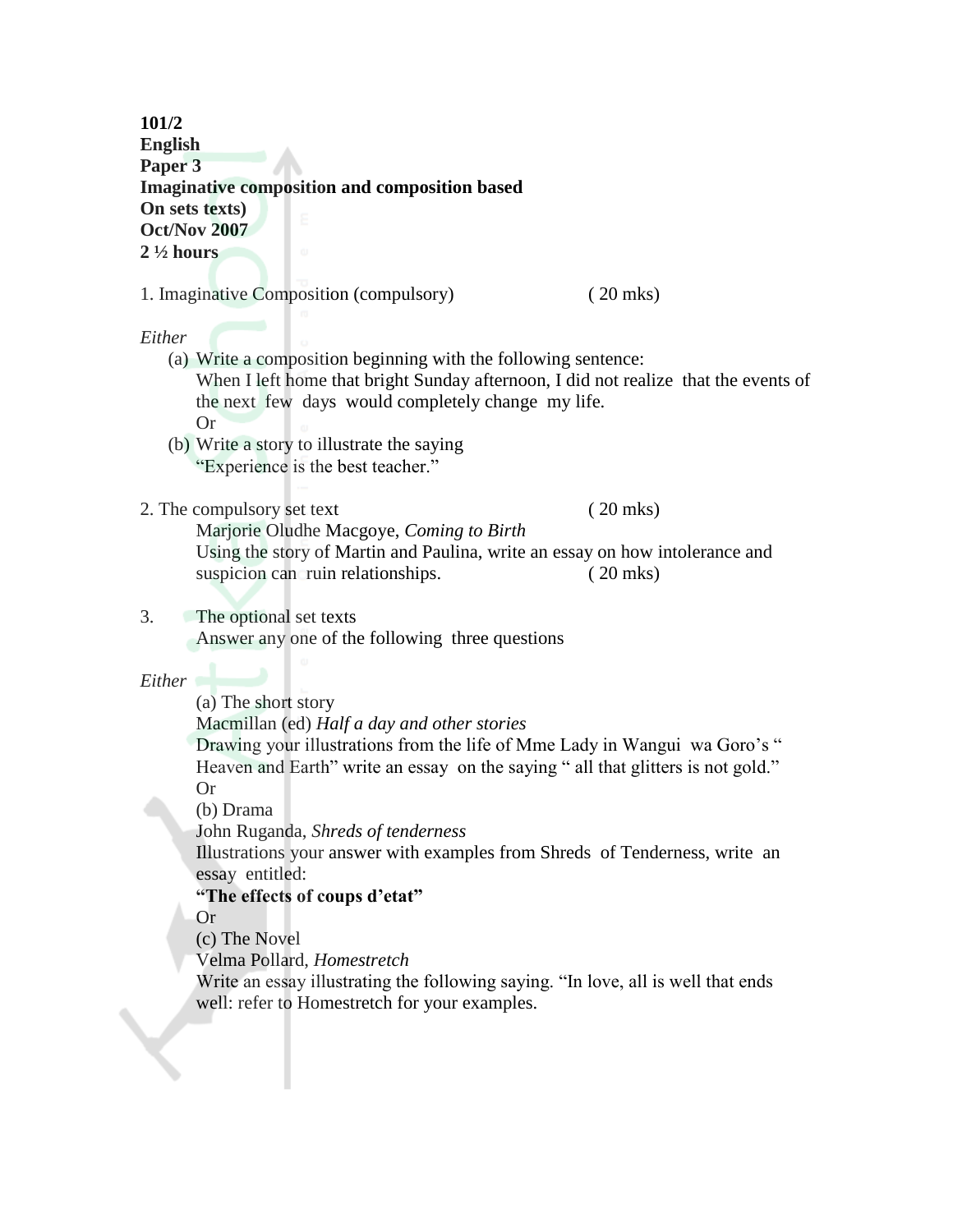**101/1 K.C.S.E English Paper 1 (Functional Skills) Oct./Nov. 2008 Time: 2hrs**

You are secretary of the drama club in your school. The chairperson has asked you send out a notice of the second meeting to plan the staging of shake spear"s play, *The Merchant of Venice*. During the meeting, you will need to appoint the director of the play, set up a date for selecting the cast, discuss the budget for the play, and the dates of rehearsals and the final performance.

(20mks)

a) Write the notice of this meeting which you would send to the members of the drama club.

b) Write the agenda that you would attach to the notice.

*Fill each blank space in the following passage with the most appropriate word* (10mks) By far the 1 contact to success, in my view, is poor understanding of people. Most careers2\_\_\_\_\_\_\_\_\_\_\_\_\_\_\_\_\_\_ working with other people. You can have great academic intelligence 3\_\_\_\_\_\_\_\_\_\_\_\_\_\_\_\_\_\_\_\_\_\_\_ still lack social intelligence the ability to be 4\_\_\_\_\_\_\_\_\_\_\_\_\_\_\_ good listener, to be sensitive 5\_\_\_\_\_\_\_\_\_\_\_\_\_\_others, to give and take criticism well.

If people do not like you, they may help you fail. On the other hand, you can get6\_\_\_\_\_\_\_\_\_with serious mistakes if you are socially intelligent. How are you when it comes to working with people? Are you genuine and authentic, or do you 7\_\_\_\_\_\_\_\_\_\_\_\_\_\_\_\_put up a front? Do you listen to 8 correct or do you most of the talking? Do you expect everyone else to conform to your wishes, your schedule, and your agenda, or do you look for ways to meet people on their 9\_\_\_\_\_\_\_\_\_\_\_? If you haven"t learnt to get along with people, you will always be fighting a battle to succeed. 10\_\_\_\_\_\_\_\_\_\_\_\_\_\_making people-skill a strength will always be fighting a battle to succeed. 10\_\_\_\_\_\_\_\_\_\_\_making people –skills a strength will take you farther than any other skill you develop.

a) Provide a word which sound the same as each of the following (5mks)

- i) Male…………………………
- ii) Queue………………………..

iii) Hire………………………….

iv) Blue…………………………. v) Ate………………………….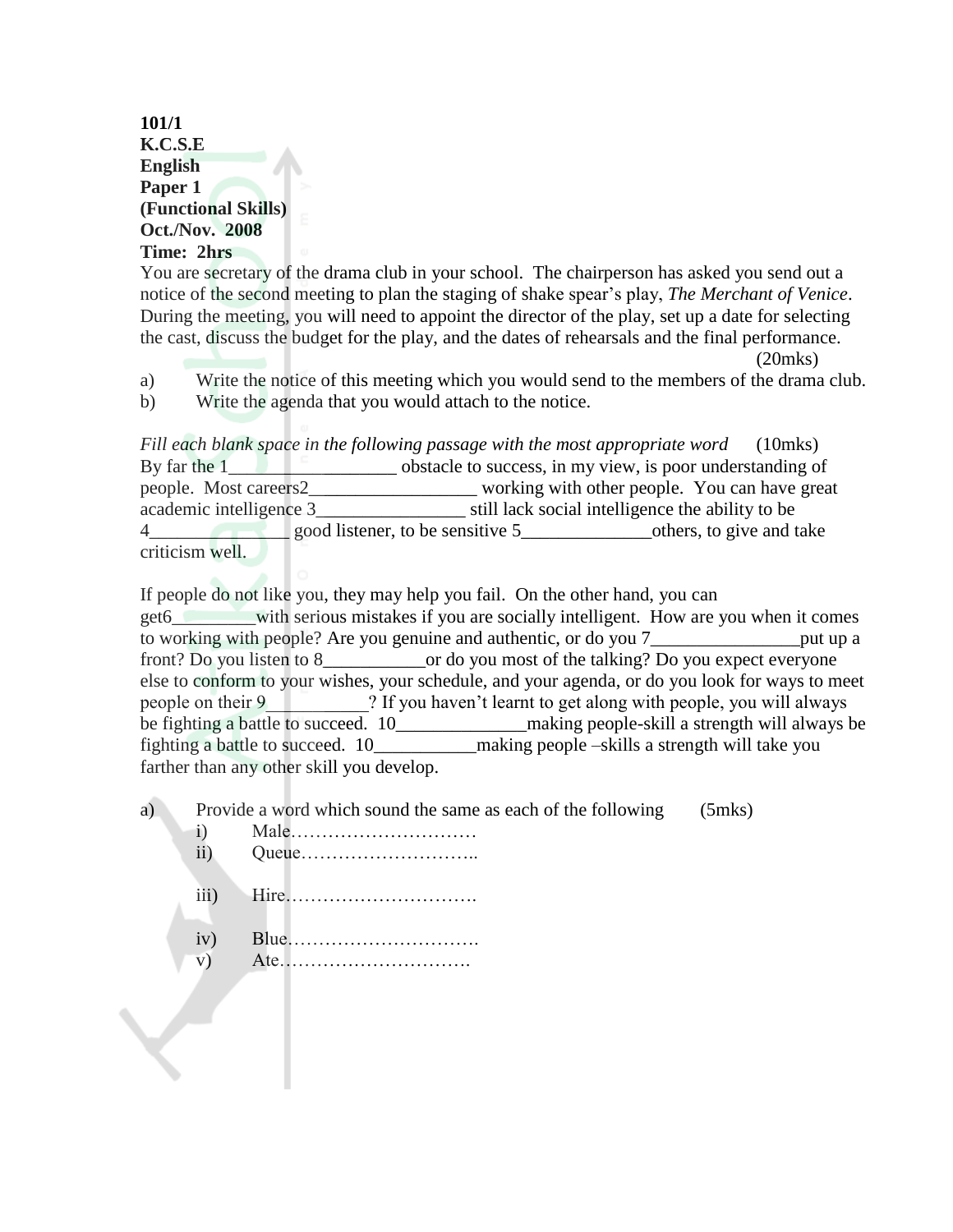*b) Read the poem below and then answer the questions that follow.*

"The Debt" by Paul Laurence Dunbar

This is the debt I play Just for one riotous day, Years of regret and grief, Sorrow without relief.

Put it I will to the end-Until the grave, my friend, Gives me a true release-Gives me the clasp of peace.

Slight was the thing I bought, Small was the debt I though, Poor was the loan at best God! But the interest!

*(From American Negro Poetry, Edited by arna Bontemps)*

- (i) List at the pairs of rhyming words (3mks) (ii) Describe the tone of voice that would be appropriate in the reading of this poem. (3mks) (iii) How does the punctuation in the second stanza influence your reading of the poem? (3mks) (iv) How would you say the last are of the poem? (2mks) *c) Consider the situation below and then answer the question that follow.* You are part of an audience that is listening to a speech. You look around and notice that some people are looking at their watches, a few are yawning, and one or two are shifting in their seats. i) What would be the likely cause of such behaviour? (3mks) ii) What would you do to ensure you continue listening effectively? (3mks) d) Consider the following conversation between a seller and a buyer of chickens and then answer the questions that follow. BUYER: How are you this morning? SELLER: I'm okay BUYER: I'm looking for good chickens, but yours don't look too good. I"m going to have visitors, and this being the Christmas season, I really must give them a feast. SELLER: These are the right kind of chickens for your visitors. They"re healthy and well fed.
- BUYER: On the contrary, they look underfed. Anyway, what is your price?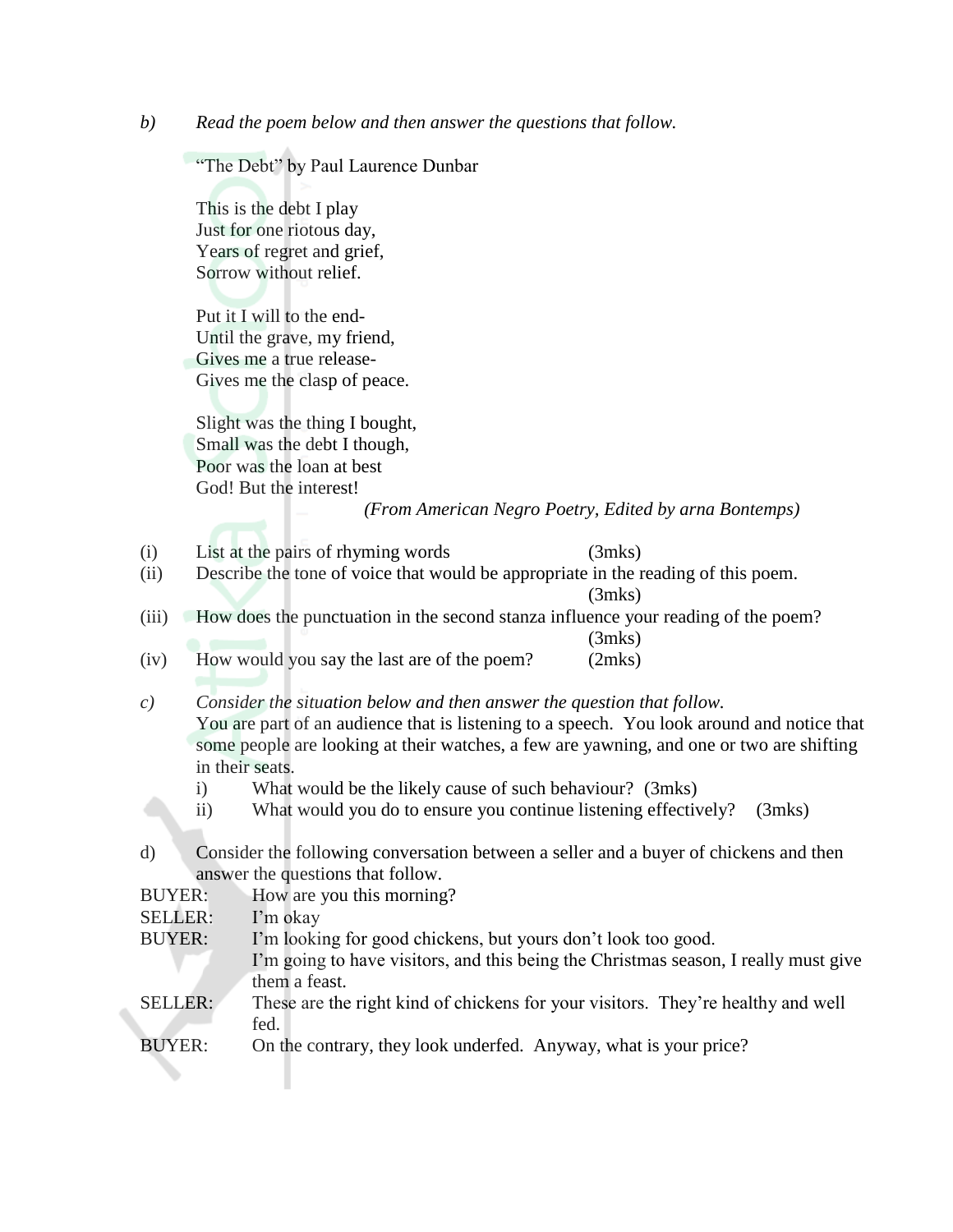| <b>SELLER:</b> | It depends I charge more for cocks; they have more meat, you know (pointing at a<br>red cock). This one, for instance, goes for sh 400.00. as for the hens, I charge sh.                                                                                               |
|----------------|------------------------------------------------------------------------------------------------------------------------------------------------------------------------------------------------------------------------------------------------------------------------|
| <b>BUYER:</b>  | 250.00<br>You're not serious! Much of the weight is a bundle of bones. I'm giving you sh.<br>150. 00 for each hen and sh. 300.00 for each cock. I'm buying three of each-three<br>hens for Sh. 450.00 and three cocks for sh. 900.00. this will give us a total of sh. |
| <b>SELLER:</b> | 1,350.00.<br>You know, I buy and sell. I don't get them from my shamba.<br>Your figure doesn't give me any profit at all.                                                                                                                                              |
| <b>BUYER:</b>  | But you also know money is hard to come by, and especially during this<br>Christmas season. Give me a reasonable price, unless you prefer I go to another<br>seller.                                                                                                   |
| <b>SELLER:</b> | Let me make it Sh. 225.00 for a hen and sh. 375.00 for a cock                                                                                                                                                                                                          |
| <b>BUYER:</b>  | It looks like you're not interested in selling your chickens                                                                                                                                                                                                           |
| <b>SELLER:</b> | No, I'm. why would I be here? My children's fees come from this business.                                                                                                                                                                                              |
| <b>BUYER:</b>  | Okay, take sh. 175.00 for each hen and sh. 325.00 for each cock                                                                                                                                                                                                        |
| <b>SELLER:</b> | No, there would be no profit for me. You can do better than that                                                                                                                                                                                                       |
|                | You can surely promote my small business. Give me Sh. 350.00 per cock and sh.<br>$225.00$ per hen. This would be sh. $675.00$ for the three hens and sh. $1,050.00$ for<br>the cocks.                                                                                  |
| <b>BUYER:</b>  | (During his mental arithmetic) That's a total of sh. 1,725.00. Okay, at least I'll be<br>able to feed may visitors. (Handing over the money) Here you are.                                                                                                             |
| <b>SELLER:</b> | Thank you. (As the seller ties them together) You're good customer. Please come<br>again. My name is Musimbi.                                                                                                                                                          |
| <b>BUYER:</b>  | And I'm Karani, See you then.                                                                                                                                                                                                                                          |
| <b>SEELER:</b> | See you.                                                                                                                                                                                                                                                               |
| $\mathbf{i}$   | What is the purpose of the greetings in this situation?<br>(1mk)                                                                                                                                                                                                       |
|                |                                                                                                                                                                                                                                                                        |

ii) Identify and explain the negotiation skills of the buyer. (3mks)

iii) What does this business transaction reveal about the nature of negotiations? (4mks)

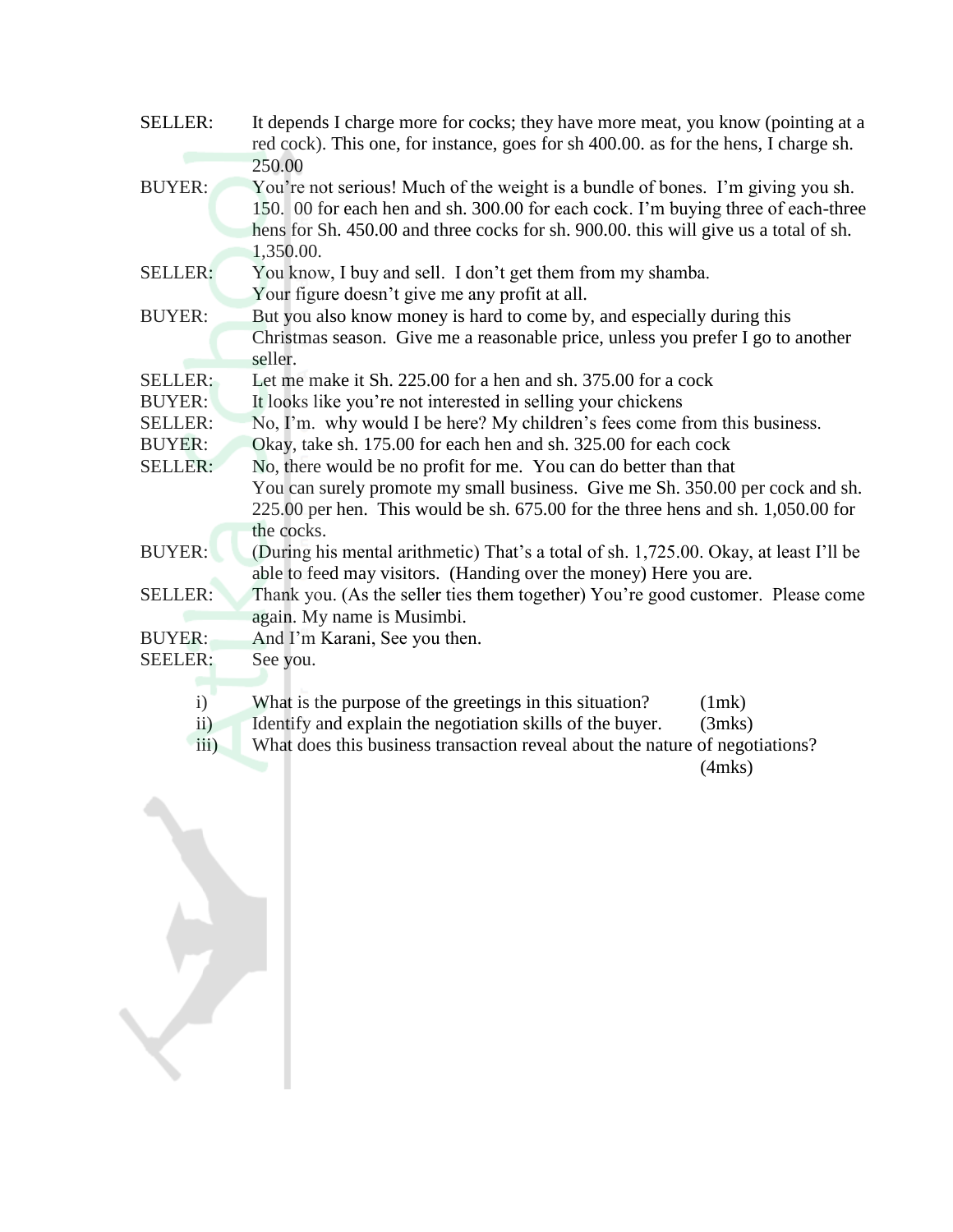## **101/2 ENGLISH PAPER 2 (COMPREHENSION, LIRETARY APPRECIATION AND GRAMMAR) OCT./NOV. 2008 TIME: 2 ½ HOURS.**

For Africans living abroad, nothing is more irritating than the constant diet of negative news on Africa. The only silver lining is that Africa is way down the list of news importance for the Western media. Most of the time Africa is ignored but when it does make it into the newspapers, radio or TV, then it is always portrayed as sinking in corruption, wars, famine and disease. If you set out to find a positive story on Africa, you may have to wait until your grand children have grown old.

What is more unfortunate is that whereas the rest of the world is divided into nations, Africa is lumped into one big sorry mass. A civil war in a tiny country in Africa elicits screaming headlines such as "Africa returns to barbarity". Civil wars in Europe are not European civil wars but civil ears in Bosnia, Sebia and so on. No one bothers to mention that out of Africa"s 54 countries, only two may be engaged in civil wars. That means 52 countries are peaceful. But the impression you get from the Western media is that all of Africa is at war with itself.

The same goes for diseases, especially aids. Hardly does a week go by without the 'experts' from the West predicting how Africa's entire population will be wiped out in fifty years' time. If all the predictions made about the impact of Aids had been correct, most African countries would have been entirely depopulated by now.

According to the Western media, Africa is corrupt . All of Africa, all the time. It is interesting to note that in America, for example, only the executives of a given company are said to be corrupt while all African leader are seen as being irredeemably corrupt.

The point being put across is that Africa is guilty unless proven innocent. Western journalists assigned to cover Africa are in most cases the most junior and the least experienced in the organization. They are given this version of a "Hopeless Continent" for so long that when they land in any African country, they immediately set out to confirm their prejudices. And you can always find what you are looking for.

The situation is similar to the search for weapons of mass destruction in Iraq. In Africa, Western journalists set out to find corruption, decay and mismanagement. And if they cannot find it, they will invent it on the basis that " it must be there somewhere"

The causes of this generalized negative view of Africa are complex. When you confront Western journalists, they deny that their view of Africa is prejudiced. They are probably telling the truth because they report what they see- but they see what they want to see. And what they want to see, subconsciously is a version of backward, primitive and uncivilized Africa.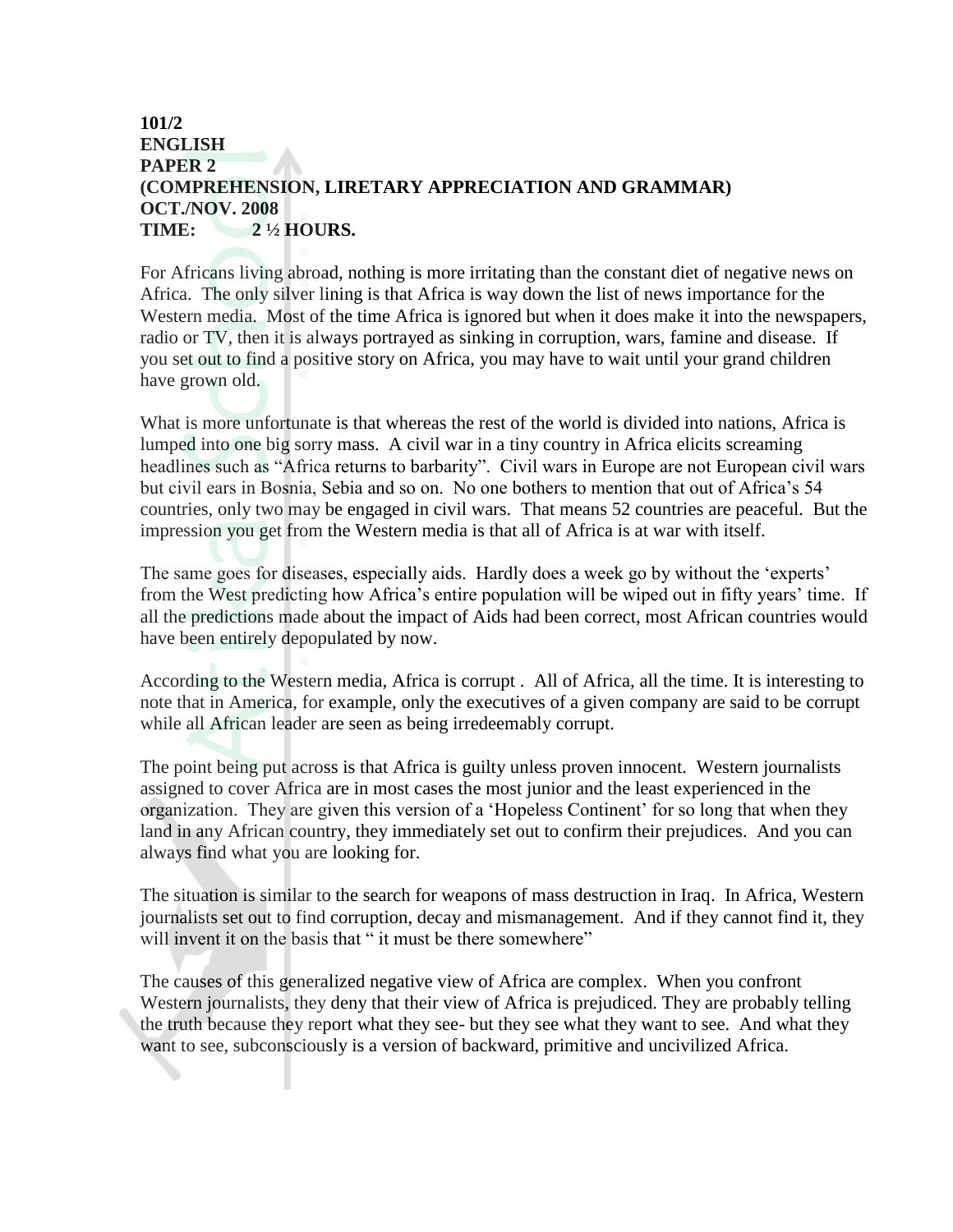So, while we feel irritated and even angered by the Western media"s portrayal of Africa, we must remember that many journalists cannot help but see Africa the way they programmed to do. The only way this can change is if the programming is changed. But how do you go about doing so?

The first step is to create space for dialogue between the Western media and Africans. It is during such discussions that Africans will be able to tell their side of the story. If this happens, then the Western media will see Africa as we do –a glorious continent full of promise but going through a rough time at present.

*(Adapted from African Business, May 2004)*

| a)      | What is the likelihood of finding a positive story on Africa?                        | (2mks)       |
|---------|--------------------------------------------------------------------------------------|--------------|
| b)      | Why are Bosnia and Serbia mentioned?                                                 | (3mks)       |
| c)      | Why is the word "experts" on the third paragraph put within quotation marks?         |              |
|         |                                                                                      | (3mks)       |
| $\rm d$ | Rewrite the following sentence to begin: Had                                         |              |
|         | "If all the predictions made about the impact of Aids had been correct, most African |              |
|         | countries would have been entirely depopulated by now."                              | (lmk)        |
| e)      | According to the passage is Africa more corrupt that America? Explain your answer.   |              |
|         |                                                                                      | (3mks)       |
| f)      | Give two reasons why African stories are mainly assigned to the most junior and      |              |
|         | inexperienced journalists                                                            | $(4$ mks $)$ |
| g)      | How can we                                                                           |              |
| h)      | Explain the meaning of the following expressions as used in the passage:             |              |
|         |                                                                                      | (3mks)       |
|         | Silver lining                                                                        |              |
|         | Sorry                                                                                |              |
|         | Irredeemably                                                                         |              |
|         |                                                                                      |              |

### *2. Read the passage below and then answer the questions that follow:*

She lay there, more dazed than dozing, she did not know for how long.. No water, No charcoal. There was a little hand mirror in the cupboard and she looked at the dark bruises on her checks, but they were less swollen than her back and shoulders. She had opened the window a crack to see in the mirror, then closed it again but now there was a tapping on the shutter.

"Who is it?" she called, fearful that he might be testing her by sending visitors

"It is Ahoya Don"t be afraid," came the welcome voice in Luo.

'Are you all right, Paulina?"

'Are you all right, Paulina?'

'I am all right but not very,' said Paulina shamefacedly, pushing at the shutter,' and I cannot open the door'.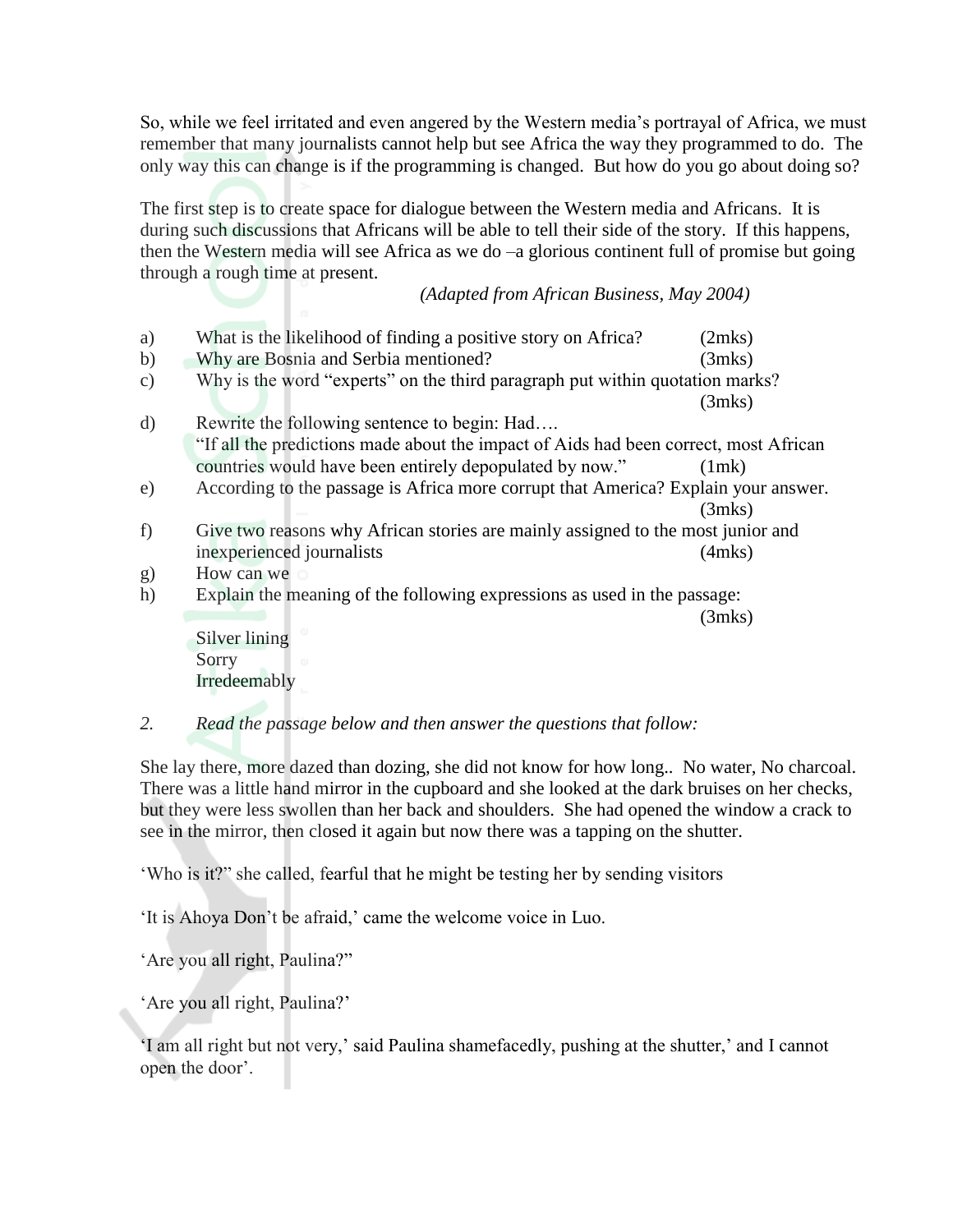"Yes, I thought so," replied the matter-or-fact voice. "He has locked you in. Did he beat you also?'

"Yes, he beat me also."

'And that is the first time?'

The first time. He used to love me.'

A hoya laughed gently. "Well, he does love you. I could see it in his face as he caught sight of you. But I thought also he would beat you, for it is a shame to him to have you lost, though you did not mean it so. Have you anything to eat?'

'No. I do not need anything, thank you.' "Or any medicine?" 'No, I shall be all right.'

"Be sensible, child. Every wife who comes to Nairobi from the country has problems. Do not think it is the end of the world. Every young man has problems too. Probably all his friends and workmates have been telling him he is too young to marry and now he begins to wonder how he will manage. Don't you know that if ou had been married in the old way your husband would have given you a token beating while the guests were still there? They say that is so that if you are widowed and inherited you will not be able to say that you new husband was the first person ever to beat you. So don"t start to wish back wards. You praise God that He has given you a husband to love you, just as I have been able to do without one.'

"You too?" asked Paulina, wondering. "You too, like Drusilla, you are not married and yet you seem to understand so much?'

"You have met Drusilla, have you? Well, she is a very great friend of mine. And Miriam, who lives quite near here is another. And we all know that God ca look after us in all that is needful. But you, who have a husband, also need food and medicines, and I will bring it myself so that no one can accuse you of having men visitors, but you can give the tray to Amina in the front room and I will get it collected."

She rushed away and Paulina at once felt comforted. After half an hour Ahoya came back in the car.

She handed through the window a tube of ointment and a tray with thick slices of bread and jam and cold orange drink on it.

"Now if he smells ointment, tell him I bought it and he can come and ask me questions he likes. Paulina heard the car start. She ate carefully, forcing herself to finish, and when Amina tapped at the window to take the tray away they exchanged such small courtesies as can be managed without a common language. Paulina slept until the stiffness softened into a small ache all over her body, and Amina gathered her cronies to tell them: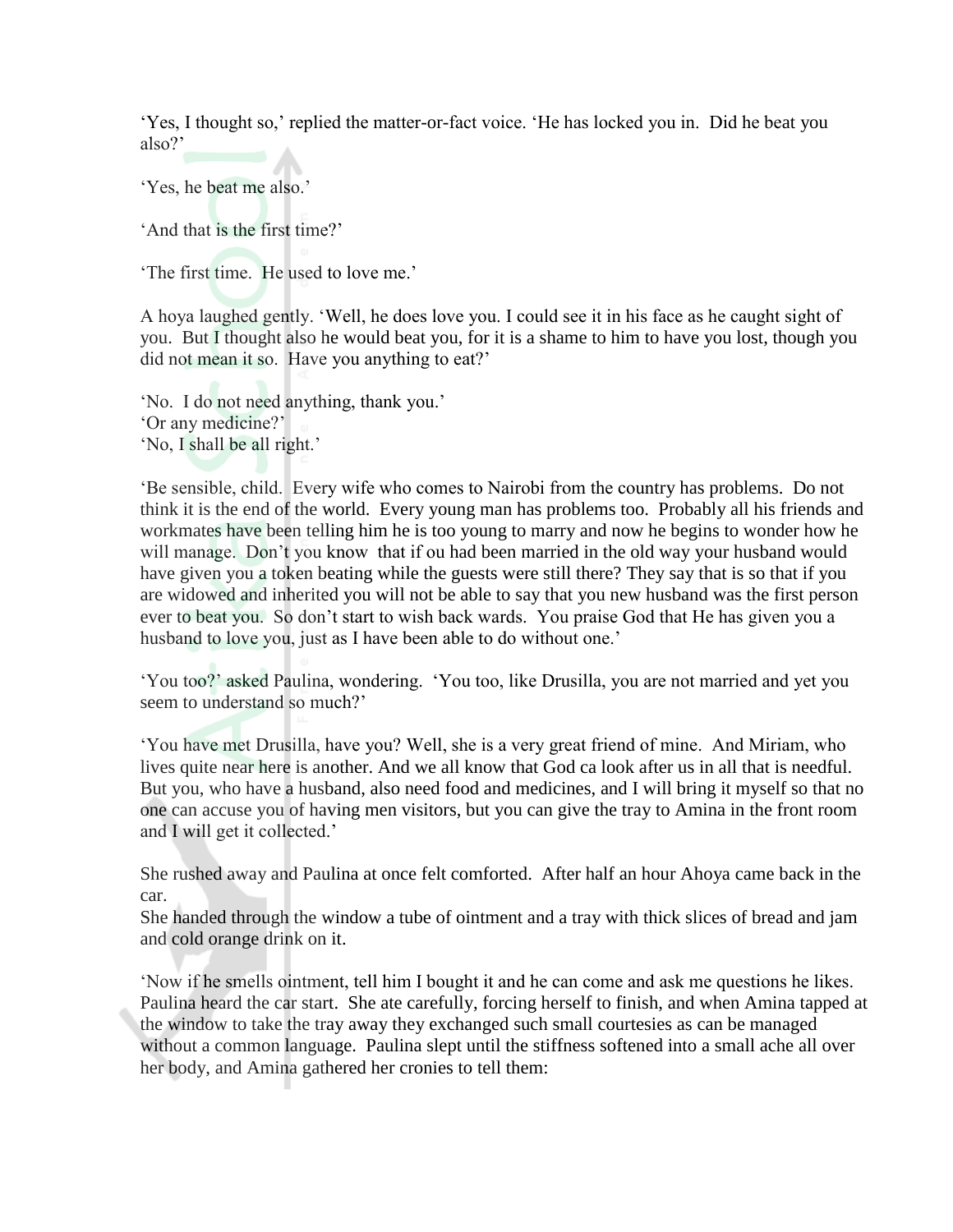That Martin, soft he may have looked and spoken but my goodness, did he go for her! And the mother's milk hardly dried on her lips; poor thing. We'll see that she learns to give him something to think about, won't we just'

| a)            | Explain what happens just before this extract.<br>(2mks)                         |              |
|---------------|----------------------------------------------------------------------------------|--------------|
| b)            | Describe the first meeting between Paulina and Ahoya.<br>$(4$ mks $)$            |              |
| $\mathbf{c})$ | Explain the meaning of the following words as used in the extract. (2mks)        |              |
|               | Dazed<br>$\left( \frac{1}{2} \right)$                                            |              |
|               | Courtesies<br>$\overline{11}$                                                    |              |
| d)            | What does Paulina think of Martin after the events so far recorded in the novel? |              |
|               |                                                                                  | (2mks)       |
| e)            | Rewrite the following in reported speech:                                        | (1mk)        |
|               | "No. I do not need anything, thank you."                                         |              |
| f)            | Describe two character traits of Paulina revealed in this extract.               | (5mks)       |
| g)            | Make notes on Ahoya's view of wife beating.                                      | $(4$ mks $)$ |
| h)            | Who is Drusilla?                                                                 | $(3$ mks $)$ |
| $\mathbf{i}$  | Comment on the expression 'and the mother's milk hardly on her lips'.            | (2mks)       |
|               |                                                                                  |              |

### *Read the poem below and then answer the questions that follow.*

### **The splash**

Under warm sunshine, A pond of water rests, calm and serene. The blue sky inhabits the middle of the pond, And its sides reflect the greenery, Spotted with the yellow and the red, The red and the violet The water, the sky, the vegetation, Hand in hand convey harmony and peace. Then comes the splash! And a tremendous stirring surges: Reflections distort, Giving way to a rushing flow of triples Ripples innumerable, All fleeing from the wound. Time elapses, Ripples innumerable All fleeing from the wound Time elapses, Ripples fade, Reflections regain their shape, And once again emerges the pond Smooth and tranquil. But the stone! The stone will always cling to the bottom

Yusuf O. Kassem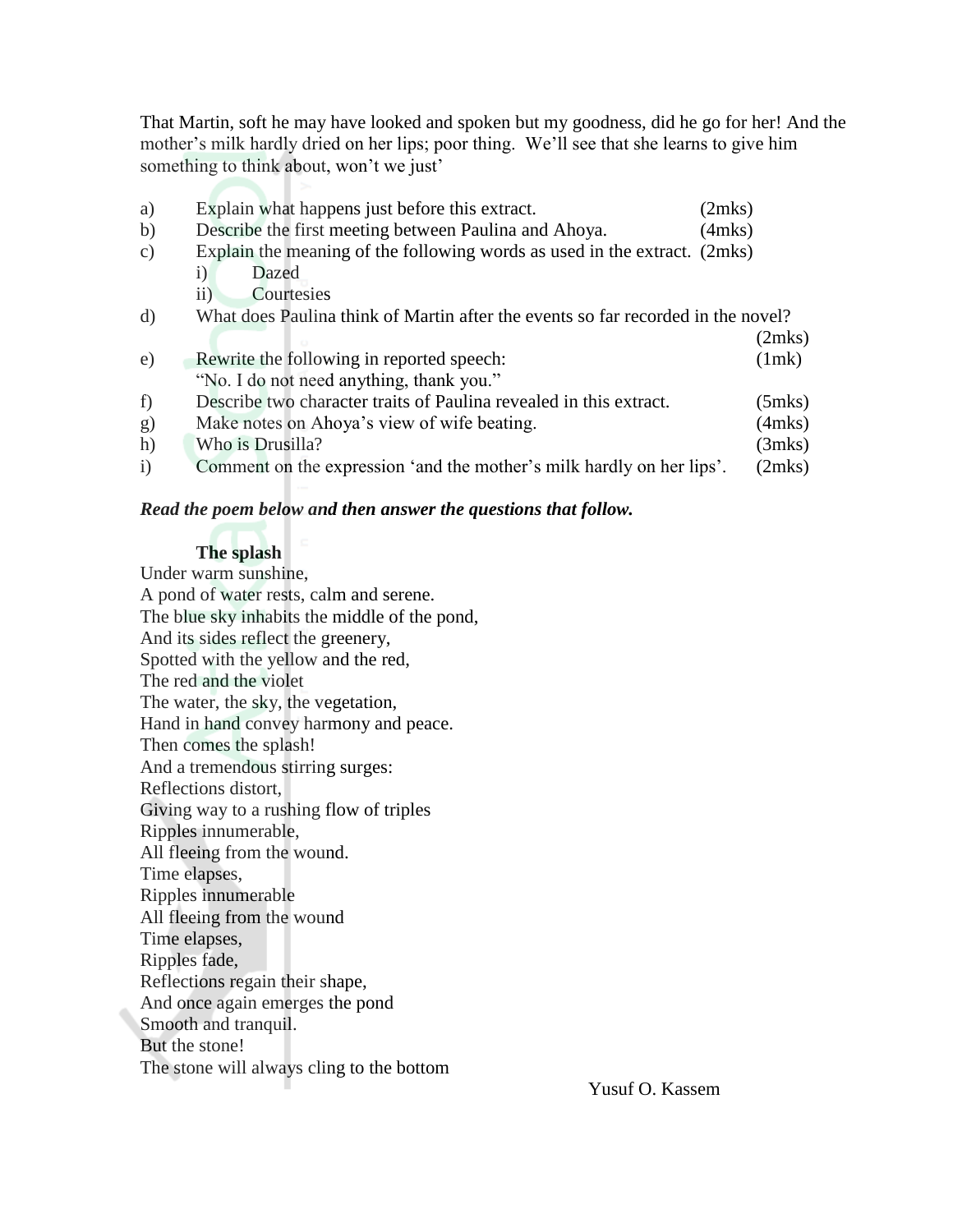- a) What do you think this poem is about?<br>
b) What is implied by the use of color imagery (lines 4, 5, 6)? (4mks) b) What is implied by the use of color imagery (lines  $4, 5, 6$ )? c) Identify and explain two stylistic devices used in this poem other than color imagery.  $(4mks)$ <br> $(3mks)$
- d) Describe the tone of this poem (3mks)<br>
e) Explain the meaning of the last two lines. (3mks)

e) Explain the meaning of the last two lines.<br>
f) Explain the message of the following word Explain the message of the following words as they are used in the poem: (3mks) Surges

Fade Tranquil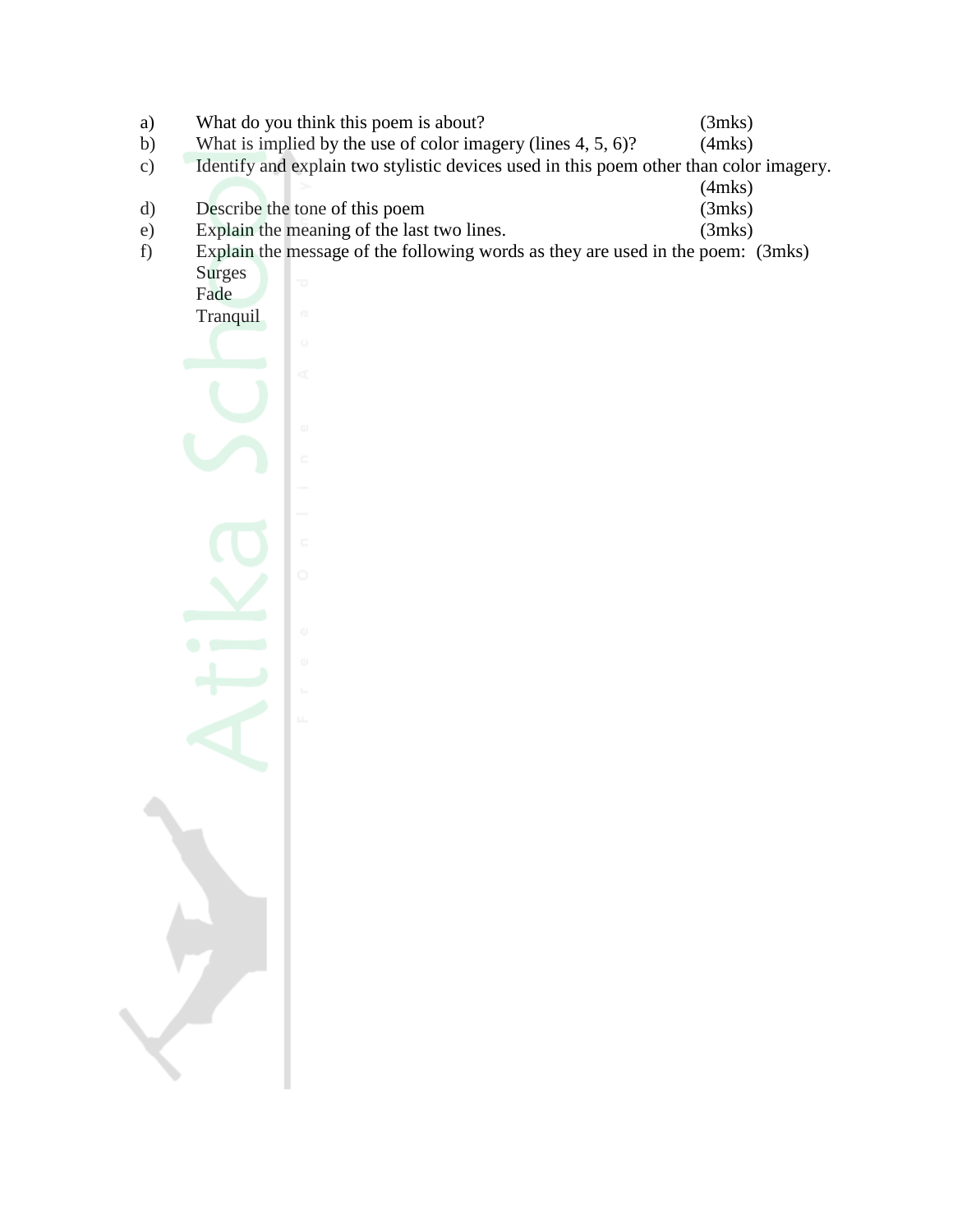**English Paper 3 (Creative composition and Essays based on set texts) Oct./Nov. 2008 Time: 2 ½ Hours**

### **Answer three questions only**

- **1. Creative Composition (compulsory) (20mks) Either**
	- a) Write a composition illustrating the saying: "Honesty is the best policy"
	- **Or**
	- b) Write a story beginning:
		- I had never found myself in such a situation before..

## **2. Drama (Compulsory) (20mks)**

Using William Shakespeare"s *The Merchant of Venice* for your illustrations, write an essay on the need for forgiveness in human relationships. (20mks)

## **3. Optional Set Texts**

### **Either**

a) The Short story

Macmillan (ED), *Half a Day and other Stories*

Using illustrations from the story "The Town" by Eneriko Seruma, write an essay on the characteristics of Townspeople as seen through the eyes of The Villager. In a paragraph, say whether or not you agree with The villager.

# **Or**

## **b) Drama**

John Ruganda, *Shreds of Tenderness*

There are several instances of "Play within a play" in John Ruganda's shreds of Tenderness.

Write an essay describing any three such instances and indicate how they contribute to the play.

# **Or**

## **c) The Novel**

Velma Pollard, *Homestretch*

With illustrations from Velma Pollard"s Homestretch, write an essay on the relationship between children and their step-parents.

# **101/3**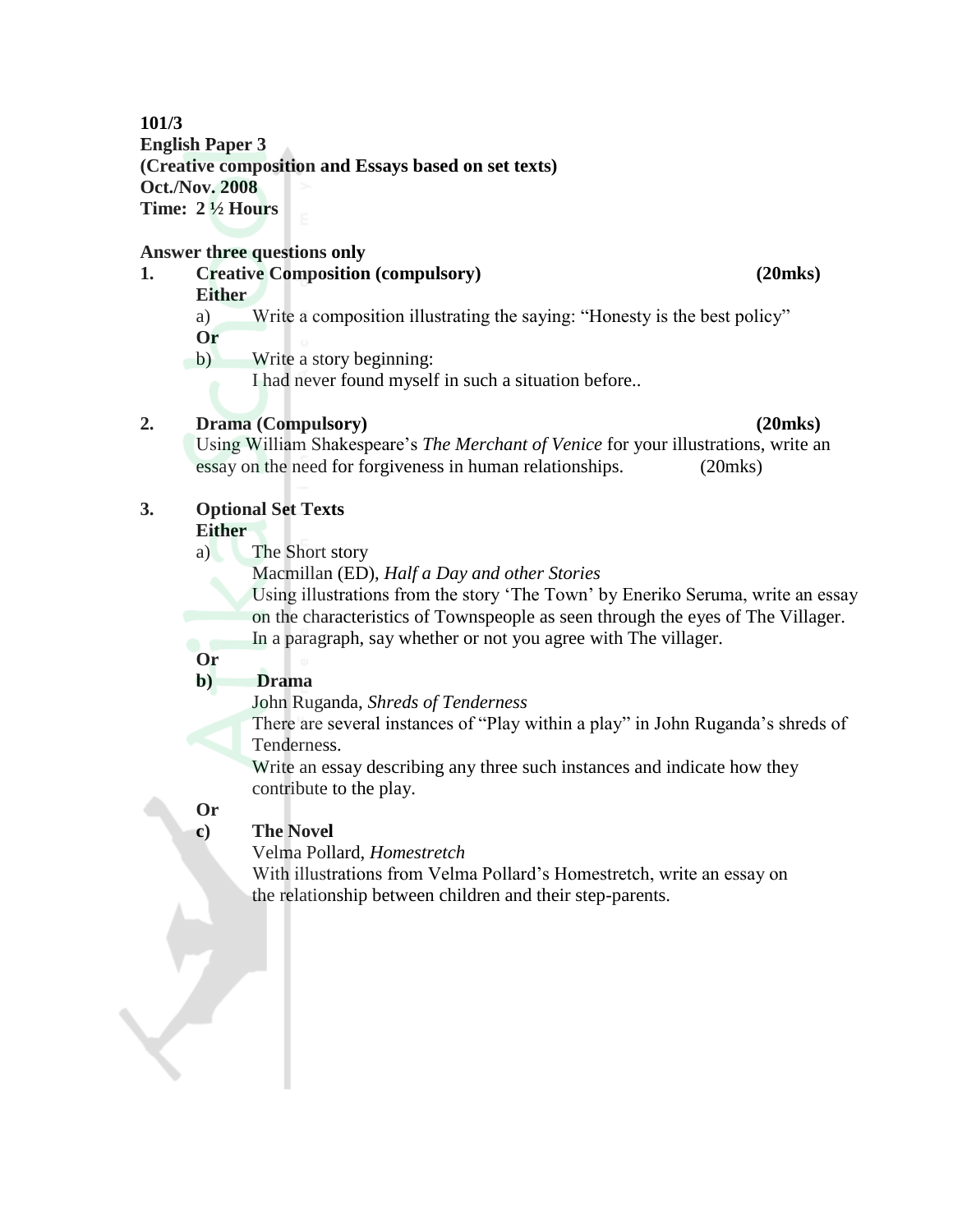**ENGLISH PAPER 1 (FUNCTIONAL SKILLS) 2009 THE KENYA NATIONAL EXAMINATIONS COUNCIL KENYA CERTIFICATE OF SECONDARY EDUCATION ENGLISH PAPER 1 2 HOURS**

1. You are waiting to join college after you K.C.S.E examination. While reading newspaper, you see an advertisement for a volunteer worker at a children"s home. Write a letter of inquiry to the manager. Express your interest and inquire if they will pay any allowances and whether they can provide accommodation. Remember to quote the reference number of the advertisement.

(20 mks)

2. Read the passage below and fill in each blank space with an appropriate word

(10 mks)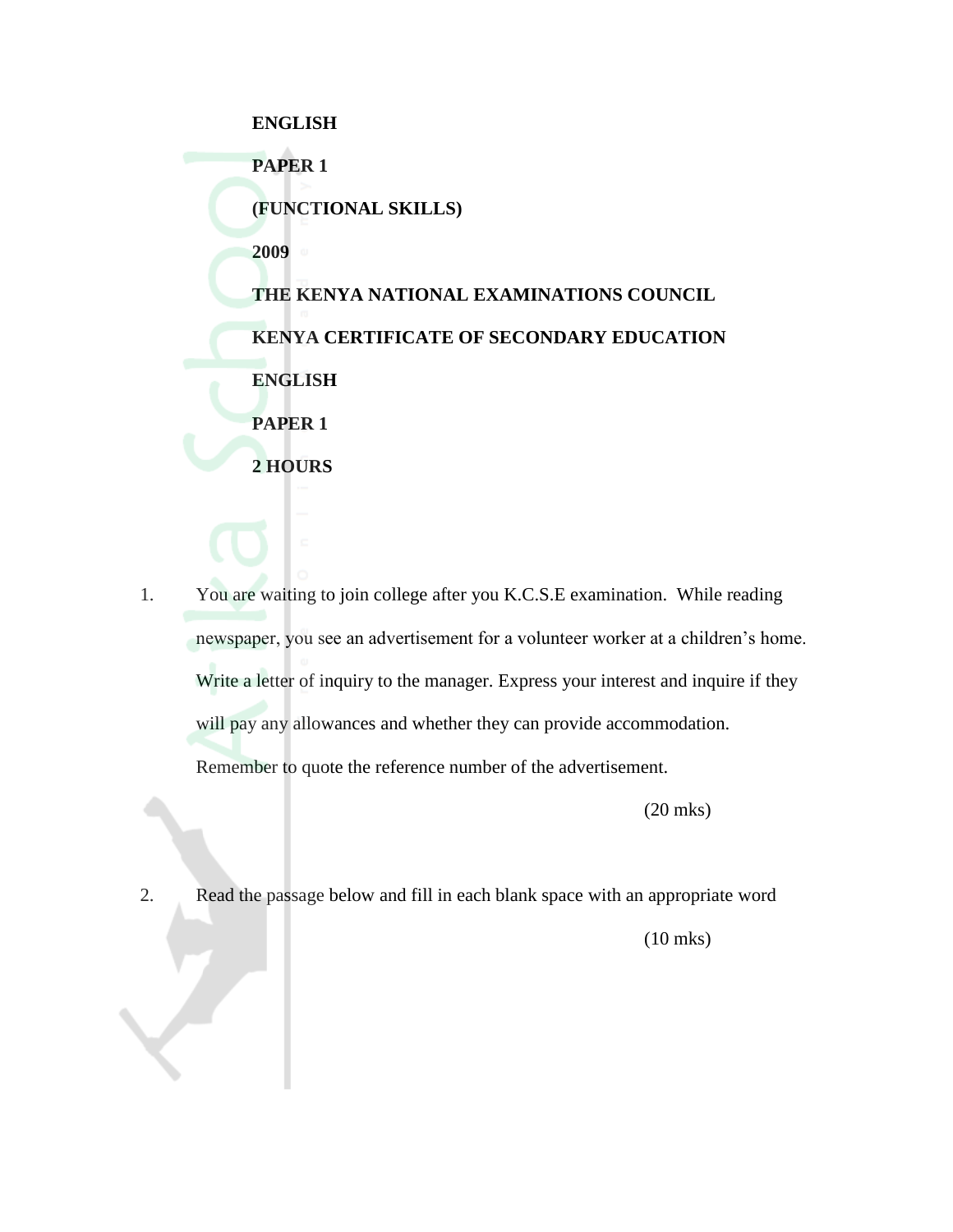If our skins were to be complainants in a court of law, they would 1………….. us of committing all manner of dermatological crimes 2……………. Them. And they would have legitimate grounds to do so.

They would, for instance, argue that some of us assault them with bleaching creams, all in an 3 ……………. to make our complexions look much 4 …………….. they would produce exhibits of ugly 5………………….. left behind by the hazardous substances.

In addition, some would recount how we usually 6………………..them to layers of irritating anti-aging creams without consulting them. They would insist that we allow them to age 7…………….. and gracefully. Moreover, there would be 8 …………..that would object to continually being plastered with choking substances meant to eliminate non-existent pimples.

In closing, our skins would submit that they have suffered gross skin abuse in our hands 9……………….hope that the judge would find us 10……………as charged.

a) Read the following oral chant and then answer the questions that follow Rain Making Litany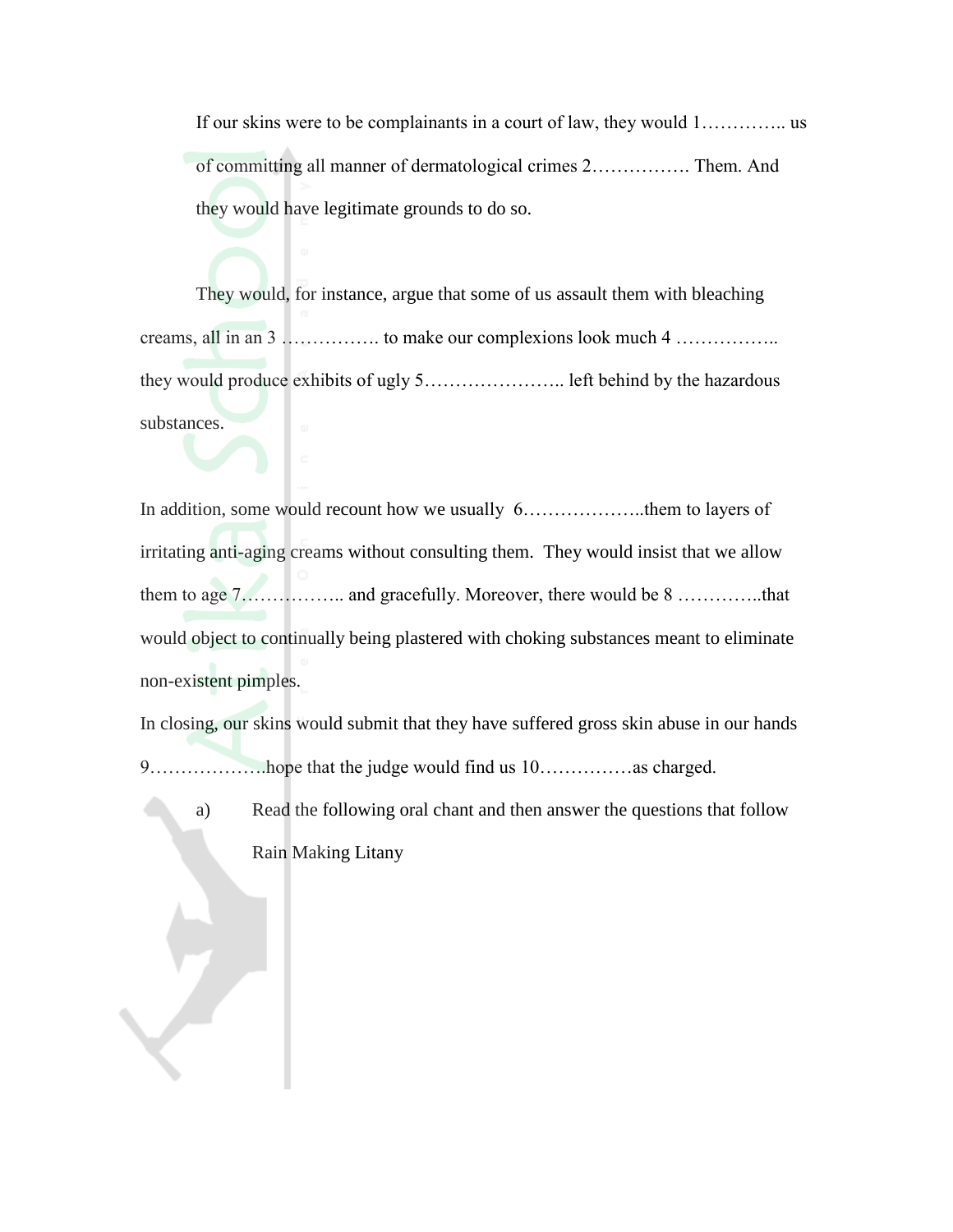| (Reciter)                                                           | (Responders) |  |
|---------------------------------------------------------------------|--------------|--|
| We overcome this wind                                               | we overcome  |  |
| We desire the rain to fall, that it may be poured in showers        |              |  |
| Quickly                                                             |              |  |
| Ah! True rain, I adjure three falls, if thou rainest, it is well    | It is well   |  |
| A drizzling confusion                                               | Confusion    |  |
| If it rains and our food ripens, it is well                         | it is well   |  |
| If the children rejoice, it is well                                 | it is well   |  |
| If the young men sing, it is well                                   | it is well   |  |
| If the young men sing, it is well. If our women rejoice, it is well |              |  |
| If the young men sing, it is well                                   | it is well   |  |
| A drizzling confusion                                               | confusion    |  |
| If our grain ripens, it is well                                     | it is well   |  |
| If our women rejoice,                                               | it is well   |  |
| If our women rejoice,                                               | it is well   |  |
| If our children rejoice,                                            | it is well   |  |
| If the young men sing                                               | it is well   |  |
| If the aged rejoice                                                 | it is well   |  |
| An overflowing in the granary                                       | overflowing  |  |
| May our grain fill the granaries                                    | may it fill  |  |
| A torrent in flow                                                   | A torrent    |  |
| If the wind veers to the south, it is well                          | It is well   |  |
| If the rain veers to the south, it is well                          | It is well   |  |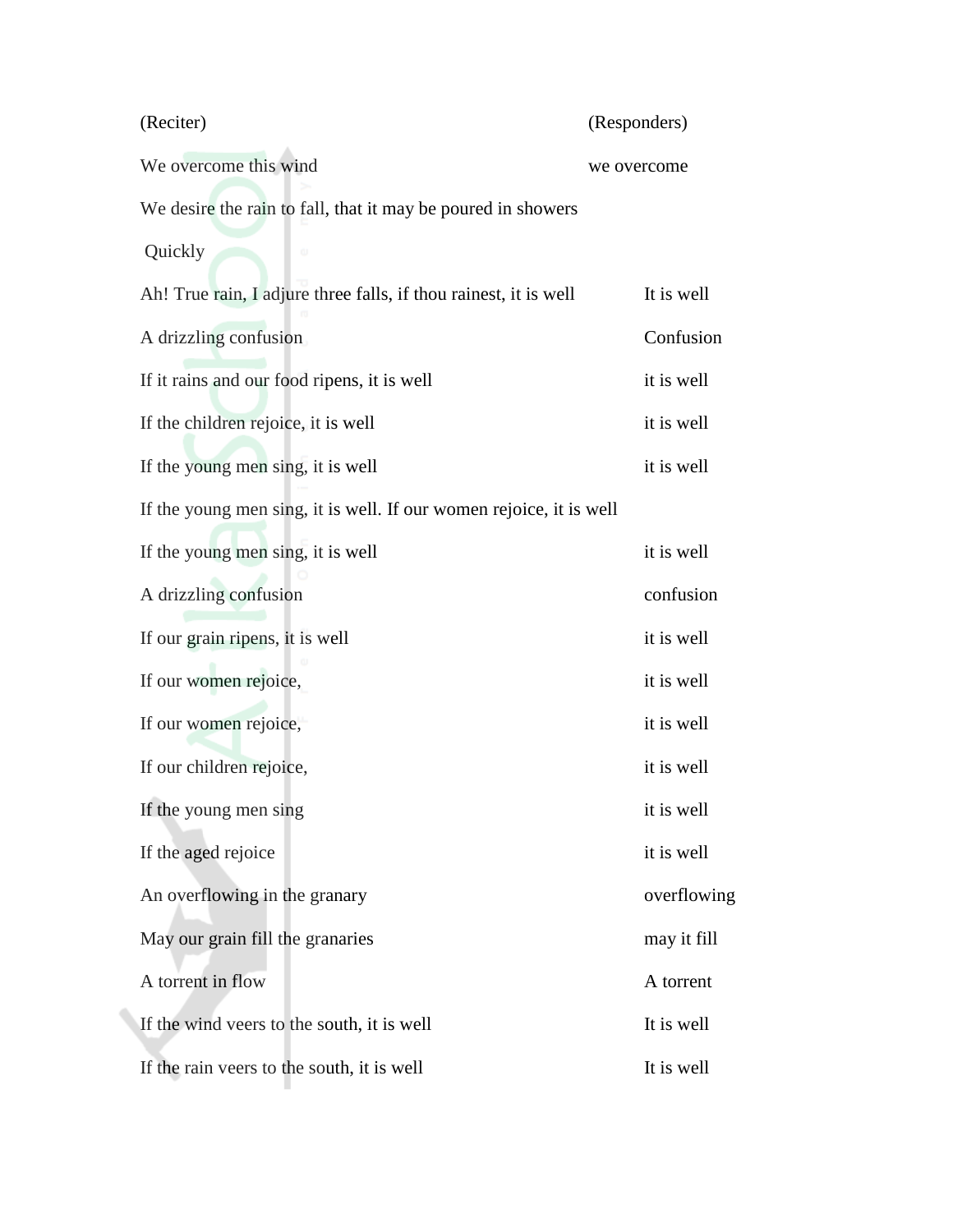i) Identify three aspects of oral performance that make this chant easy to remember. (3 mks)

ii) In what ways would this chant be made interesting to listen to. (3 mks)chant be made interesting to listen to. (3 mks)

iii) what preparations do you think a narrator would make to ensure that the audience listens to and participates in the performance of the chant. (4 mks)

b) You are going to take part in a debate. Explain how you would deal with the fear and anxiety associated with public speaking of this kind. (6 mks)

c) Classify the words below according to the sound of the underline "ch" letter. An example of each of the seconds represented has been given.

(3 mks)

| Bench      | Chore     | chanderlier |
|------------|-----------|-------------|
| Charisma   | parachure | trachoma    |
| Chauvinism | choral    | church      |
| Champagne  | charm     | chrysalis   |
| /t         |           | /k/         |
|            |           |             |

Church champagne trachoma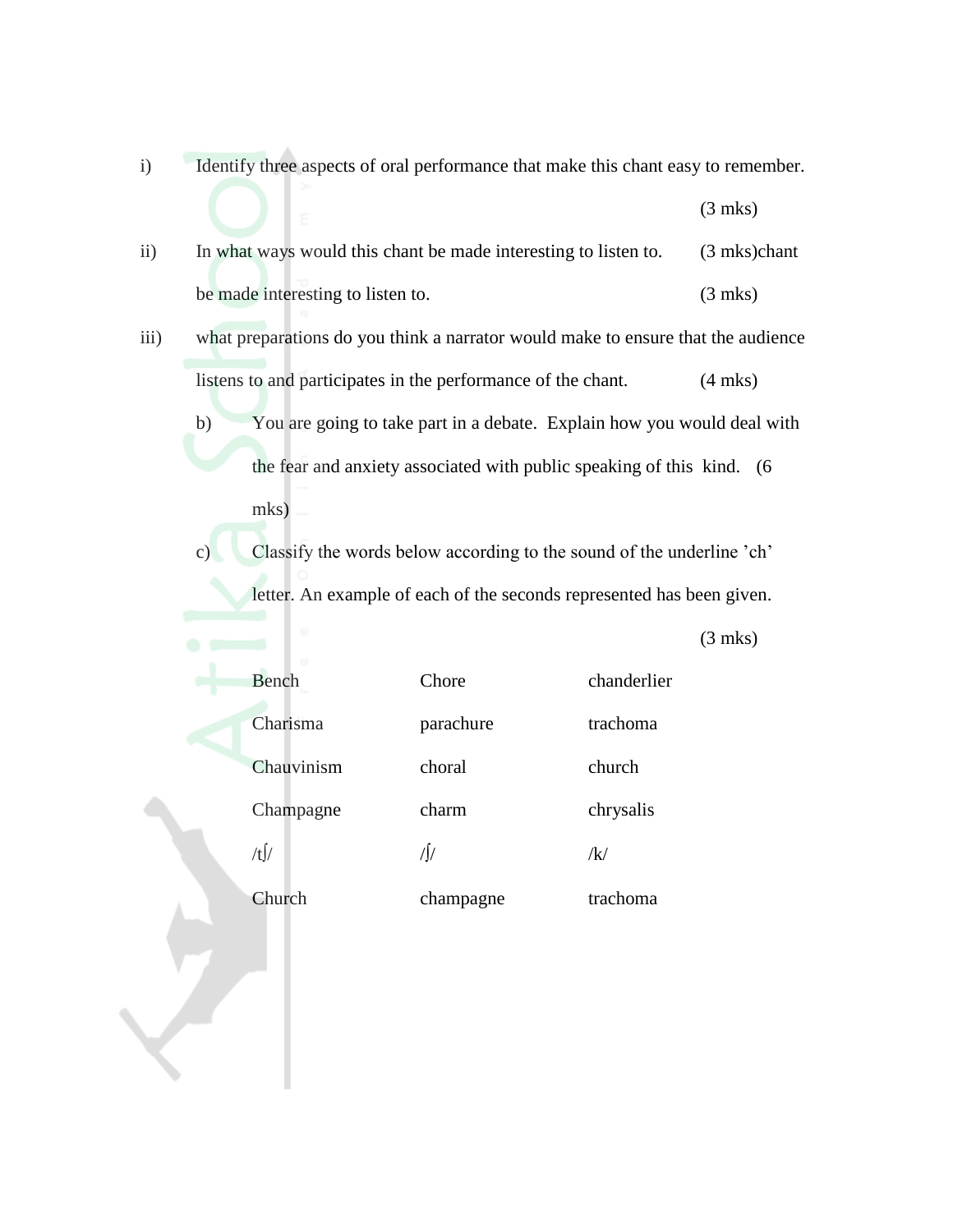d) The underlining indicates the stressed word in the sentences below.

Briefly explain what each sentence means.

(3 mks)

i) I wrote the love poem for you

ii) I wrote the love poem for you

iii) I wrote the love poem for you.

e) Shouting and screaming from your class monitor, you have been called by the teacher on duty to her office to give an explanation.

Complete the conversation below by filling in the blank spaces.

Teacher: You are the class monitor of Form Two East, aren't you?

You: 1 mk

Teacher: Why was your class shouting and screaming?

You: I am not sure, madam. The noise started at the back of the

classroom.

Teacher:

……………………………………………………………………… ……………………………………………………………………(1 mk)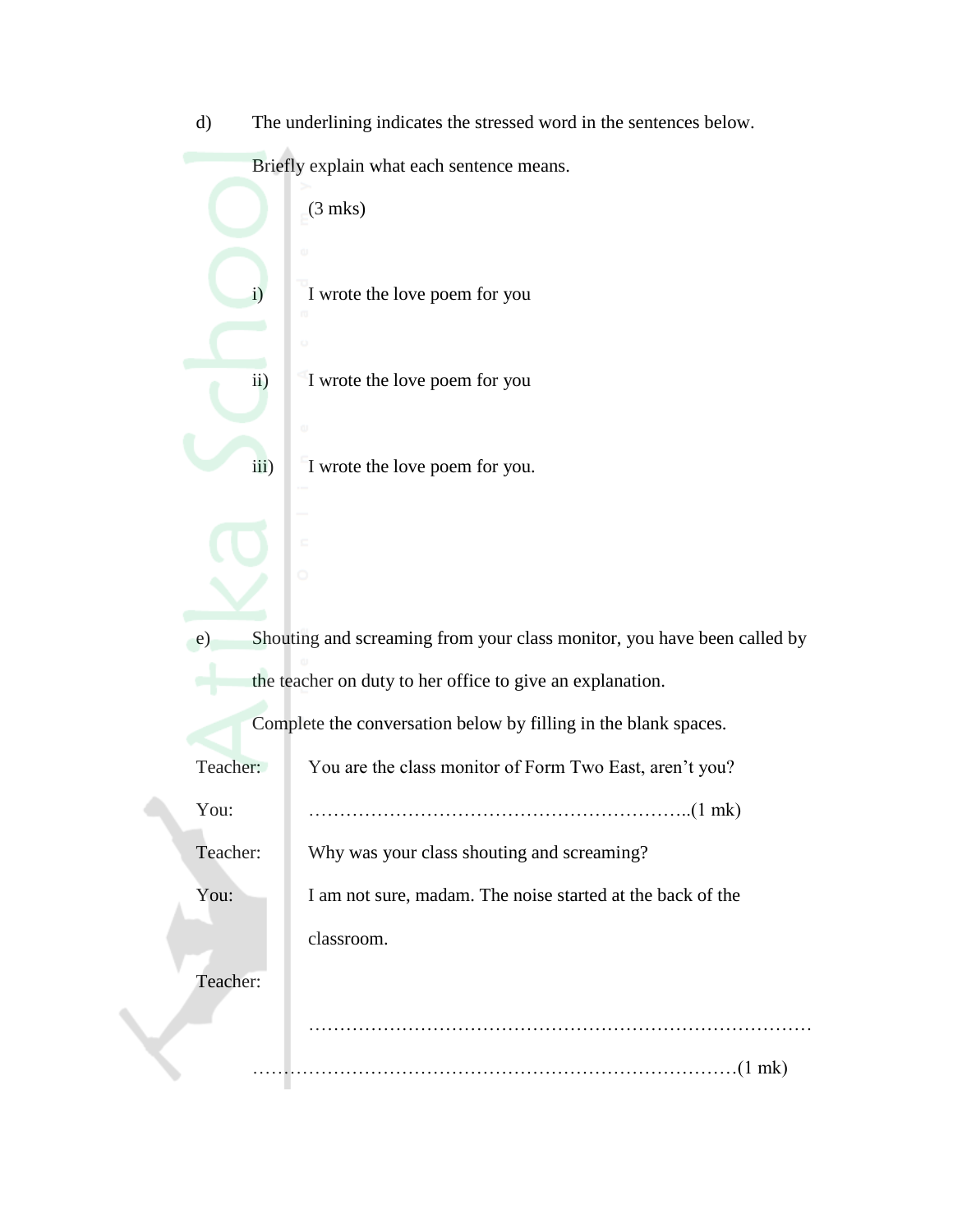| You:     | You see madam, I sit at the front of the classroom and by the time I |
|----------|----------------------------------------------------------------------|
|          | turned to look, the boys at the back were already on top of the      |
|          | desks and some were trying to jump out of the window.                |
| Teacher  |                                                                      |
| You:     | I ran out, madam!                                                    |
| Teacher: |                                                                      |
| You:     | I ran out, madam!                                                    |
| Teacher: |                                                                      |
| You:     | I am sorry madam, but it seemed like there was great danger in the   |
|          | middle of the class. I had to run for my life.                       |
| Teacher: | when the noise subsides, what did you find out?                      |
| You:     |                                                                      |
| Teacher: | Snake?                                                               |
| You:     |                                                                      |
| Teacher: | whose toy snake was it?                                              |
| You:     |                                                                      |
| Teacher: | whose toy snake was it?                                              |
| You:     |                                                                      |
| Teacher: | You can go now, but I will need to know whose toy snake it was.      |
| You:     |                                                                      |
|          |                                                                      |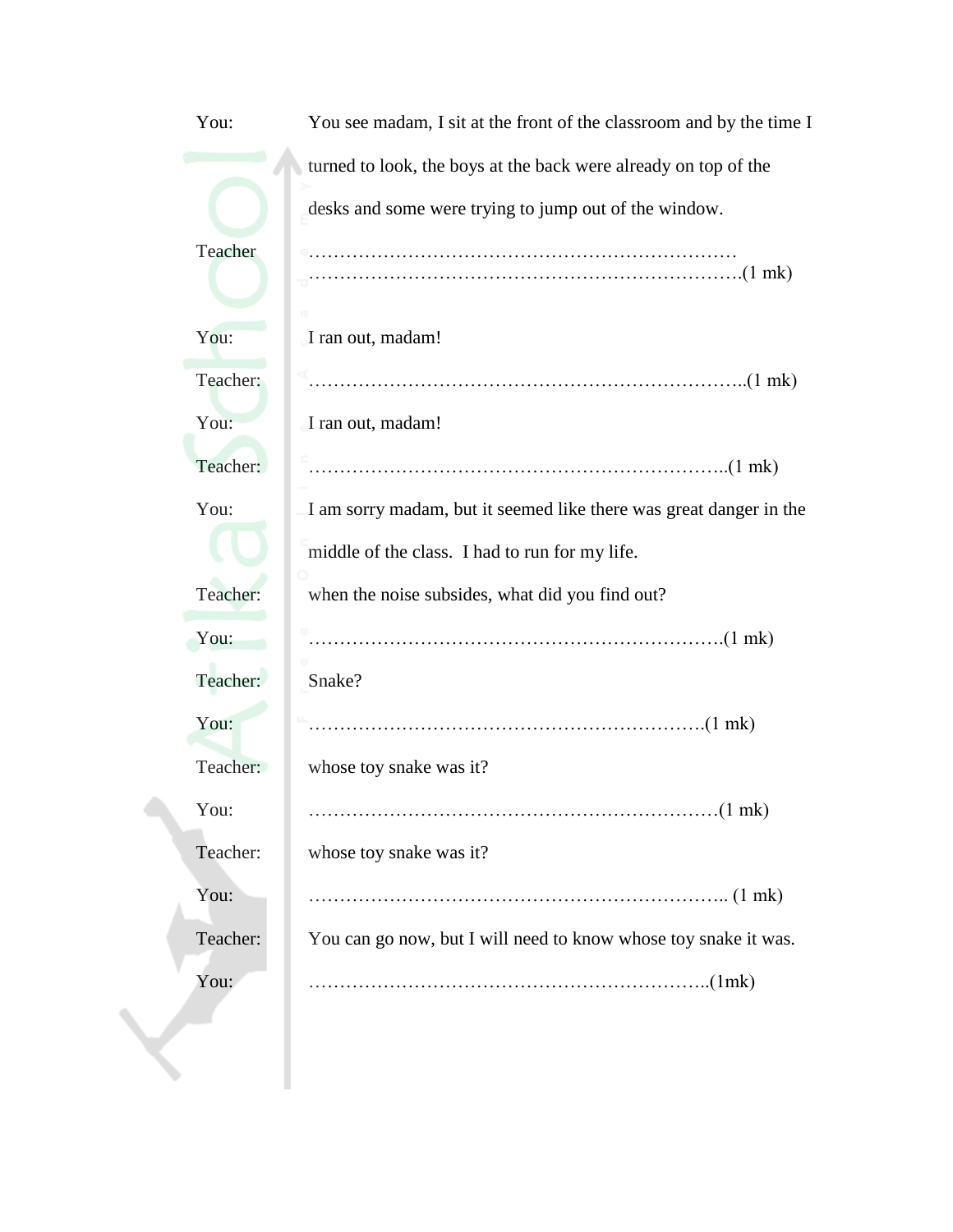**101/2 ENGLISH PAPER 2 (COMPREHENSION, LITERARY APPRECIATION AND GRAMMAR) OCT./NOV/.2009**   $2 \frac{1}{2}$ 

1. Read the passage below and the answer the questions that follow.

In the eighteenth century, the field of science was virtually closed to women. In France, the countess wrote a highly regarded book about Newtonian physics, but its very excellence spoke against her. The manuscript was so good that it was widely assumed that it had been written by the countess's tutor rather than by the countess herself. Sadly enough, the tutor Samuel Konig, did nothing to discourage the rumous about the book"s authorship. Instead, he took full credit for the countess's efforts. In England, the leading nation in science, the situation was worse. Women were strictly prohibited from admission to scientific societies. Indeed, the English denied women access to all forms of scientific study.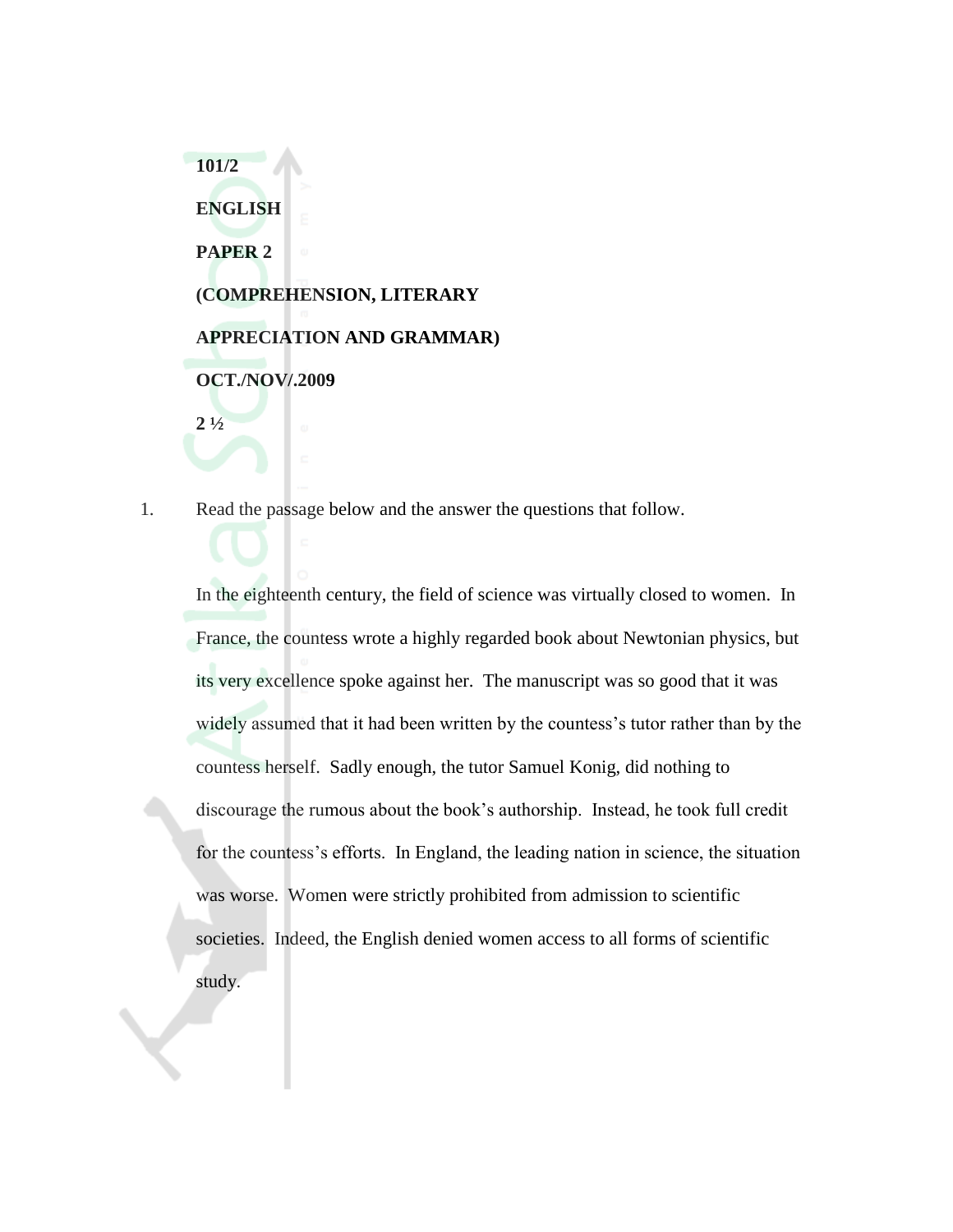Italy, however, was something of an exception to the general European rule, and a number of provincial scientific societies did admit women. It is perhaps not surprising, them that the one woman who crashed the barriers erected against her gender was an Italian, Laura Bassi (1711-1778). Bassi actually became a respected scientific figure at a time when women were generally thought to be too intellectually limited for the rigors of scientific study. By all accounts, she thoroughly disproved the sexist notion that women and sciences were opposed to one another.

Bassi was one of the lucky women of her era. Her father was an enlightened lawyer in bologna, Italy, who believed that women should be educated. Thus, young Laura was schooled by the family times, particularly Newtonian physics. Because her father encouraged her to display her erudition at social gatherings, Bassi's reputation as a learned woman grew. Tested by a group of professors and scholars anxious to prove that a woman could not possibly be so clever, Bassi astonished the skeptics with her intelligence, learning, and eloquence. Local scholars were so impressed that in 17321 they invited her to join the Bologna Institute of Sciences and to study for a degree at the University of Bologna. On May 12, 1732, Bassi became only the second woman ever to gain an academic degree. A few months later, she became the world's first female professor.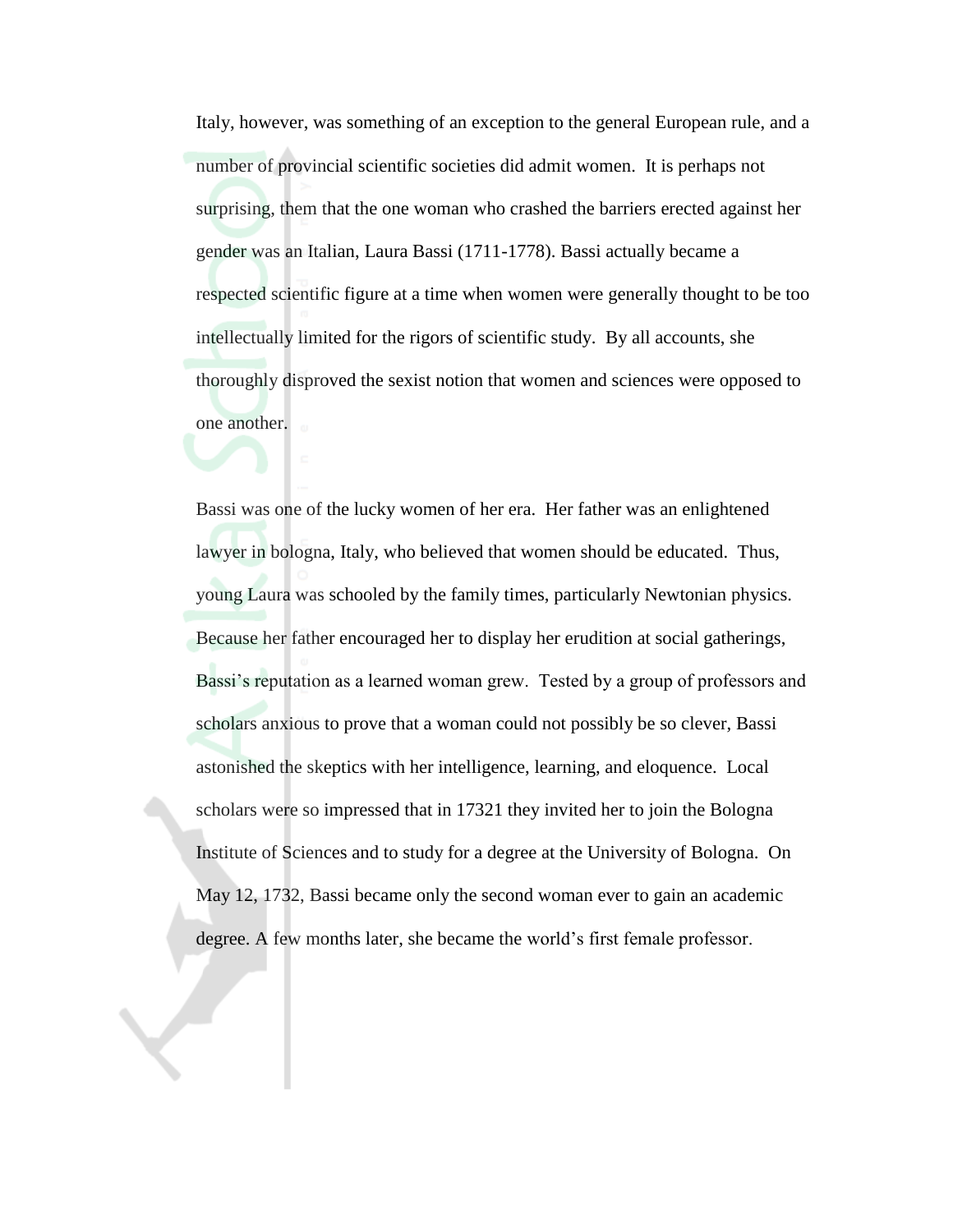But despite her breakthrough, those in charge of the University of Bologna had very rigid ideas about what Bassi could or could not do as a professor. For example, she had no say over her schedule. To the University"s leaders, she was an intriguing oddity. They might trot her out for display to curious visiting scholars, buttery would not let her lecture on a regular basis. Nor, for that matter, could she pursue her own studies or research. Still , Bassi was not an easy woman to control, and to a degree she managed to go her own way.

In 1749, to escape university restrictions, Bassi began offering private lessons in experimental physics. She also began championing Newtonian physics at a time when it was relatively unknown in Italy, and she promoted Newton's findings about gravity even in the face of widespread intellectual resistance. In addition, Bass corresponded wit the leading physicists of the day. Thus, she kept her country a breast of new scientific theories

In 1776, when Bassi was sixty-five, the university acknowledged her contributions to scientific thought by bestowing upon her an unheard of honour for a woman: She was appointed chair of experimental physics, and her husband, the father of her eight children, was appointed her assistant

Contrary to expectation, Bassi"s achievements did not pave the way for other women. This is because many of her male colleagues had been disturbed by her extraordinary progress and were reluctant to let any other female follow in her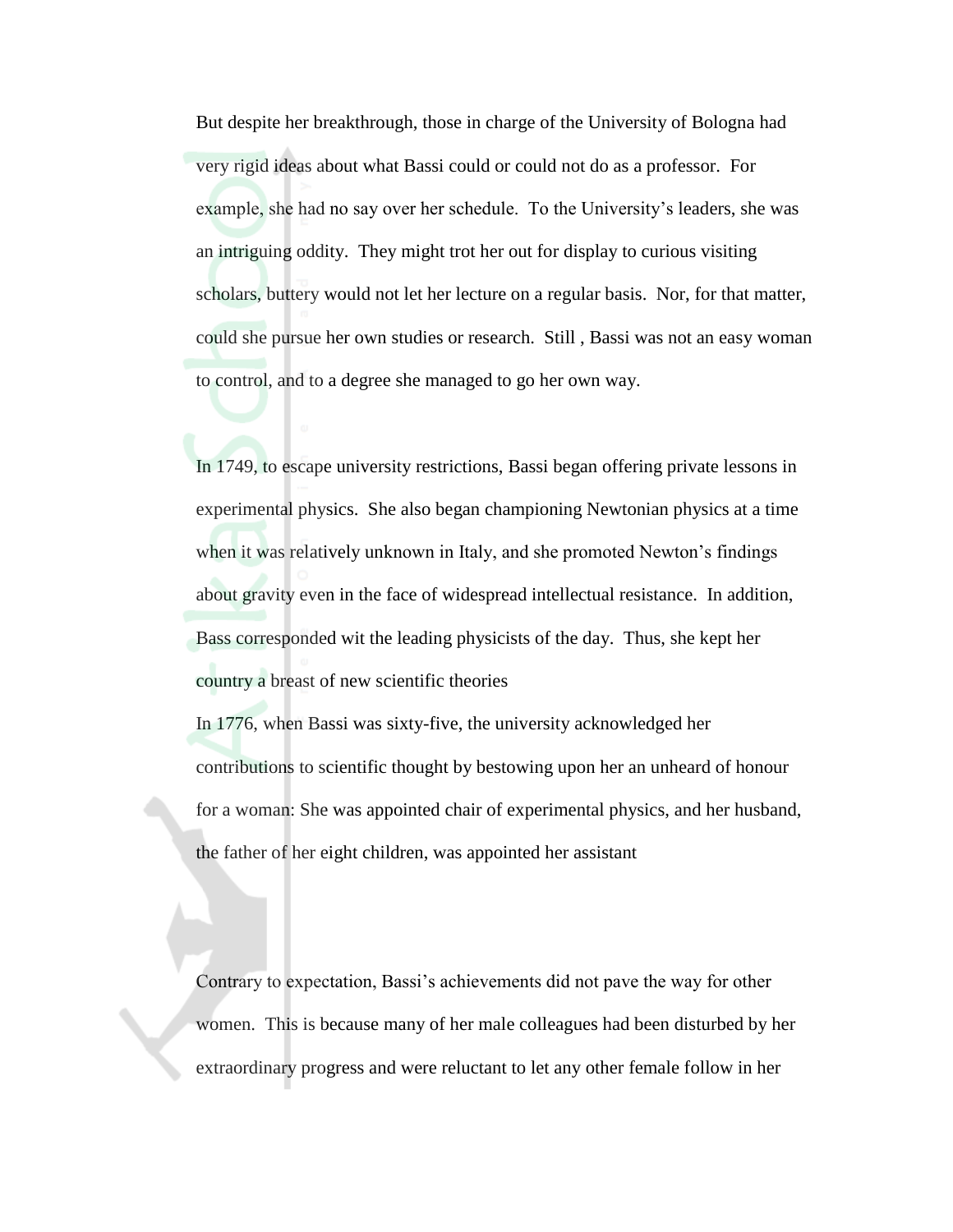footsteps. After Bassi"s death in 1778, it took more than a century, and the arrival of Marie Curie, for another woman to find herself at home in the male-dominated world of science.

Adapted from reading for Results by Laraine Fleming (2008) New York: Houghton Mifflin.

- a) Why was it widely assumed that the countess"s tutor had written the book on Newtonian physics? (2 mks)
- b) In what way was France better than England in the treatment of women interested in the sciences? (3 mks)
- c) Rewrite the following sentence using the word" surprisingly".
	- (1 mk)

It"s perhaps not surprisingly, then, that the one woman who crashed the barriers erected against her gender was an Italian, Laura Bassi.

(3 mks)

d) According to the passage, what was a professor expected to do?

(3 mks)

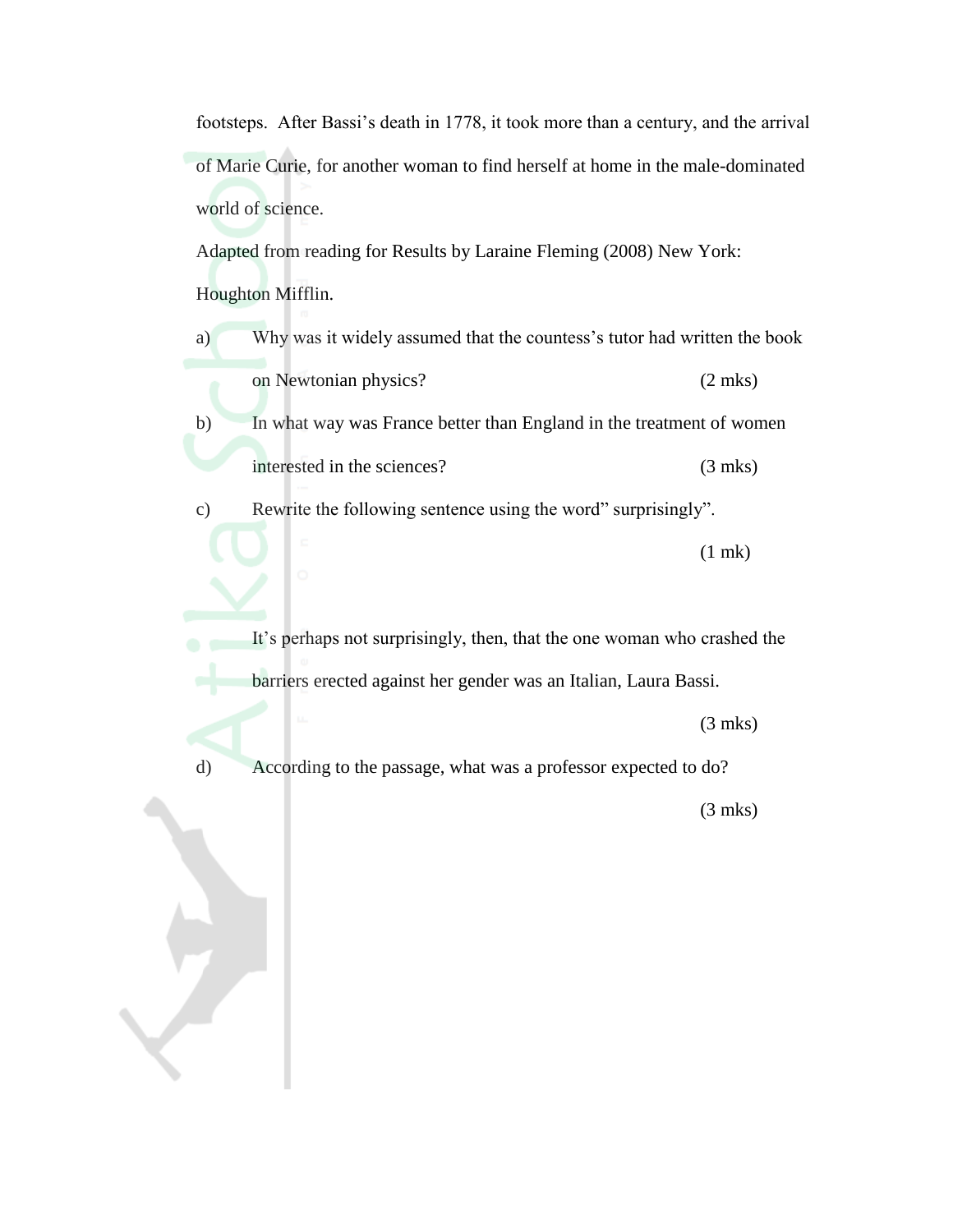|           | $(2$ mks                                                                                                                                                                                                                                                                                  |
|-----------|-------------------------------------------------------------------------------------------------------------------------------------------------------------------------------------------------------------------------------------------------------------------------------------------|
|           |                                                                                                                                                                                                                                                                                           |
|           |                                                                                                                                                                                                                                                                                           |
|           | $(3$ mks                                                                                                                                                                                                                                                                                  |
| ď         |                                                                                                                                                                                                                                                                                           |
|           |                                                                                                                                                                                                                                                                                           |
| children? | $(3$ mks)                                                                                                                                                                                                                                                                                 |
|           |                                                                                                                                                                                                                                                                                           |
|           | $(3$ mks)                                                                                                                                                                                                                                                                                 |
|           |                                                                                                                                                                                                                                                                                           |
|           |                                                                                                                                                                                                                                                                                           |
|           |                                                                                                                                                                                                                                                                                           |
|           |                                                                                                                                                                                                                                                                                           |
|           |                                                                                                                                                                                                                                                                                           |
|           |                                                                                                                                                                                                                                                                                           |
|           |                                                                                                                                                                                                                                                                                           |
|           |                                                                                                                                                                                                                                                                                           |
|           | For what selfish purpose did the University of Bologna use Bassi?<br>What evidence is given to show that Bassi was difficult to control?<br>Why do you think the author mentions the fact that Bassi had eight<br>Explain the meaning of the following expressions as used in the passage |

2. Read the excerpt below and then answer the questions that follow:

 $\overline{\mathcal{L}}$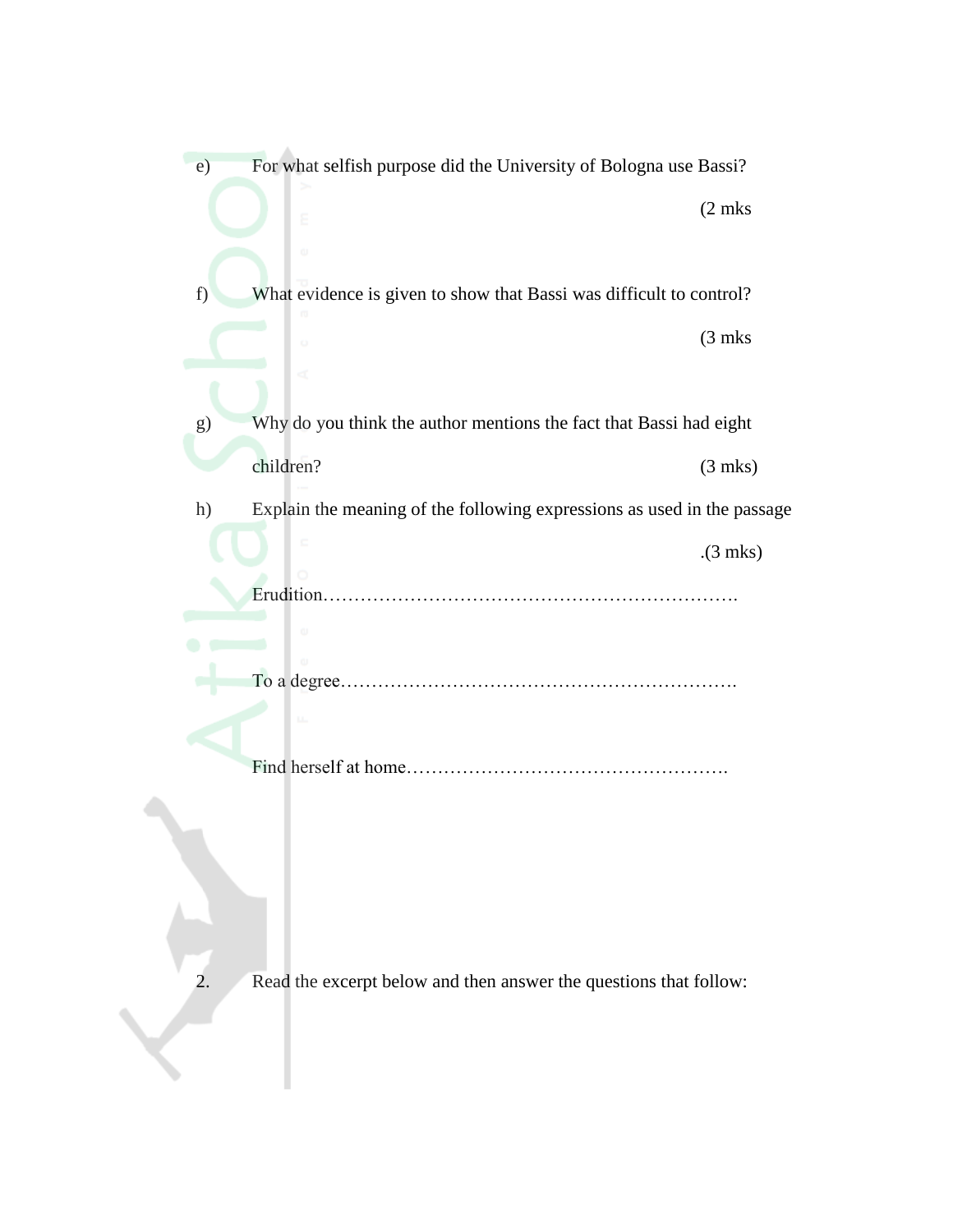ASLAKSEN: Yes, I am afraid it will. DR. STOCKMANN: all right, my dear fellows; I will come back. HOVSTAD: Yes, but doctor…

DR. STOCKMANN: No, no; I am impatient, as you can understand. I shallnot know a moment's peace of mind until I see it in print.

HOVSTAD: Hm!- It will take a good while yet. Won't it, aslaksen?

I do not mind coming back twice if necessary. A matter of such great importance- the welfare of the town at stake-it is no time to shirk trouble.(About to go, but stops and comes back) Look here- there is one more thing I want to talk to you bout. HOVSTAD: Excuse me, but could it not wait till some other time?

DR. STOCKMANN: I can tell you in half a dozen words. It is only this. When people read my article tomorrow and realize that I have been quietly working the whole winter for the welfare of the town…

DR. STOCKMANN: I know what you are going to say. You don't see how on earth it was any more than my duty – my simple duty as a citizen. Of course it wasn"t; I know that as well as you do. But my fellow citizens, you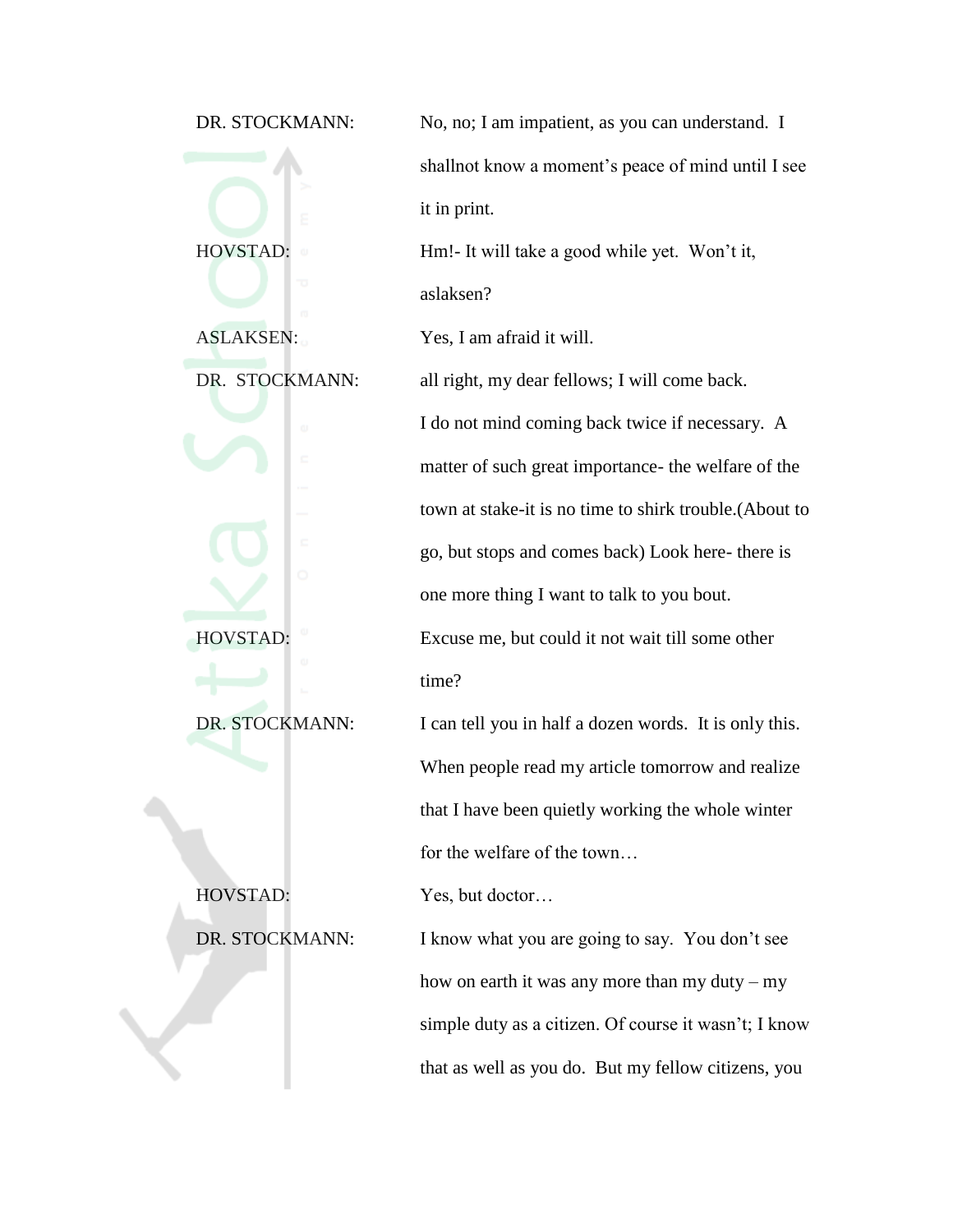HOVSTAD: Of what sort?

know….! Good Lord, think of all the good souls who think so highly of me...!

ASLAKSEN: Yes, our town folk have had a very high opinion of you up to now Doctor.

DR. STOCKMANN: Yes, and that is just why I am afraid they .... Well, this is the point; when this reaches them, especially the poorer classes; they take it like a summons to take the town"s affairs into their own hands for the future…..

HOVSTAD Hm! Doctor, I won't conceal from you the fact.... (Getting up)

DR. STOCKMANN: Ah I – I knew there was something in the wind! But I won"t hear a word of it.

If anything of that sort is being organized

DR. STOCKMANN: well, whatever it is – whether it is a demonstration in my hounour, or a banquet or a subscription list for some presentation to me- whatever it is, you must promise me solemnly and faithfully to put a stop to it. You too, Mr. Aslakesen: do you understand

HOVSTAD: excuse me, Doctor, but sooner or later you"ve got to hear the plain truth.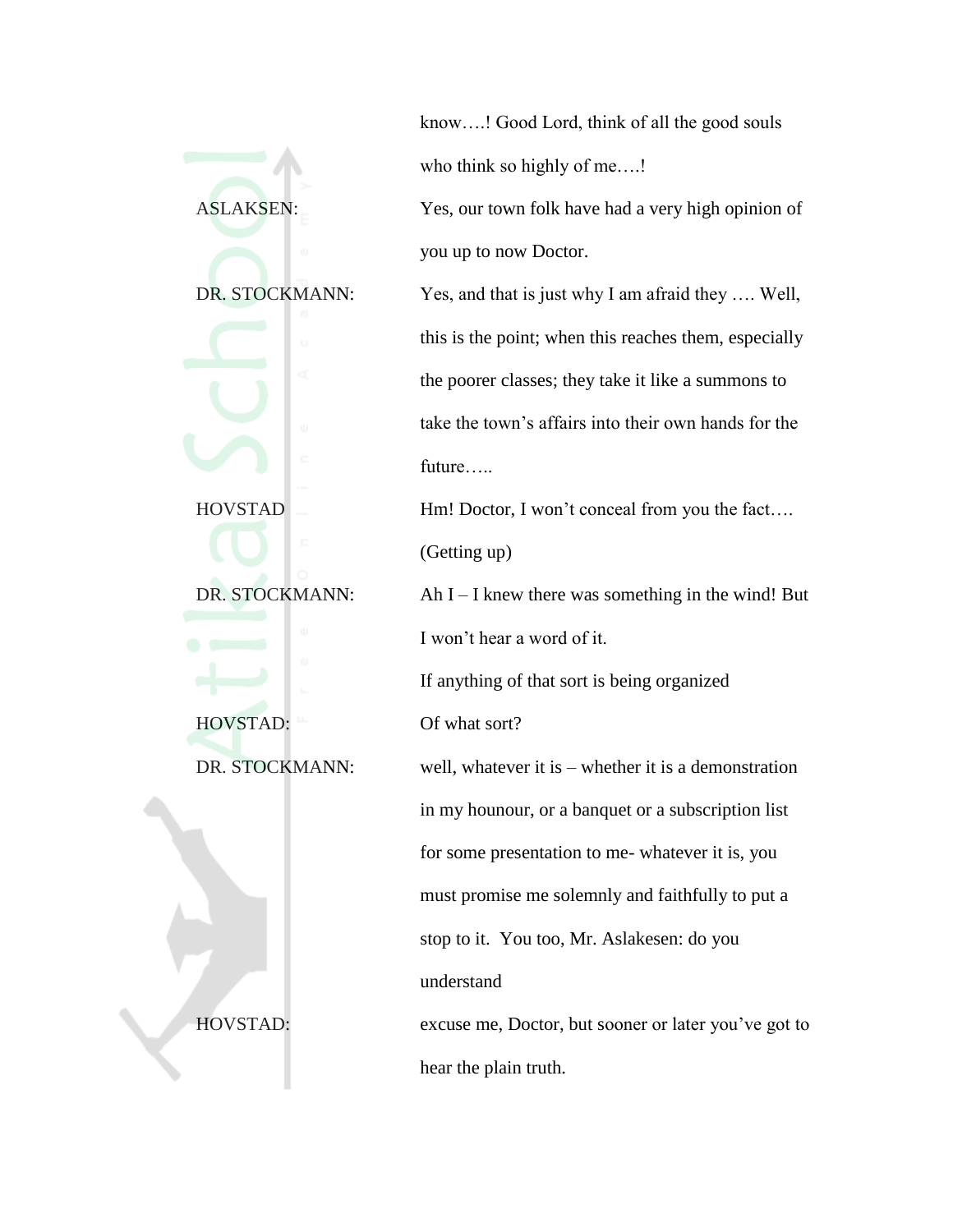| a)        | Where is this dialogue taking place?                                      | $(2$ mks $)$ |
|-----------|---------------------------------------------------------------------------|--------------|
| b)        | What is it that Dr. Stockmann wants to see in Print? And what are its     |              |
|           | contents?                                                                 | $(3$ mks)    |
| $\circ$ ) | How are Hovstad's and Aslaksen's jobs related to Dr. Stockmann's          |              |
|           | concerns?                                                                 | $(2$ mks)    |
| $\rm d)$  | What new information do Hovstad and Aslaksen have that has changed        |              |
|           | their attitude towards Dr. Stockmann?                                     | $(4$ mks)    |
| e)        | What does this dialogue reveal about the character of Dr. Stockmann?      |              |
|           |                                                                           | $(5$ mks)    |
| f)        | Dr. Stockmann's last speech in this excerpt proves ironic in the light of |              |
|           | what happens later in the play. Explain the irony.                        | $(4$ mks)    |
| g)        | What "plain truth" is Hovstad referring to?                               | $(2$ mks)    |
| h)        | Hovstad's last speech in this except is interrupted. State who interrupts |              |
|           | him and why?                                                              | $(3$ mks)    |

# *Read the story below and then answer the questions that follow;*

Hare, the cleverest and funniest of animals, was once on good terms with Elephant and Hippo. He knew very well that he was weaker than his mighty friends, yet oddly enough he was always seeking ways of showing that he was, infact, much stronger than they.

While drinking at the lakeshore one day, he met Hippo, "How are you, brother, you big –for –nothing brute?" He began. "I"ve been waiting a long time to prove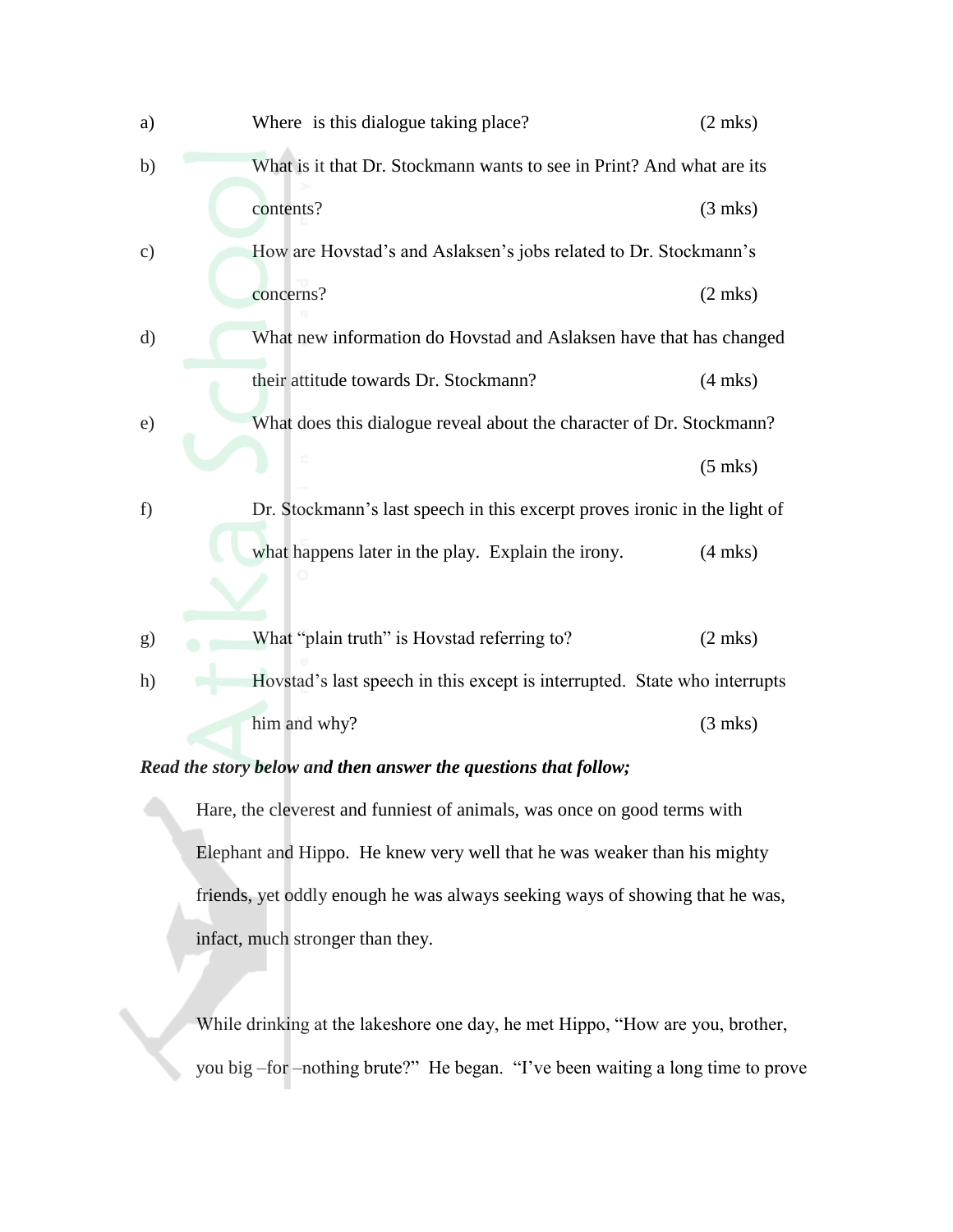how much stronger than you I am. It's time you recognized your betters and gave me the respect I deserve."

"What!" Hippo retorted, unable to believe his ears, "do you really dare to address me like that, you worthless little creature? Have you forgotten I"m the biggest and strongest of all the water creatures?"

Hare's reply was deliciously cool. "You may well be, "he said, "but I'm the strongest of all animals wherever they live; and from now on be sure you remember it. If you want to see how weak you are let's meet here in three days' time and try a little tug-of-war. I promise you I"ll haul you clean out of the lake into the forest". Such imprudence infuriated Hippo.

"stop this idle prattle!" he retorted. "Go home and eat for a few years. You "ll need to before you start dreaming of pulling me from the lake."

And so they parted. Now as it happened, Hare, as yet, had no idea how he could outwit Hippo. He spent the remainder of the day deep in thought. by late afternoon the rather obvious idea of tying one end of a rope to a tree-trunk was **taking root** in his mind when suddenly his friend Elephant appeared.

His mind raced like the wind. "Hello, you long-eared oaf!" he shouted. "Why on earth do you keep swinging your snout like that?"

Elephant was not amused. He replied in rather hurt tones. "What's wrong with you today, Hare?" he asked. "Have you taken leave of you senses? You sound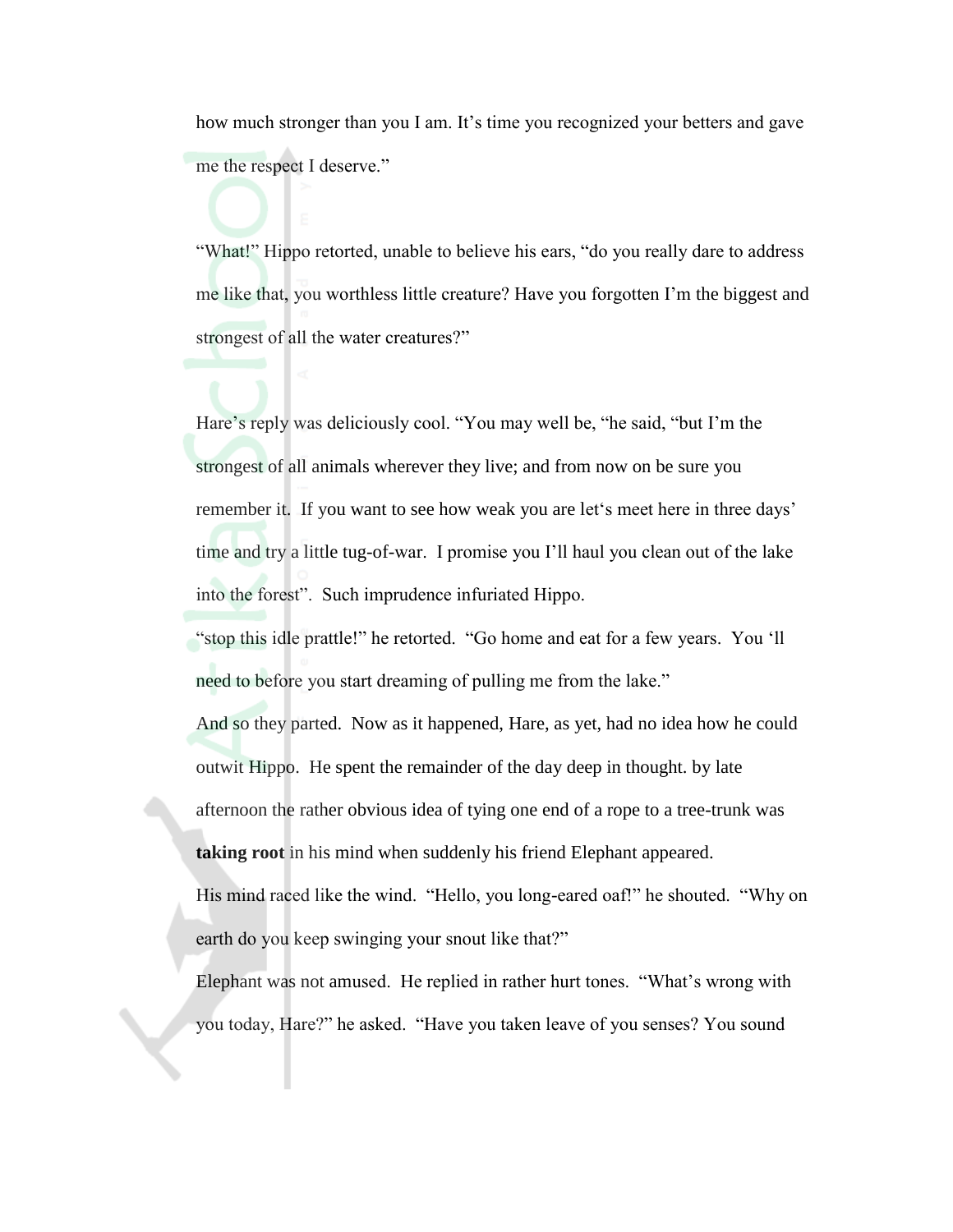like someone who's never slept a night in his grandfather's house. Have you forgotten how to respect your elders?"

Hare pretended that he had. "stump-footed fool!" he roared. Don't talk such nonsense. It's you who should recognize your betters and one day I'll teach you how."

Elephant was growing weary. "Look, I" am busy today," he said, "run along and find a child to play with – someone like yourself."

Hare now pushed out his tiny chest, quite swollen with self-confidence. "all right, " he shouted, "I"ll offer you challenge. Come here in three days and I"ll prove I"m stronger than you by dragging that great carcass of yours out of the forest and into the lake." And without more ado, he turned on his heels and bounced off into the forest.

Three days later, Hare took the longest rope he could find and ran to the shore to find Hippo. He gave his friend one end, saying, "Here, catch this and hold tight. Do nothing until you hear a horn blowing then pull as hard as you can." Taking the rope, Hippo sank back complacently into the water, his big eyes twinkling merrily on the surface of the lake. The rope's other end Hare carried to Elephant who reliable and punctual as ever, was waiting in the forest. Raising his voice to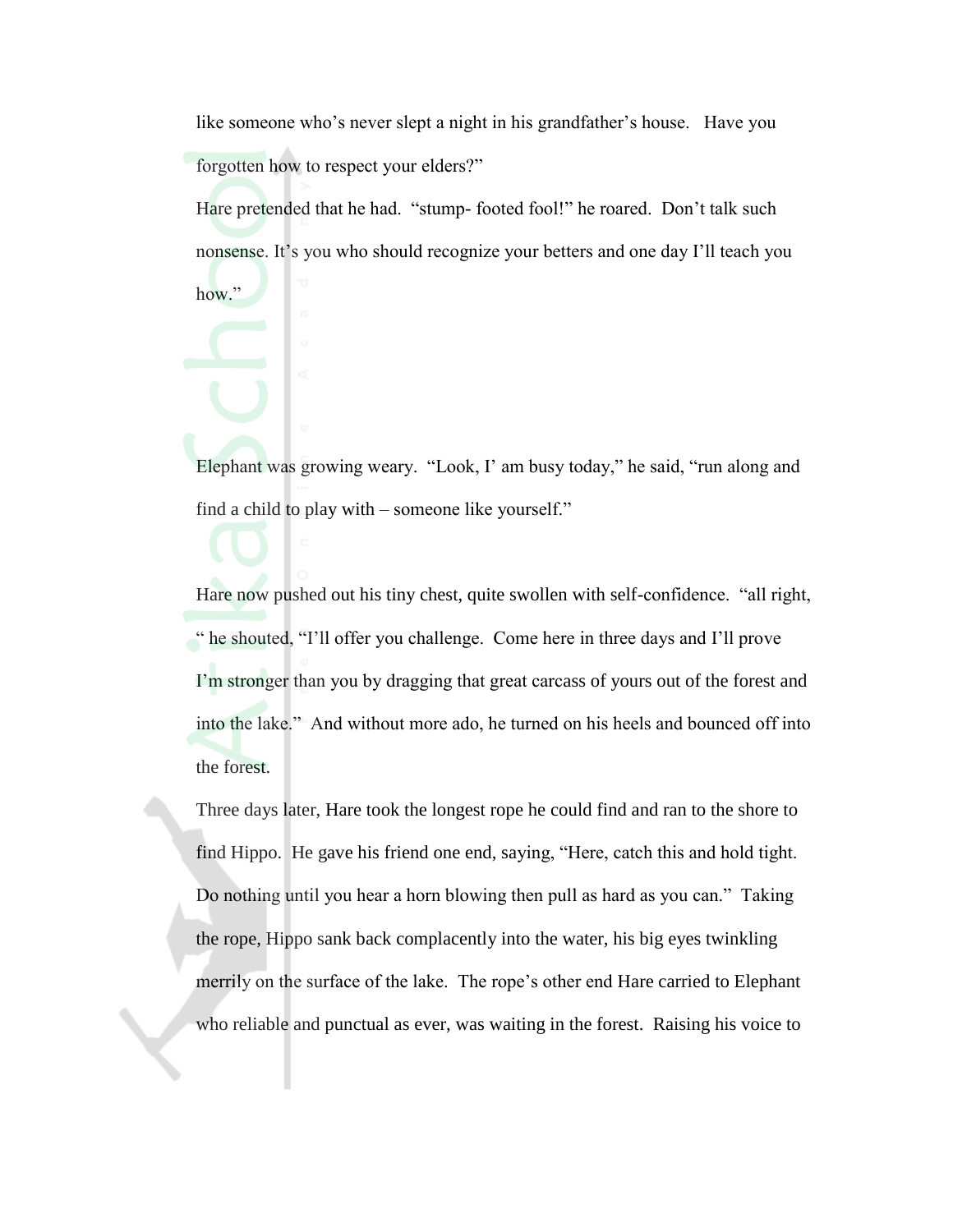his huge friend, Hare shouted, "Hold this and stay put. Don"t pull until you hear a horn blowing. Now I'm Off to drag you into the lake."

And away he sped, hiding himself in a clump of bushes where he enjoyed a clear view of both animals. In the forest, elephant waited patiently; in the lake Hippo smiled to himself, convinced in his heart that it was all just a bad joke. Hare now blew his horn, and with a crashing of trees and a wild cascading of water, the colossal beasts began their tug-of-war. Hour upon hour the struggle went on, forest and shore echoing to the noise of their furious grunting and trumpeting. At last, seeing his friends reduced to complete exhaustion, Hare again blew the horn and told them to stop.

Then quickly rolling in the dust, he ran down to the shore and addressed himself to Hippo. "Brother", he began, "I hope you now realize your mistake. You see, I 'm not only clever but remarkably strong as well. From now on perhaps you'll respect me." They shook hands and parted, Hare leaving his friend to go to Elephant. "Well, you wouldn"t believe me," he said, speaking boldly to Elephant, "Now you"ve learnt your lesson. You may be as big as a mountain, but basically you"re a weakling." Puzzled and dumbfounded, Elephant shook his head, and after reluctantly shaking hands, lumbered away into the forest.

(From keep My Words by Onyango- Ogutu and A. A. Roscoe) EAEP Ltd.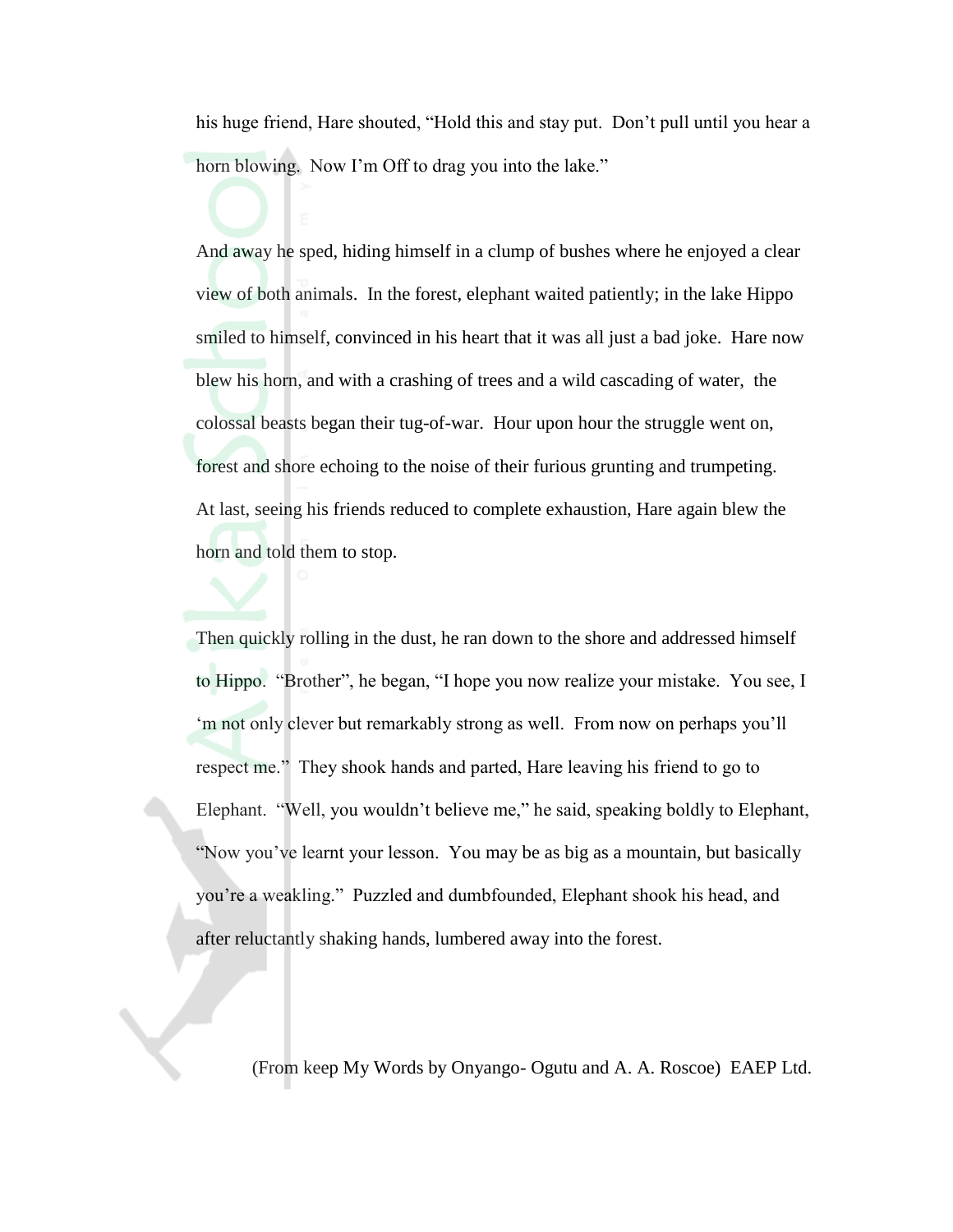

a) From the first paragraph how can we tell that Hare was not contented with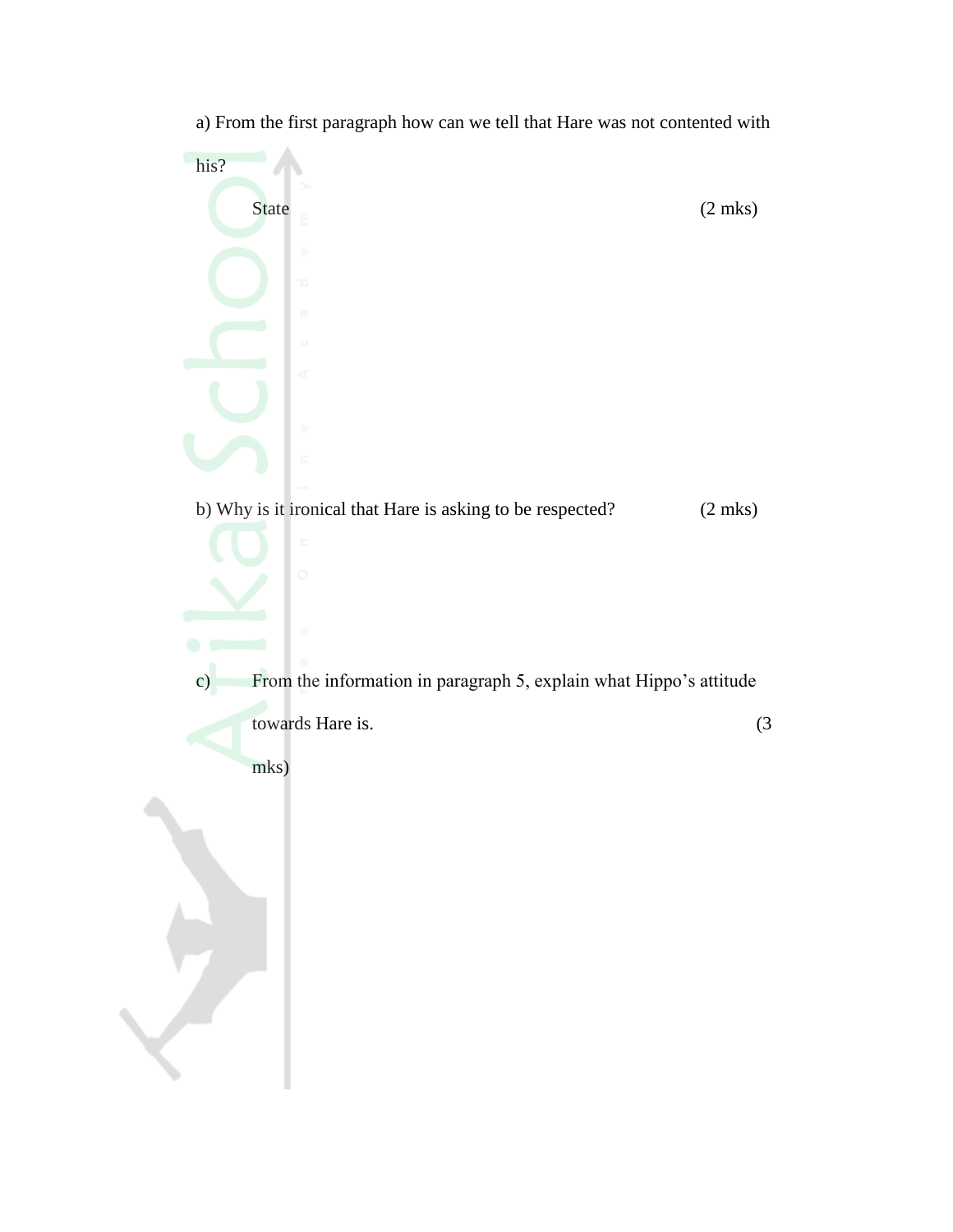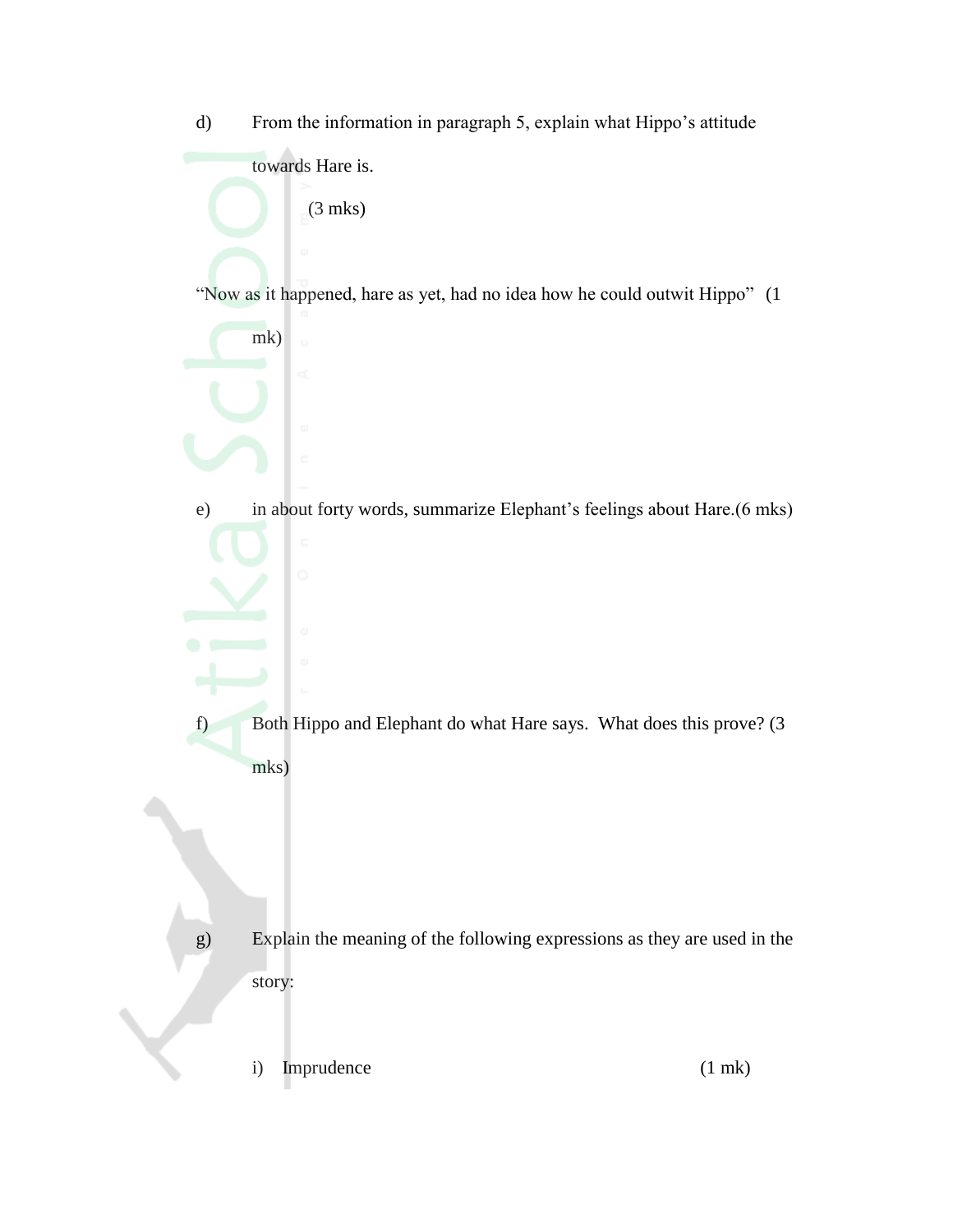

We didn't give him the privilege of representing us on the District Environmental committee because he has a tendency of disagreeing with everyone. He embarrasses himself by pretending to be so knowledgeable.

b) Rewrite the following sentences as instructed. (3 mks)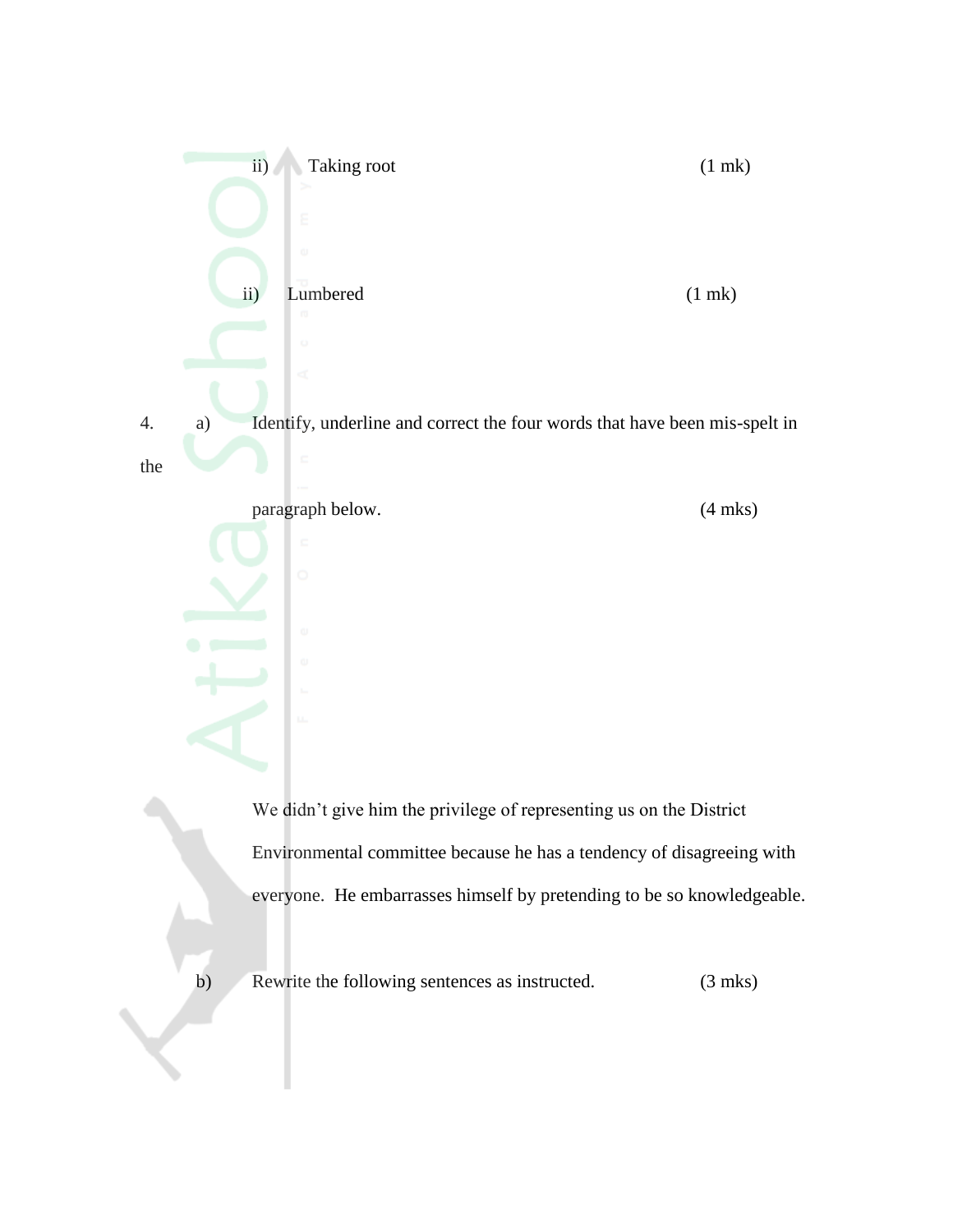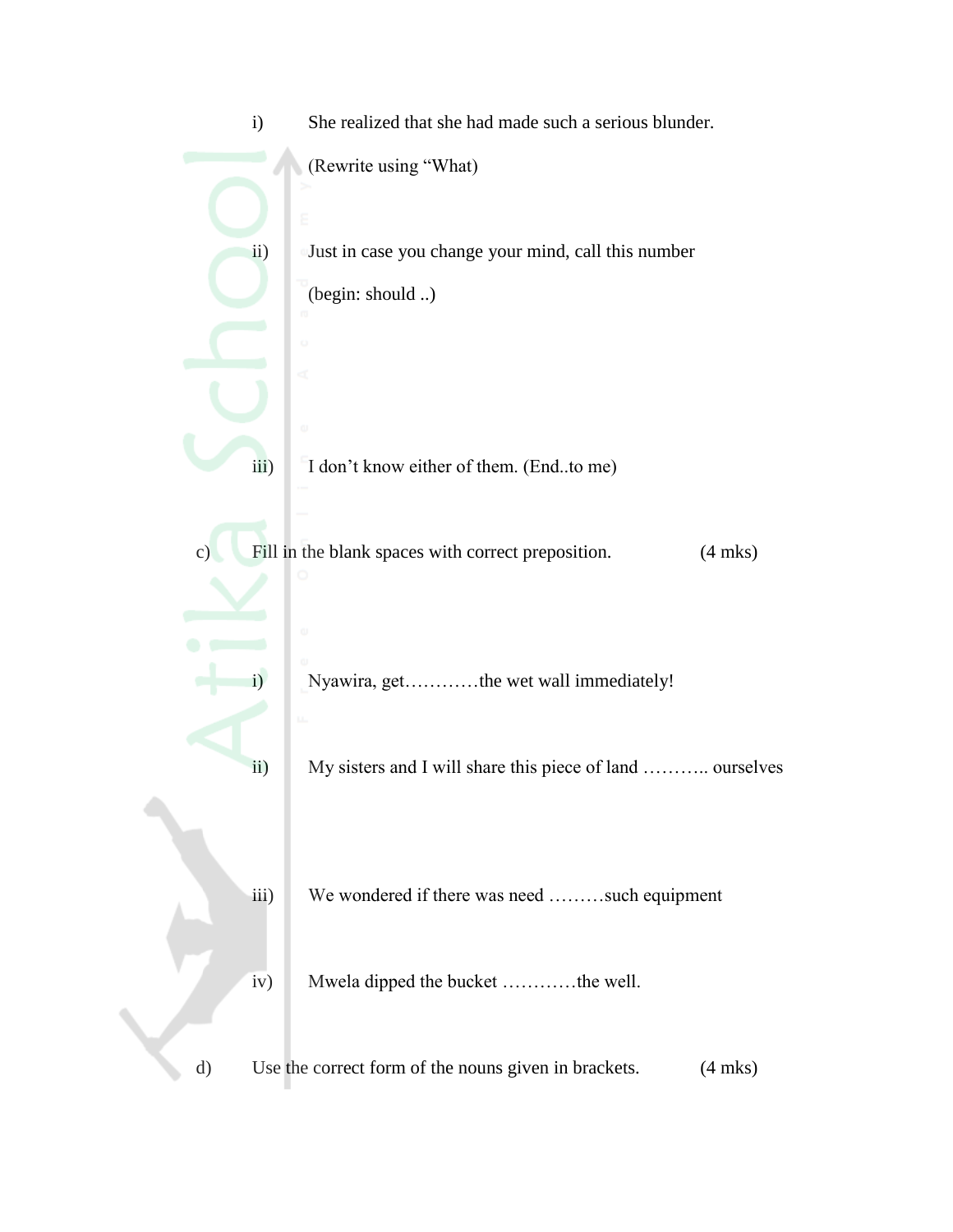

- ii) There are many…….. (Hero) who fought for our independence
- iii) How many ……….. (editor-in chief) were invited?
- iv) This must be your…………. (Father-in-law) car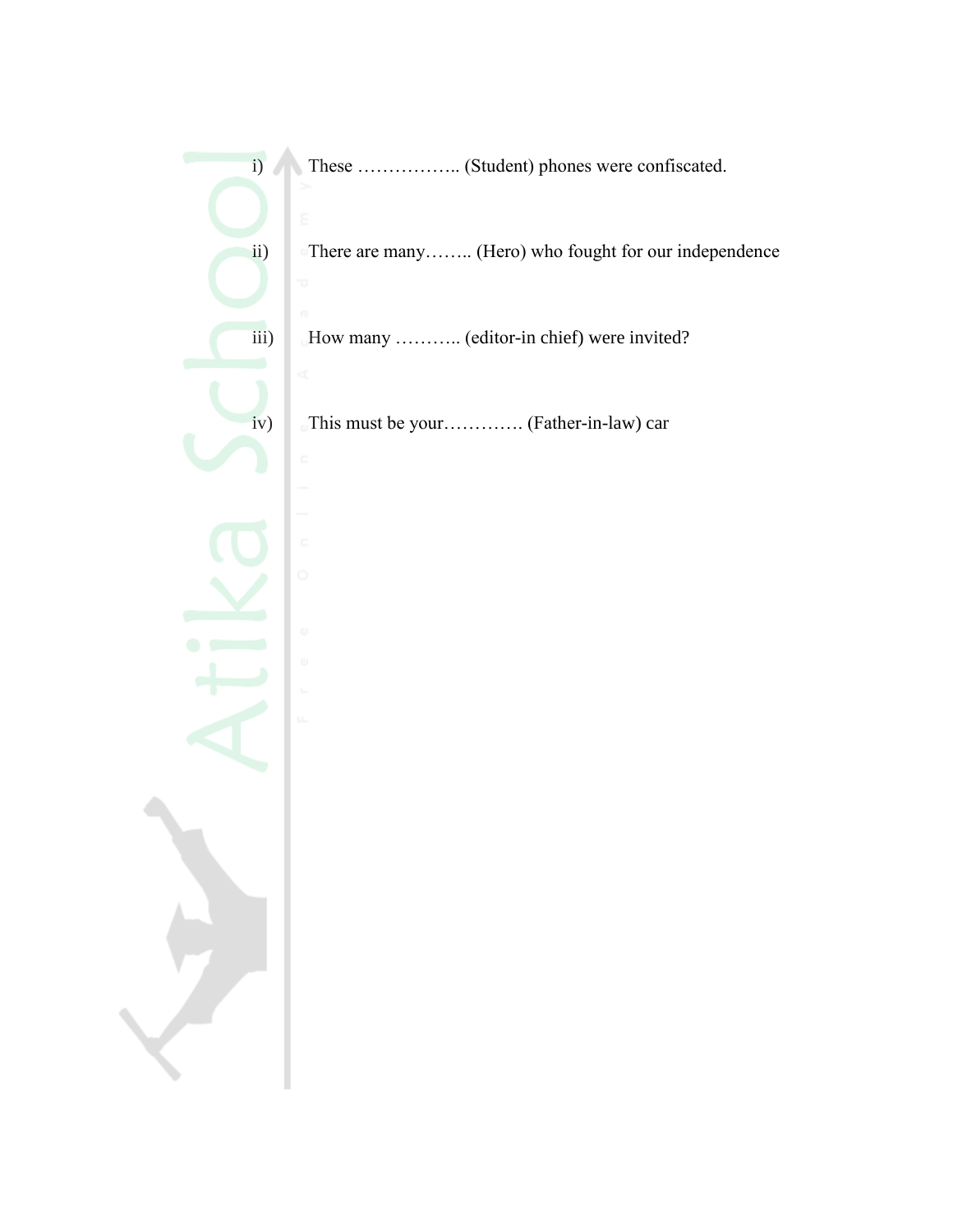**101/3**

**ENGLISH PAPER 3**

**(CREATIVE COMPOSITION AND ESSAYS BASED ON SET TEXTS)**

**OCT. /NOV. 2009 2 ½ HOURS**

Either

**Answer three questions only**

Imaginative Composition (compulsory) (20 mks)

a) Write a composition to illustrate the saying. "Truth will always set you free".

Or

Write a story beginning:

The birds ha already started their morning songs, and here I was wondering whether..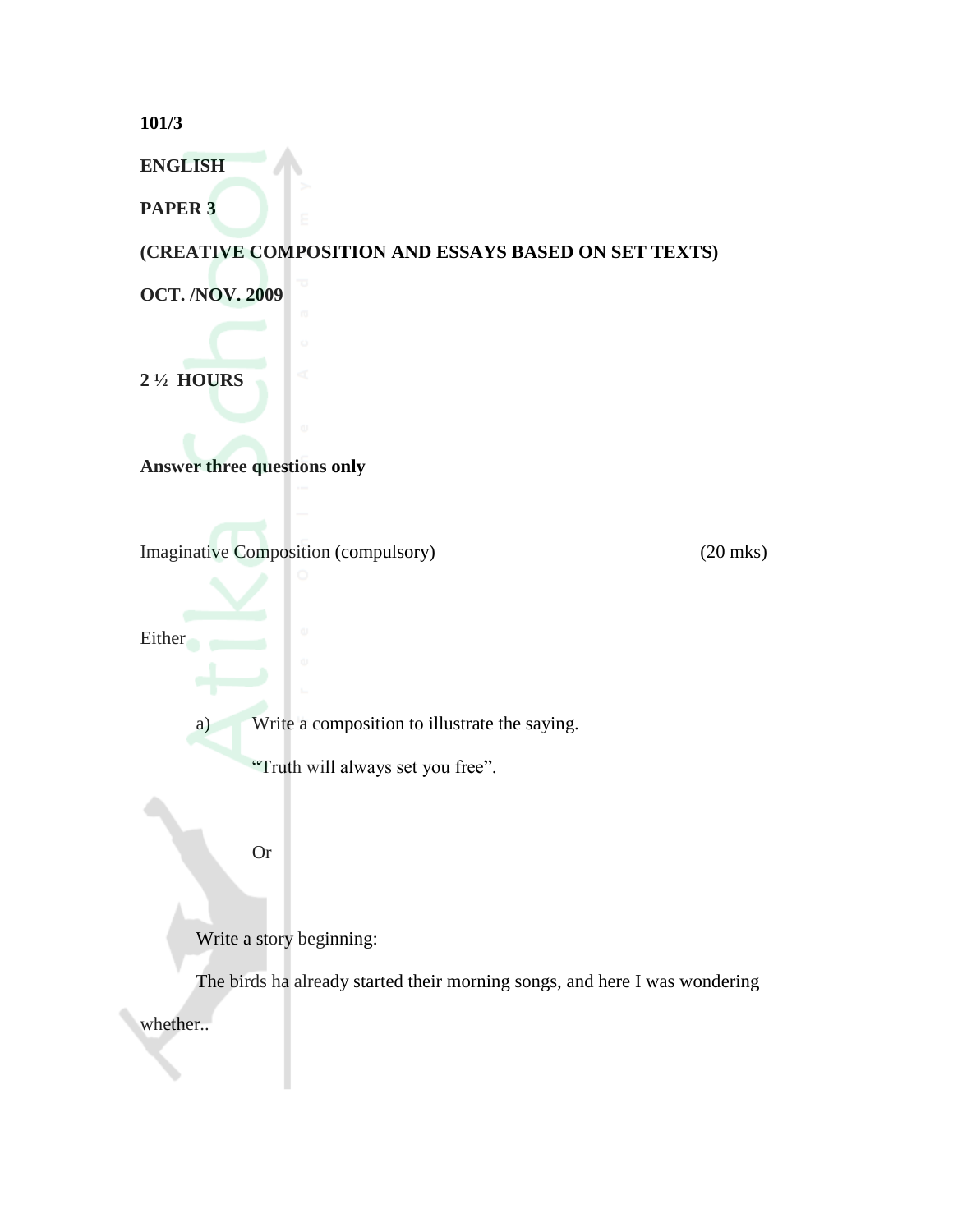The Compulsory Set Text (20 mks)

Ngugi Wa thiong"o, The River Between

Drawing you illustrations from Ngugi WA Thiong"o the River Between, Write an essay on the challenges of reconciliation.

# **The Optional set Texts (20 mks)**

Answer any one of the following three questions.

Either

a) **The short Story**

Macmillan (Ed.) , half a Day and other stories

With illustrations from contheth's short story " Letter to may sisters", show how traditions have been used to oppress women.